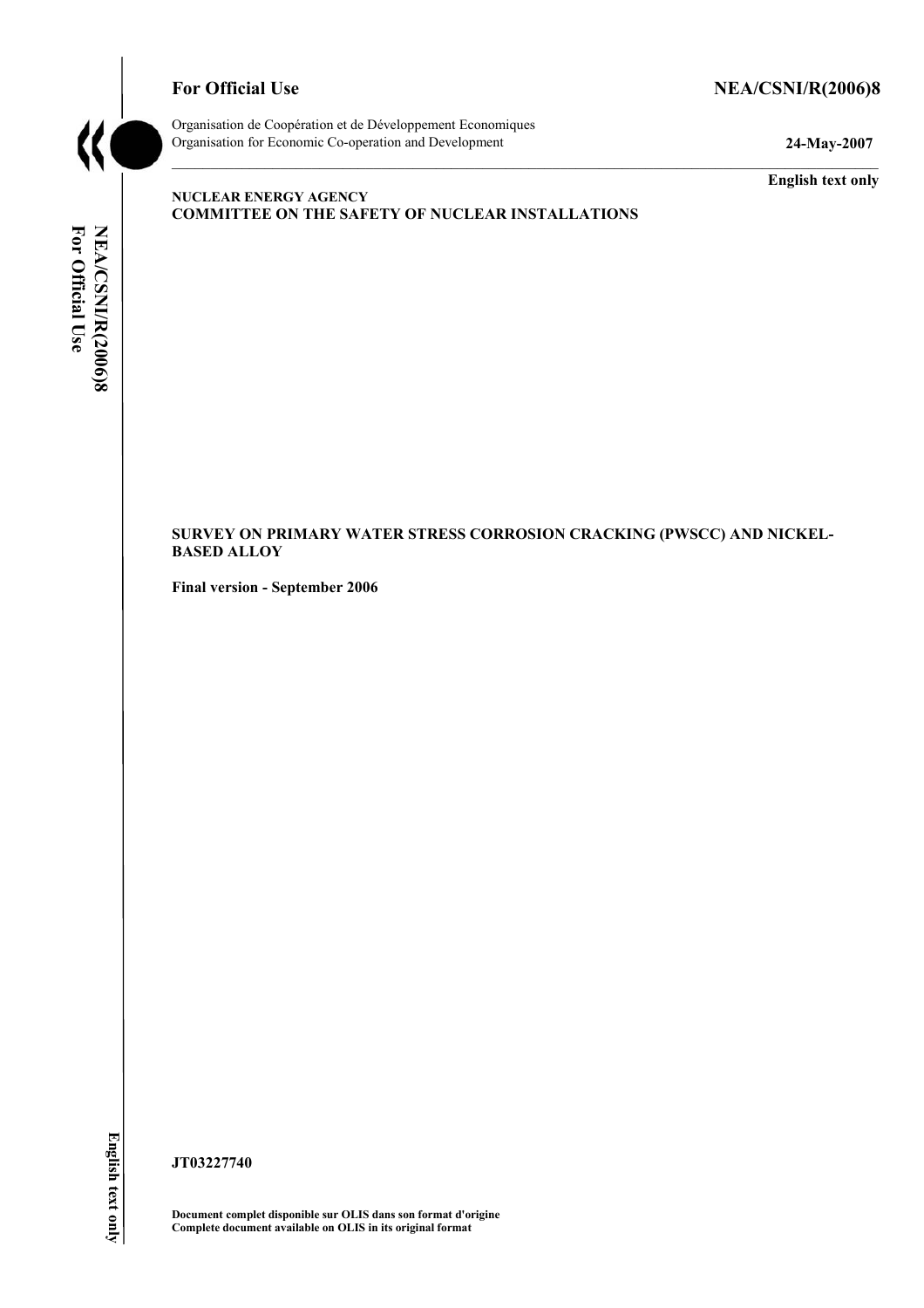#### **ORGANISATION FOR ECONOMIC CO-OPERATION AND DEVELOPMENT**

 The OECD is a unique forum where the governments of 30 democracies work together to address the economic, social and environmental challenges of globalisation. The OECD is also at the forefront of efforts to understand and to help governments respond to new developments and concerns, such as corporate governance, the information economy and the challenges of an ageing population. The Organisation provides a setting where governments can compare policy experiences, seek answers to common problems, identify good practice and work to co-ordinate domestic and international policies.

 The OECD member countries are: Australia, Austria, Belgium, Canada, the Czech Republic, Denmark, Finland, France, Germany, Greece, Hungary, Iceland, Ireland, Italy, Japan, Korea, Luxembourg, Mexico, the Netherlands, New Zealand, Norway, Poland, Portugal, the Slovak Republic, Spain, Sweden, Switzerland, Turkey, the United Kingdom and the United States. The Commission of the European Communities takes part in the work of the OECD.

 OECD Publishing disseminates widely the results of the Organisationís statistics gathering and research on economic, social and environmental issues, as well as the conventions, guidelines and standards agreed by its members.

*\* \* \** 

 *This work is published on the responsibility of the Secretary-General of the OECD. The opinions expressed and arguments employed herein do not necessarily reflect the official views of the Organisation or of the governments of its member countries.* 

#### **NUCLEAR ENERGY AGENCY**

The OECD Nuclear Energy Agency (NEA) was established on 1<sup>st</sup> February 1958 under the name of the OEEC European Nuclear Energy Agency. It received its present designation on 20<sup>th</sup> April 1972, when Japan became its first non-European full member. NEA membership today consists of 28 OECD member countries: Australia, Austria, Belgium, Canada, the Czech Republic, Denmark, Finland, France, Germany, Greece, Hungary, Iceland, Ireland, Italy, Japan, Luxembourg, Mexico, the Netherlands, Norway, Portugal, Republic of Korea, the Slovak Republic, Spain, Sweden, Switzerland, Turkey, the United Kingdom and the United States. The Commission of the European Communities also takes part in the work of the Agency.

The mission of the NEA is:

- − to assist its member countries in maintaining and further developing, through international co-operation, the scientific, technological and legal bases required for a safe, environmentally friendly and economical use of nuclear energy for peaceful purposes, as well as
- − to provide authoritative assessments and to forge common understandings on key issues, as input to government decisions on nuclear energy policy and to broader OECD policy analyses in areas such as energy and sustainable development.

 Specific areas of competence of the NEA include safety and regulation of nuclear activities, radioactive waste management, radiological protection, nuclear science, economic and technical analyses of the nuclear fuel cycle, nuclear law and liability, and public information. The NEA Data Bank provides nuclear data and computer program services for participating countries.

 In these and related tasks, the NEA works in close collaboration with the International Atomic Energy Agency in Vienna, with which it has a Co-operation Agreement, as well as with other international organisations in the nuclear field.

#### *©* **OECD 2007**

No reproduction, copy, transmission or translation of this publication may be made without written permission. Applications should be sent to OECD Publishing: *rights@oecd.org* or by fax (+33-1) 45 24 99 30. Permission to photocopy a portion of this work should be addressed to the Centre Français d'exploitation du droit de Copie (CFC), 20 rue des Grands-Augustins, 75006 Paris, France, fax (+33-1) 46 34 67 19, (*contact@cfcopies.com*) or (for US only) to Copyright Clearance Center (CCC), 222 Rosewood Drive Danvers, MA 01923, USA, fax +1 978 646 8600, *info@copyright.com.*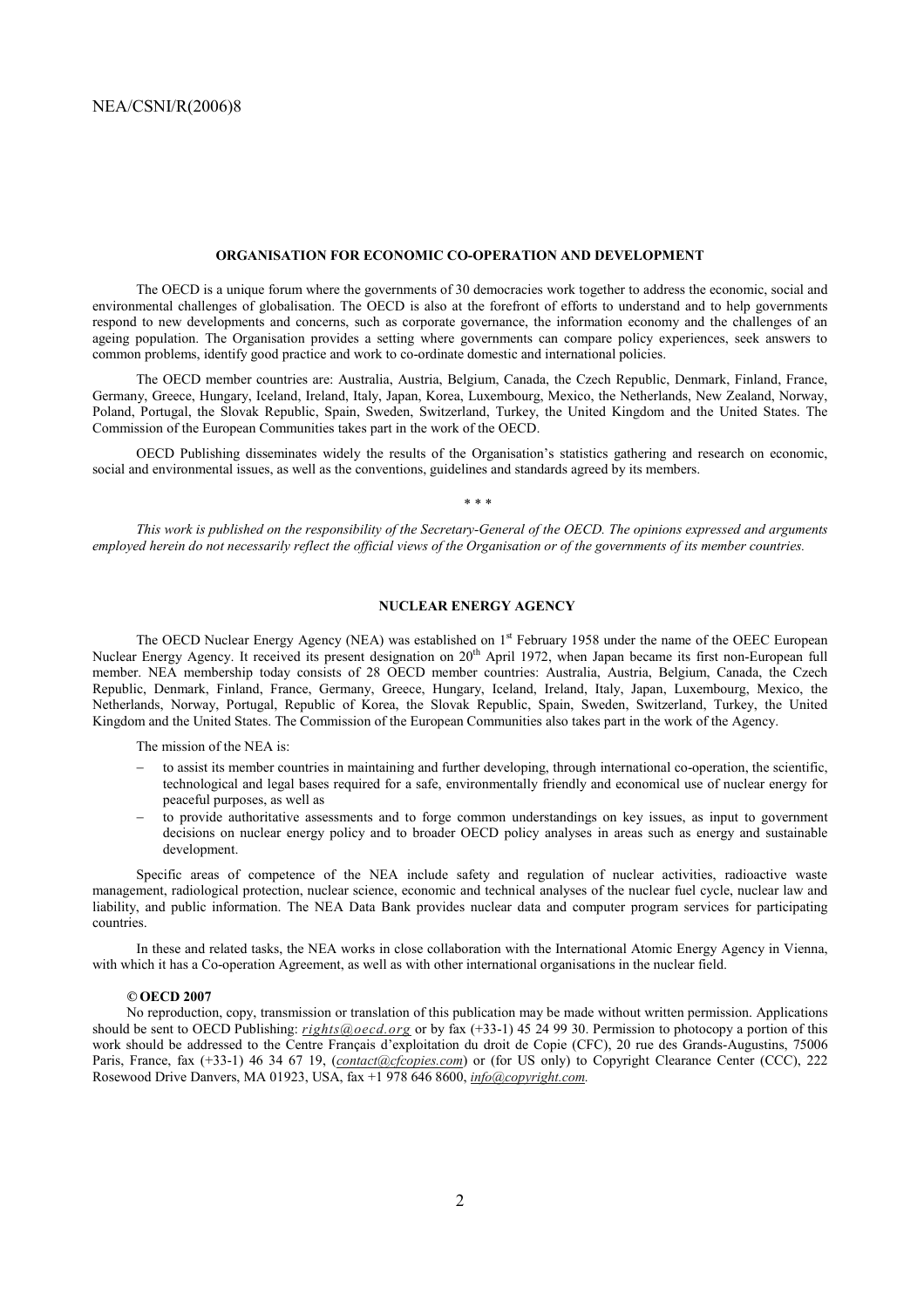## **COMMITTEE ON THE SAFETY OF NUCLEAR INSTALLATIONS**

The NEA Committee on the Safety of Nuclear Installations (CSNI) is an international committee made up of senior scientists and engineers, with broad responsibilities for safety technology and research programmes, and representatives from regulatory authorities. It was set up in 1973 to develop and co-ordinate the activities of the NEA concerning the technical aspects of the design, construction and operation of nuclear installations insofar as they affect the safety of such installations.

The committee's purpose is to foster international co-operation in nuclear safety amongst the OECD member countries. The CSNI's main tasks are to exchange technical information and to promote collaboration between research, development, engineering and regulatory organisations; to review operating experience and the state of knowledge on selected topics of nuclear safety technology and safety assessment; to initiate and conduct programmes to overcome discrepancies, develop improvements and research consensus on technical issues; to promote the coordination of work that serve maintaining competence in the nuclear safety matters, including the establishment of joint undertakings.

The committee shall focus primarily on existing power reactors and other nuclear installations; it shall also consider the safety implications of scientific and technical developments of new reactor designs.

In implementing its programme, the CSNI establishes co-operative mechanisms with NEA's Committee on Nuclear Regulatory Activities (CNRA) responsible for the program of the Agency concerning the regulation, licensing and inspection of nuclear installations with regard to safety. It also co-operates with NEA's Committee on Radiation Protection and Public Health (CRPPH), NEA's Radioactive Waste Management Committee (RWMC) and NEA's Nuclear Science Committee (NSC) on matters of common interest.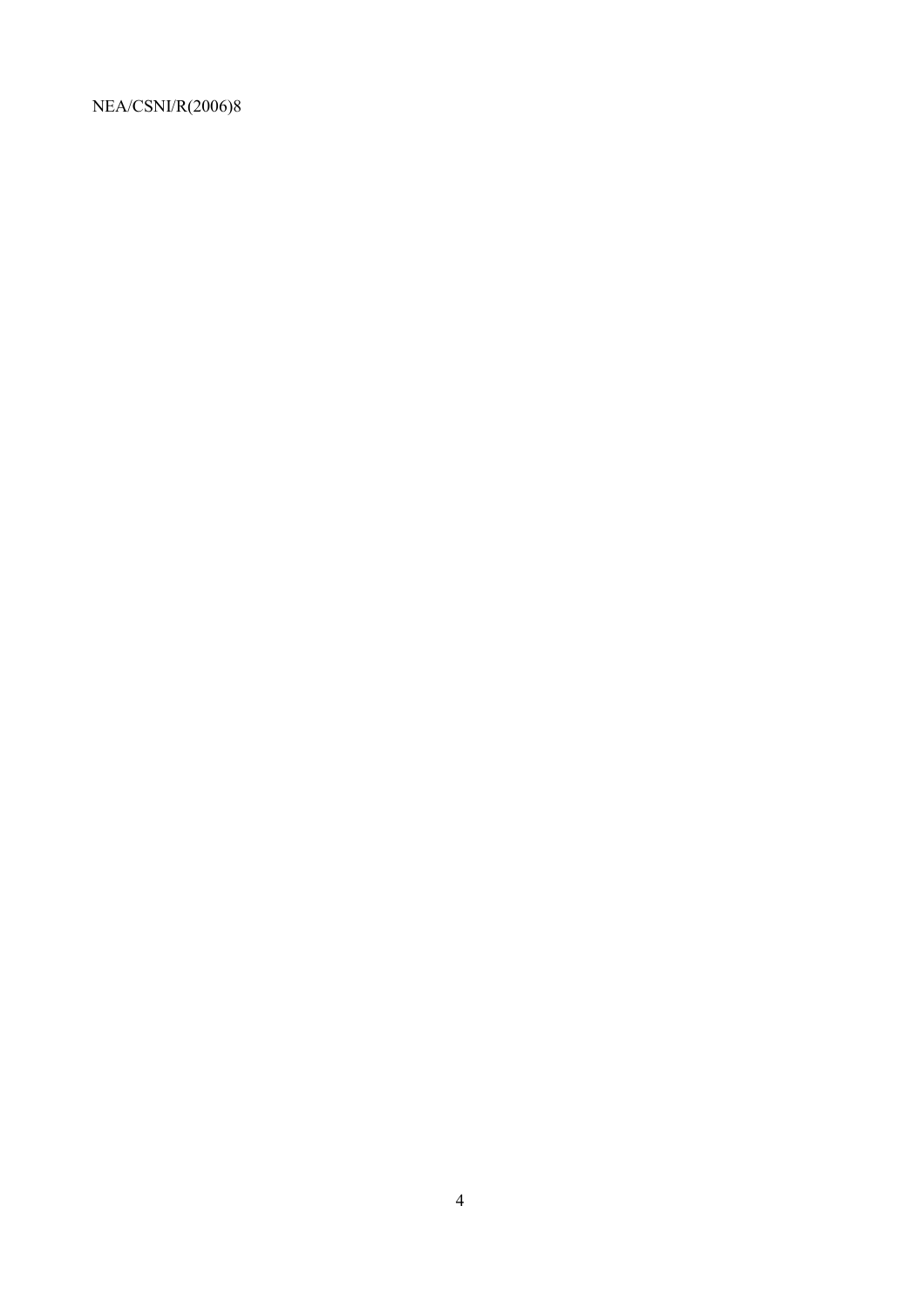#### **FOREWORD**

Nickel-based alloys are used in several primary pressure boundary components. Degradation of these components could lead to significant loss of safety margins as well as potential loss of coolant accidents (LOCA). For example, circumferential cracks discovered in the CRDM nozzles could result in a small to medium LOCA. The leakage of primary water could lead to significant degradation of the pressure boundary as seen in the wastage of low alloy steel at the Davis-Besse plant. Both the regulators and industry need data and information to develop effective inspection, repair, and mitigation strategies to avoid significant degradation and loss of safety margins. This is needed for alloys used in the existing components as well as alloys used for the replacements.

The Committee on the Safety of Nuclear Installations (CSNI), at its meeting in June 2003, agreed to conduct a survey to collect information that help to identify common needs and area of potential cooperative activities based on experiences, status of existing data and research programs, and regulatory requirements and practices in NEA member countries.

This report provides a summary of the results of the questionnaire on PWSCC and Ni-Based alloys. The main aim of the questionnaire was to obtain a comparison between the operating experience, inspection practices and acceptance criteria applied in the different countries. It was also considered of relevance to compare experience and practices with Alloy 690, which is being used to a large extent in replacement components, as well as research activities in this area. Participants in the questionnaire were encouraged to include any other information that they considered being useful for a better understanding of the PWSCC phenomenon.

The survey was focused on thick section components but any relevant information concerning for example steam generators or research activities which were not explicitly addressed in the questionnaire were included. The questionnaire is shown in full in annex 1.

The complete list of CSNI reports and the text of reports from 1993 onwards, is available on http://www.nea.fr/html/nsd/docs/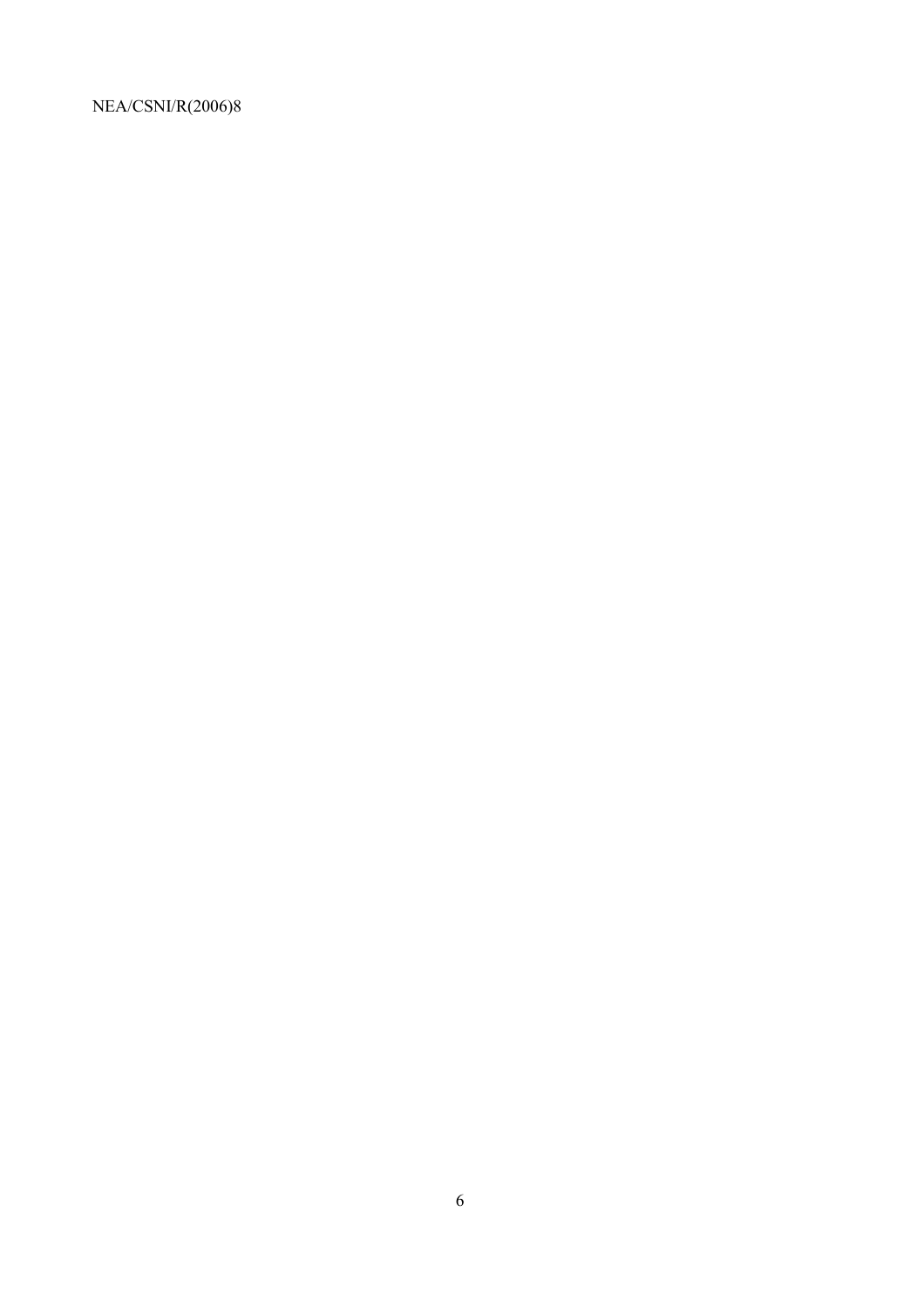# **ACKNOWLEDGEMENTS**

Gratitude is expressed to the delegates of the CSNI Working Group on the Integrity of Components and Structures for providing answer to the survey on PWSCC and Ni-Based Alloys. Special thanks to Dr. Kjell Pettersson (SKI, SWD) for synthesizing the responses and writing the report.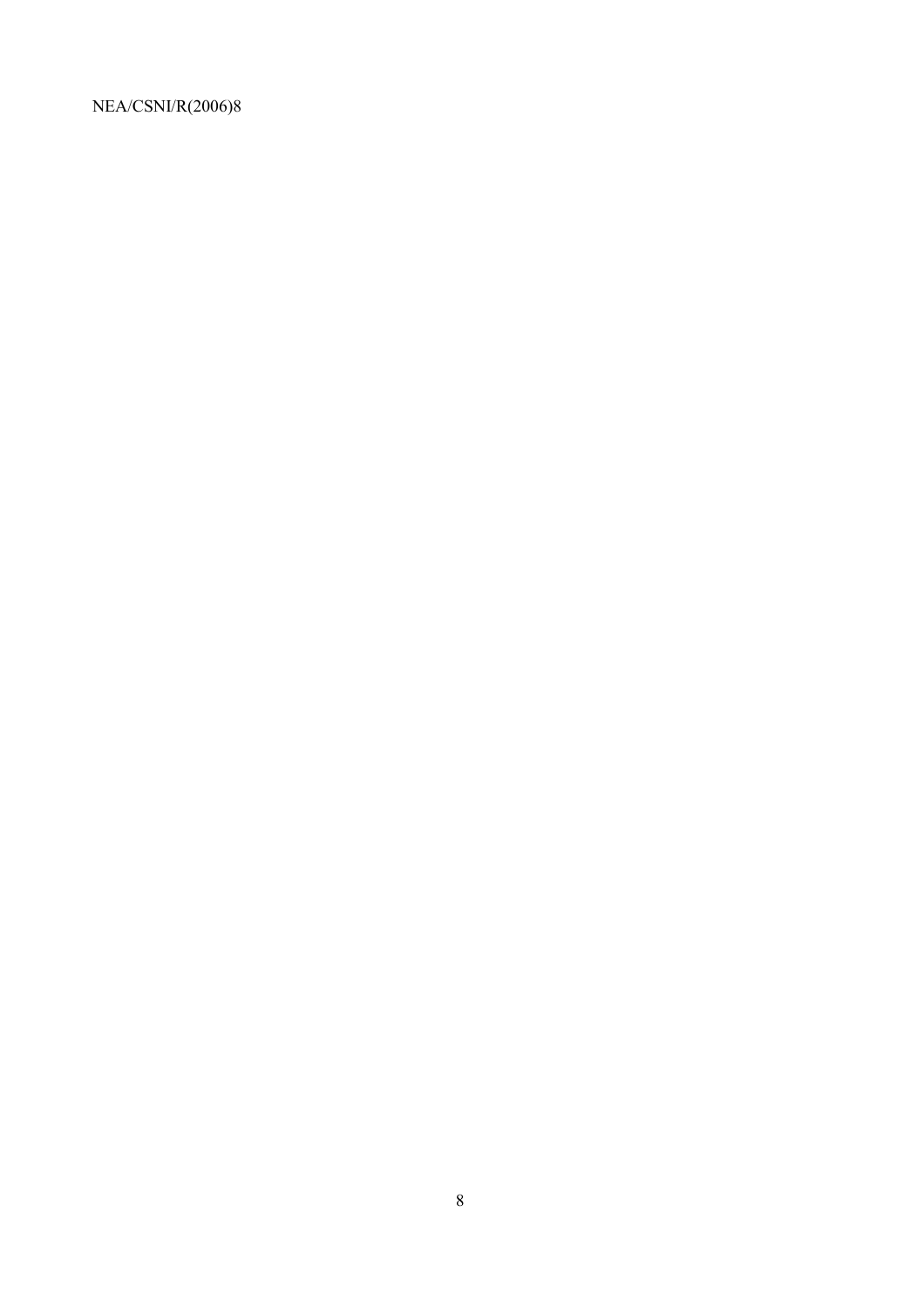## **EXECUTIVE SUMMARY**

The Integrity and Ageing of Components and Structures Working Group of the CSNI is responsible for work related to the development and use of methods, data and information to assess the behaviour of materials and structures. It has three sub-groups, dealing with the integrity of metal components and structures, ageing of concrete structures, and the seismic behaviour of structures

The CSNI has an active program addressing technical aspects of integrity and ageing of metal components and structures. Plant ageing management aspects gained increasing attention over the last years. The CSNI has developed numerous technical studies to assess the impact of ageing mechanism on the safe and reliable operation of nuclear power plants. Considerable information has been generated on Stress Corrosion Cracking related events, including piping and component failure- OPDE Project, and methodologies exist for SCC inspections and some mitigating measures. Currently, the OECD-NEA SCC and Cable Ageing Project (SCAP) will consolidate the acquired knowledge and experience into commendable practices.

The majority of the nuclear power plants currently in operation are Light Water Reactors. There have been several instances of primary water stress corrosion cracking in the nickel-based alloys and weldments. Recent examples include cracking at safe ends of primary loop piping and at reactor vessel head penetrations. While considerable research work has been ongoing for the steam generator tubing, there is an incomplete understanding of susceptibility of the thick sections. In addition to the understanding of degradation mechanisms, there is a need for data on crack initiation, crack growth rates, stress analysis of welded assemblies of nickel-based components, and efficacy of NDE techniques. This is vital for defining appropriate inspection techniques and frequency to avoid potential breach of the primary pressure boundary. This information is also essential for consideration of probability of crack detection, leak-before-break concepts, leakage-detection requirements, and risk assessments.

Nickel-based alloys are used in several primary pressure boundary components. Degradation of these components could lead to significant loss of safety margins as well as potential loss of coolant accidents (LOCA). For example, circumferential cracks discovered in the CRDM nozzles could result in a small to medium LOCA. The leakage of primary water could lead to significant degradation of the pressure boundary as seen in the wastage of low alloy steel at the Davis-Besse plant. Both the regulators and industry need data and information to develop effective inspection, repair, and mitigation strategies to avoid significant degradation and loss of safety margins. This is needed for alloys used in the existing components as well as alloys used for the replacements.

At the meeting of the Metal Subgroup of the Integrity and Ageing of Components and Structures (IAGE) Working Group, held in Paris on  $15th - 16th$  of April 2003, presentations made by the US NRC and CSN representatives highlighted the large concerns about PWSCC in nickel based alloys used in the reactor vessel head penetrations and other components, in particular Alloy 600 and its associated welds. Consequently, the CSNI, at its meeting in June 2003, agreed to conduct a survey to collect information that help to identify common needs and area of potential co-operative activities based on experiences, status of existing data and research programs, and regulatory requirements and practices in NEA member countries. It was also considered of relevance to compare experience and practices with Alloy 690, which is being used to a large extent in replacement components, as well as research activities in this area. Participants in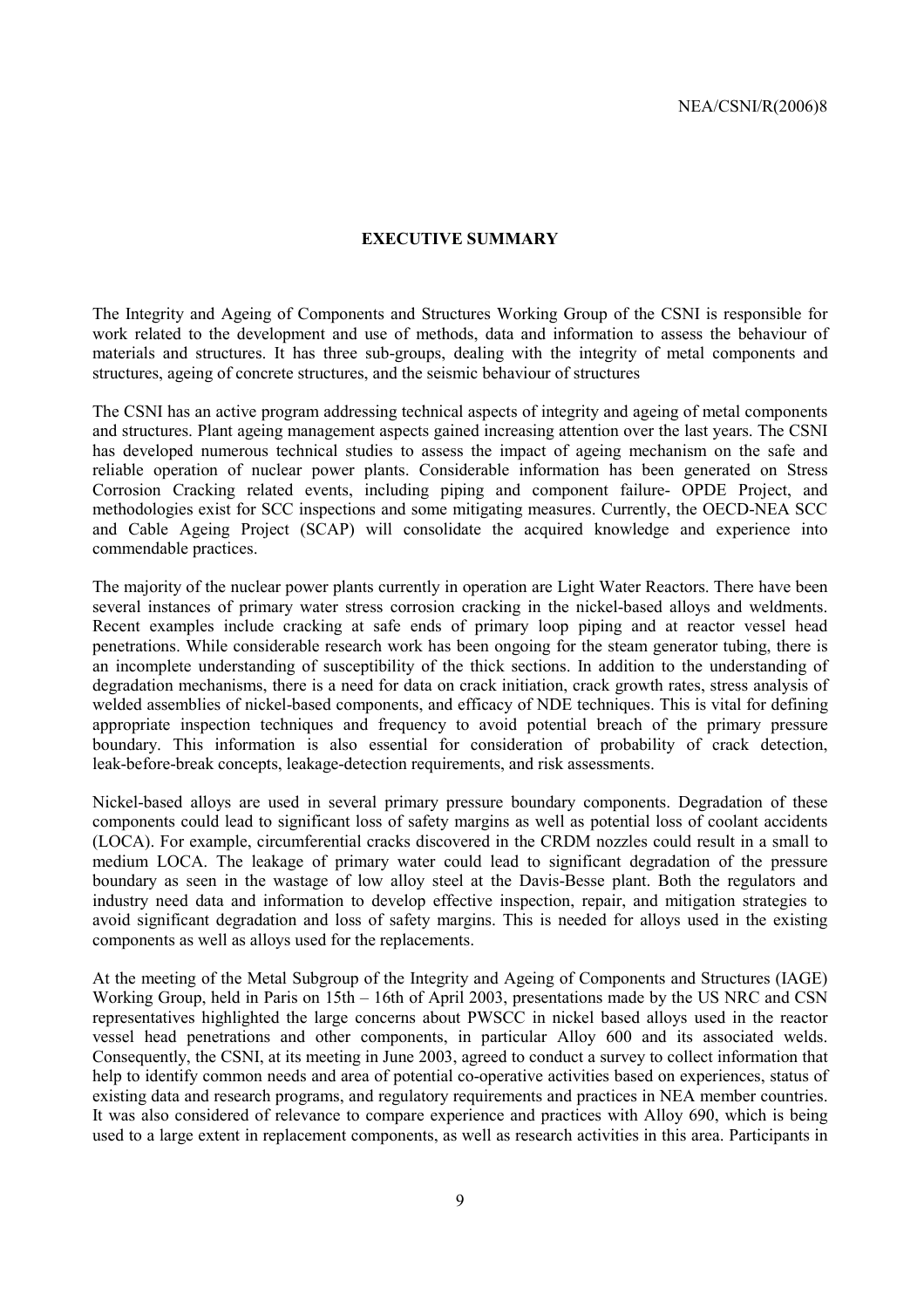the questionnaire were encouraged to include any other information that they considered being useful for a better understanding of the PWSCC phenomenon.

The survey was focused on thick section components but any relevant information concerning for example steam generators or research activities which were not explicitly addressed in the questionnaire were included. The questionnaire is shown in full in annex 1.

Broadly speaking there are two types of pressurized water reactors in the world, the western PWRs and the VVER reactors developed in the Soviet Union. As indicated in answers to the questionnaire from Finland, the Czech Republic, and the Slovak Republic where VVERs are used, there are no nickel based alloys in these reactors, at least not in the locations covered by the questionnaire.

The following general conclusions can be drawn from answers to the questionnaire:

It is clear from the questionnaire that many of the older pressure vessel heads with Alloy 600/182 head penetrations have been replaced and that more replacements are anticipated in the future. The majority of replacement heads have or will have Alloy 690/152 head penetrations. The reason for the choice is given as either recommendation from others, literature, or the good experience with Alloy 690 as a steam generator tube material. In addition laboratory testing has shown that Alloy 690 is much more resistant to PWSCC than Alloy 600. In most of the few cases when Alloy 600/182 have been chosen for the head penetrations no reason for the choice has been given, probably because that particular question was missing in the questionnaire. In one case, Davis Besse, the choice was opportunistic, there was a head available on short notice.

Inspection practices vary between countries. As a general rule most countries apply ASME XI rules for the components with Alloy 600/182 material combinations. However since experience of cracking accumulated most countries have reduced the inspection intervals for the most critical components. In many cases replacement heads will be inspected according to the same rules as the older heads.

ASME XI is also the basis for acceptance criteria in most countries although they may have been slightly modified when they have been included in national regulation. Especially for head penetrations there has been a need to apply more stringent criteria or standards for acceptance of cracks. This need is expressed in a rather detailed US instruction on how to deal with cracks in vessel head penetrations.

Several questions dealt with *crack initiation*. It is clear from the answers that nobody attempts to predict crack initiation as such, except perhaps in a small number of cases. However the American approach of calculating EDY, effective degradation years is an indirect way of expressing the probability that cracks might have initiated and it is based on an Arrhenius approach. It does not contain any stress dependence. Therefore as a general rule residual stresses do not play a role in estimates of *crack initiation.* However residual stresses are often calculated but then perhaps for the purpose of flaw tolerance analysis or risk informed inspection.

For flaw tolerance analysis a crack growth law is needed. Most countries use the so called Scott equation both for Alloy 600 and Alloy 182. However for the latter a multiplication factor of five is used in comparison with values for Alloy 600. It seems to be a general feeling that more data is needed in order to get more confidence in the crack growth laws used. A couple of countries have indicated that they use another crack growth law than the Scott equation.

A main objective of the questionnaire was to identify common needs and potential co-operative activities. For the utility side such activities are already going on through the various owners groups and EPRI. The question is whether or not similar activities are needed for the national regulators. One could have in mind both a coordination of regulation and a collaboration of research. With regard to regulation the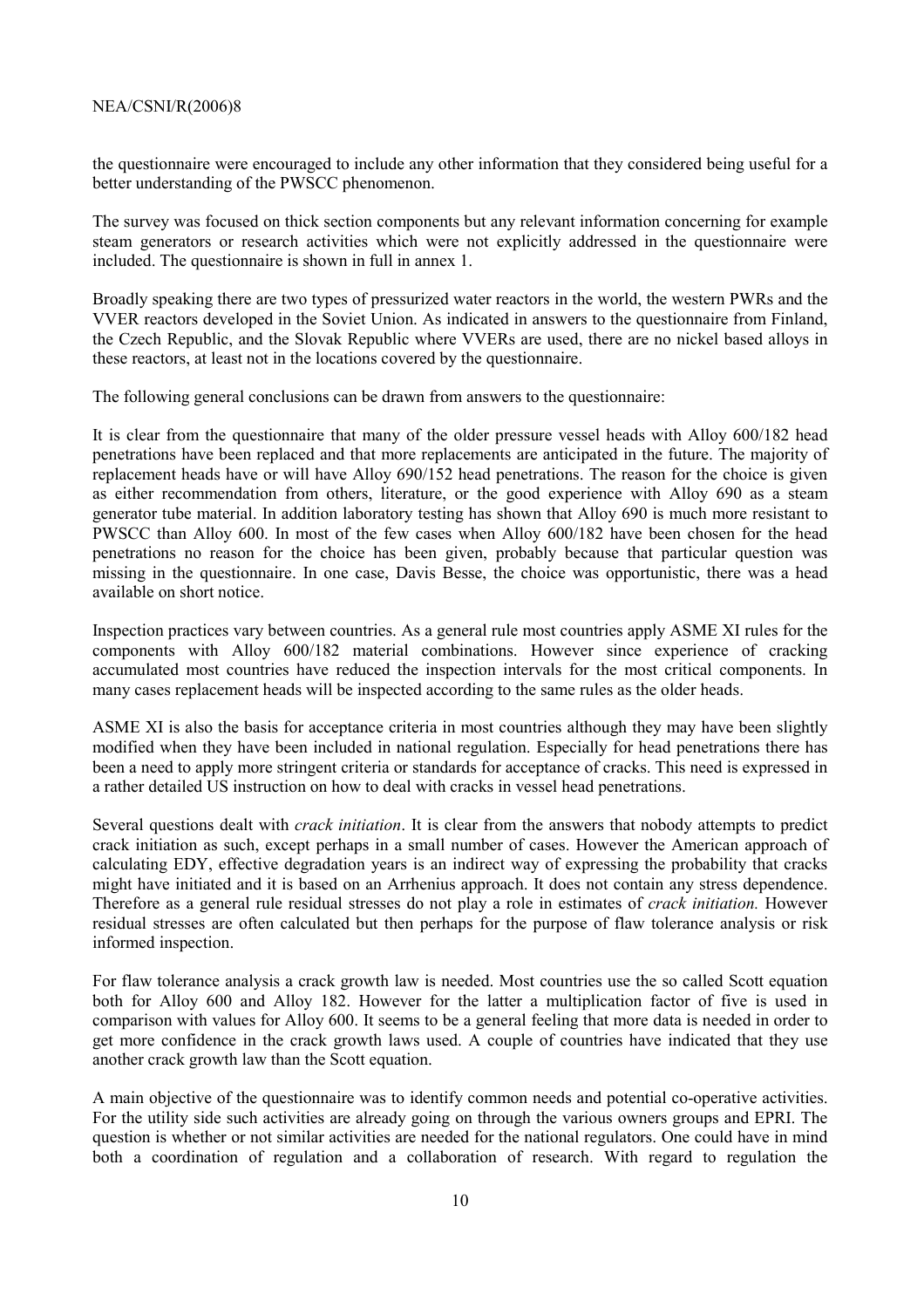questionnaire indicates that the regulation already is fairly well coordinated. The small differences that exist may well be present in order to serve special national needs. With regard to research those who have answered the questionnaire have not indicated much need for more research. This may however be a consequence of the fact that most questions on research specifically addressed *crack initiation* while the equally important question on crack growth data for Alloys 690/152 was never asked.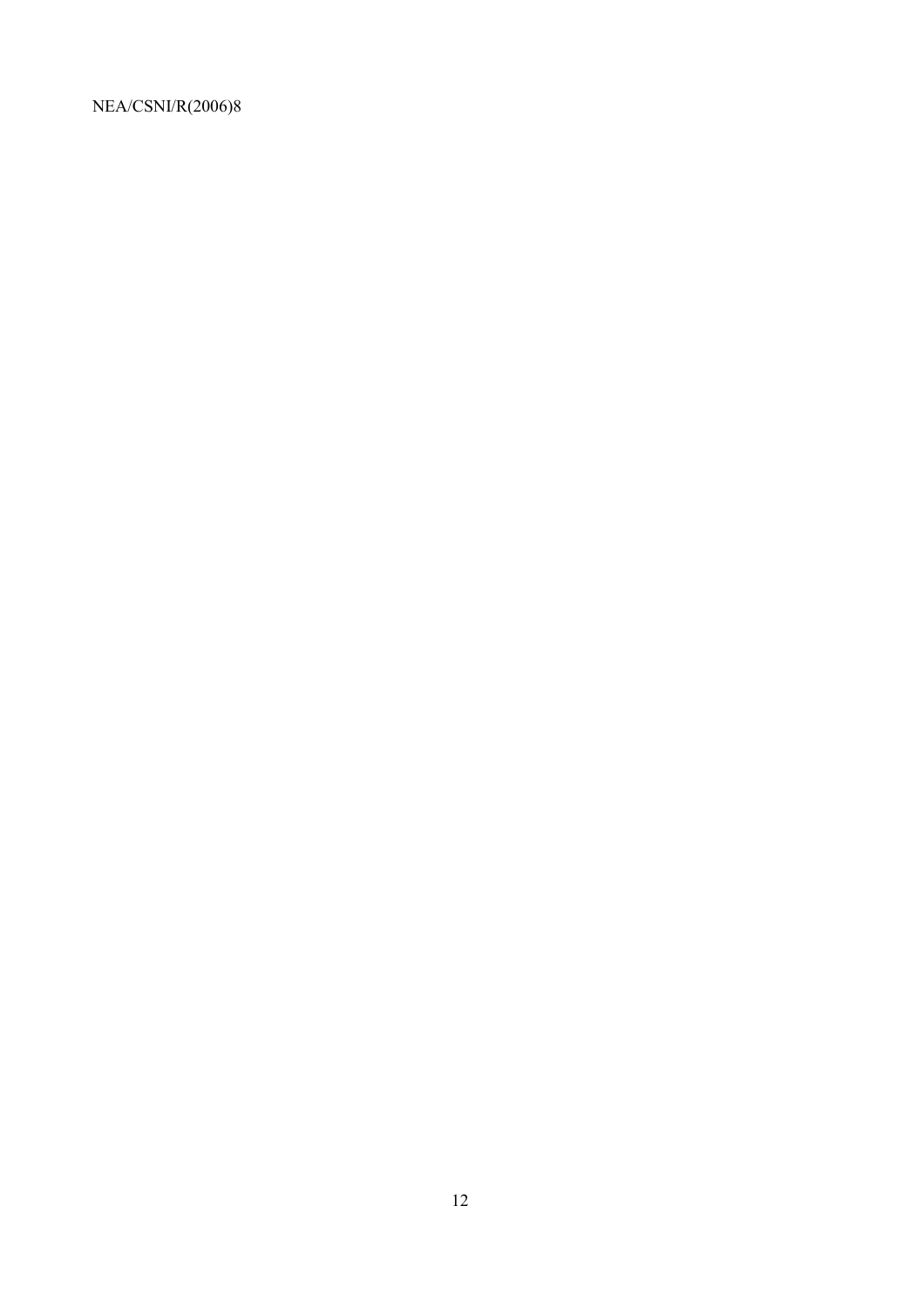# **TABLE OF CONTENTS**

| 1.             |  |
|----------------|--|
| 2.             |  |
| 3 <sub>1</sub> |  |
| 4.             |  |
| 5.             |  |
| 6.             |  |
|                |  |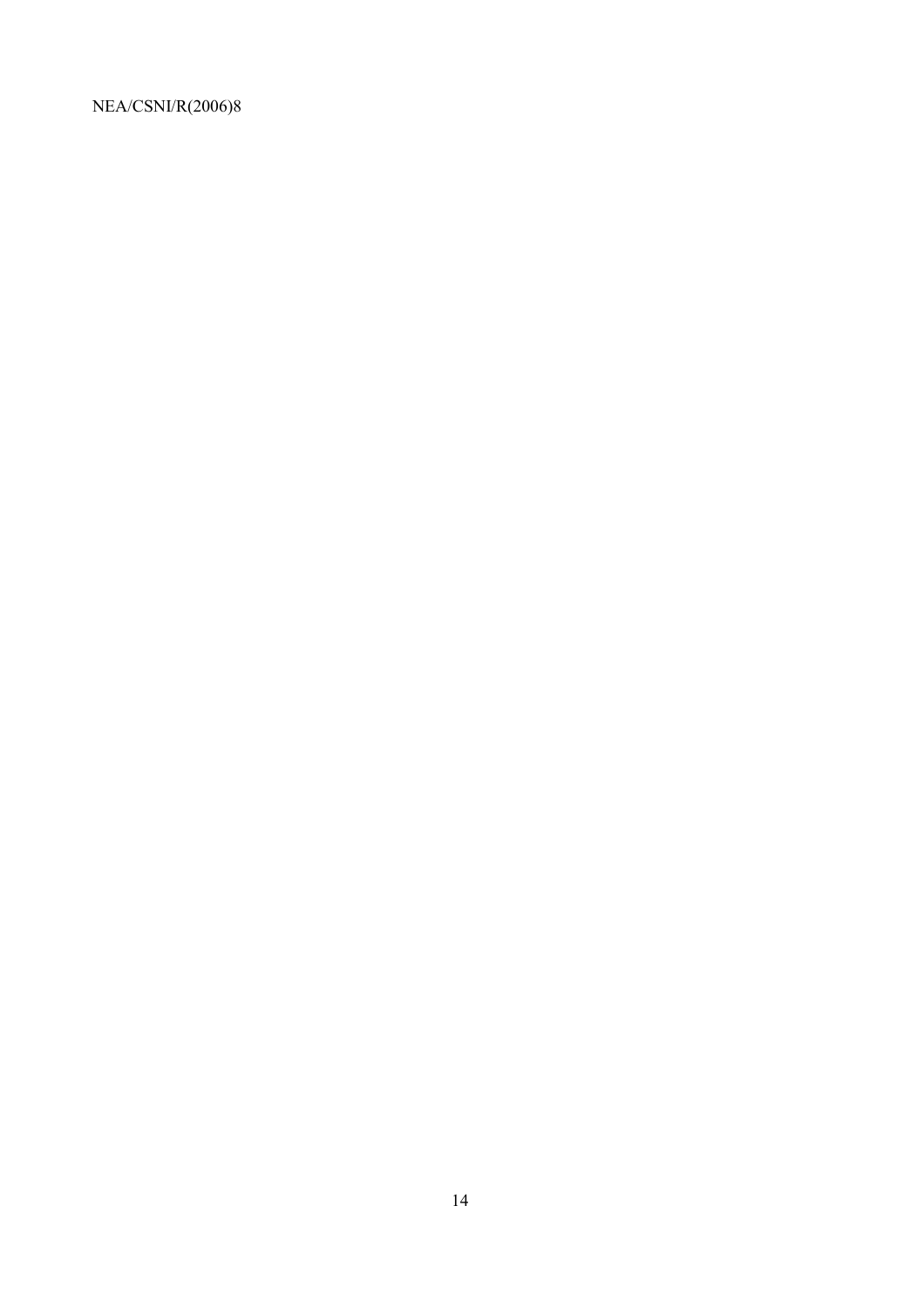#### **1. BACKGROUND**

Despite early reports on SCC susceptibility of Alloy 600 to stress corrosion cracking (SCC) failures in water environments similar to the environment of the primary system of pressurized water reactors (PWR) [2], the alloy was used almost universally as steam generator tube material in early PWRs. As is clear from a review by Berge in 1987 [3] it also took some time before primary water stress corrosion cracking became a major cause of steam generator tube failures in PWRs, Figure 1.



Figure 1. **Causes of steam generator tube plugging in Western countries up to 1985** [3].

But alloy 600 and its corresponding weld metal alloys, Alloy 82 and Alloy 182, were also used in several other locations in the PWR. In 1991 two reports on cracking in Alloy 600 components were published at the Fifth Symposium on Environmental Degradation in Nuclear Power Systems – Water Reactors. In France cracking had been observed in instrumentation nozzles made of Alloy 600 in the pressurizer [4]. The report from the United States dealt with cracks in heater sleeves of Alloy 600, also in the pressurizer [5]. The American report also mentioned cracks in instrumentation nozzles.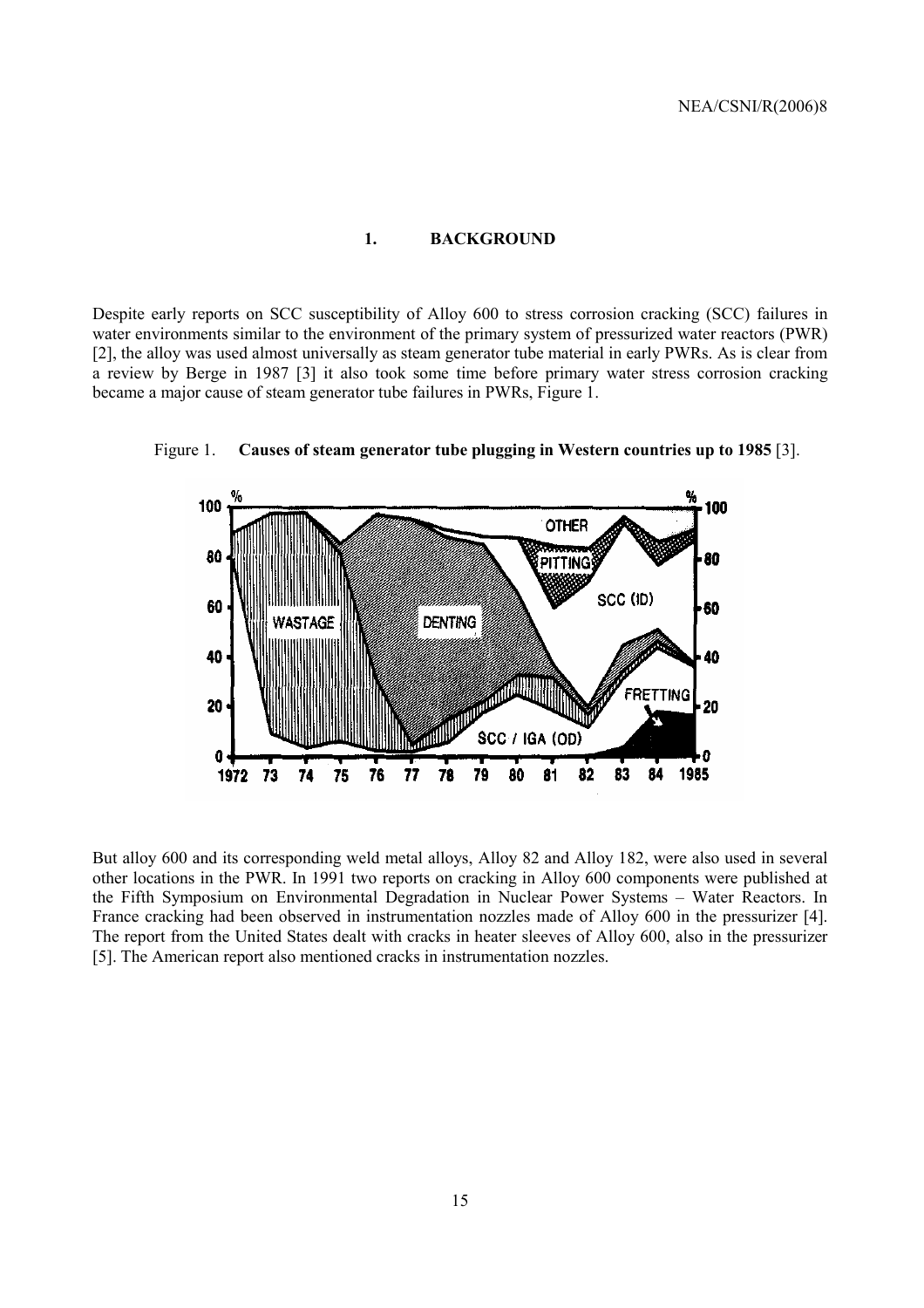At about the same time as these reports were presented, September 1991, a leak was detected in the vessel head of the French reactor Bugey 3 in connection with a hydro test [6]. The location of the leak was one of the penetrations for the control rod drive mechanism, Figure 2. Subsequent examination of the inside of the penetration showed numerous cracks in the Alloy 600 tube which were the likely cause of the leak. The



Figure 2. **Vessel head penetration**

likely cause of the cracks was determined to be primary water stress corrosion cracking (PWSCC) of Alloy 600 based on the appearance of the fracture surface and the intergranular crack path observed in metallographic cross section. The cracks were axial and it was subsequently determined that the residual stresses caused by welding the penetration to the vessel head were larger in the circumferential direction than in the axial direction. Cracks were also observed in the Alloy 182 weld, the J-groove weld, and this cracking was identified as an alternative leak path.

The observed leak in Bugey 2 led to inspection of penetrations in other vessel heads both in France and abroad. It soon became clear that the vessel head penetration cracking was a generic problem for PWRs with head penetrations of Alloy 600 welded with Alloy 182. A large number of vessel heads have subsequently been replaced by new heads, often because they were found to have cracks, but also in many cases as a preventive measure. A few years after the first leak was detected in Bugey 3 circumferential cracks in the nozzles were detected in a couple of American PWRs. These cracks are more of a safety concern than the axial cracks because they can more easily lead to unstable failure of the nozzle

Another important application of Alloy 82 and Alloy 182 is in the welding of so called safe ends of piping to the nozzles of the pressurized components. The weld typically consists of a buttering of Alloy 182 to the low alloy ferritic steel of the nozzle which is welded with Alloy 82 or Alloy 182 as filler material to the safe end made of austenitic stainless steel. There are a number of recent cases of PWSCC in this type of weld where the crack has followed an interdendritic path in the weld material [8, 9]. One of the problems with the assessment of the cause of failure in welds of Alloys 82 and 182 is that they are prone to hot cracking during welding and it can sometimes be difficult to distinguish between hot cracking and the interdendritic path of PWSCC in these materials.

[7].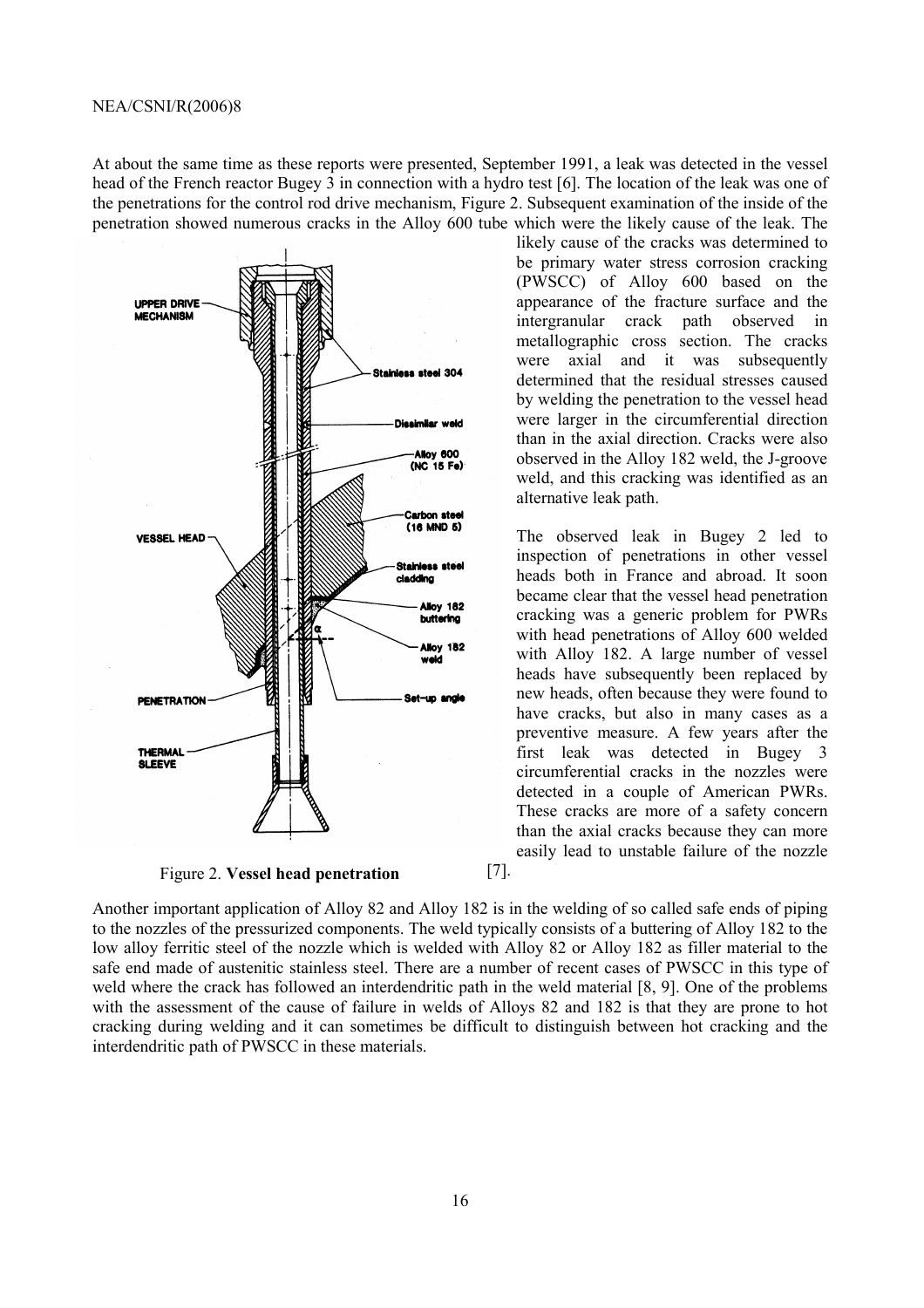An important point in the assessment of the safety of components made of Alloys 82, 182 and 600 is the temperature of operation. It has been demonstrated conclusively that crack growth rates during PWSCC of nickel based alloys is temperature dependent as shown in Figure 3 and that the temperature dependence can be characterized by an Arrhenius expression with a constant activation energy [1].



Figure 3. **Results of crack growth tests on different variants of Alloy 600** [1]

Figure 3 gives an activation energy of 130±20 kJ/mol in agreement with other determinations. A similar activation energy has been determined for crack growth in Alloy 182.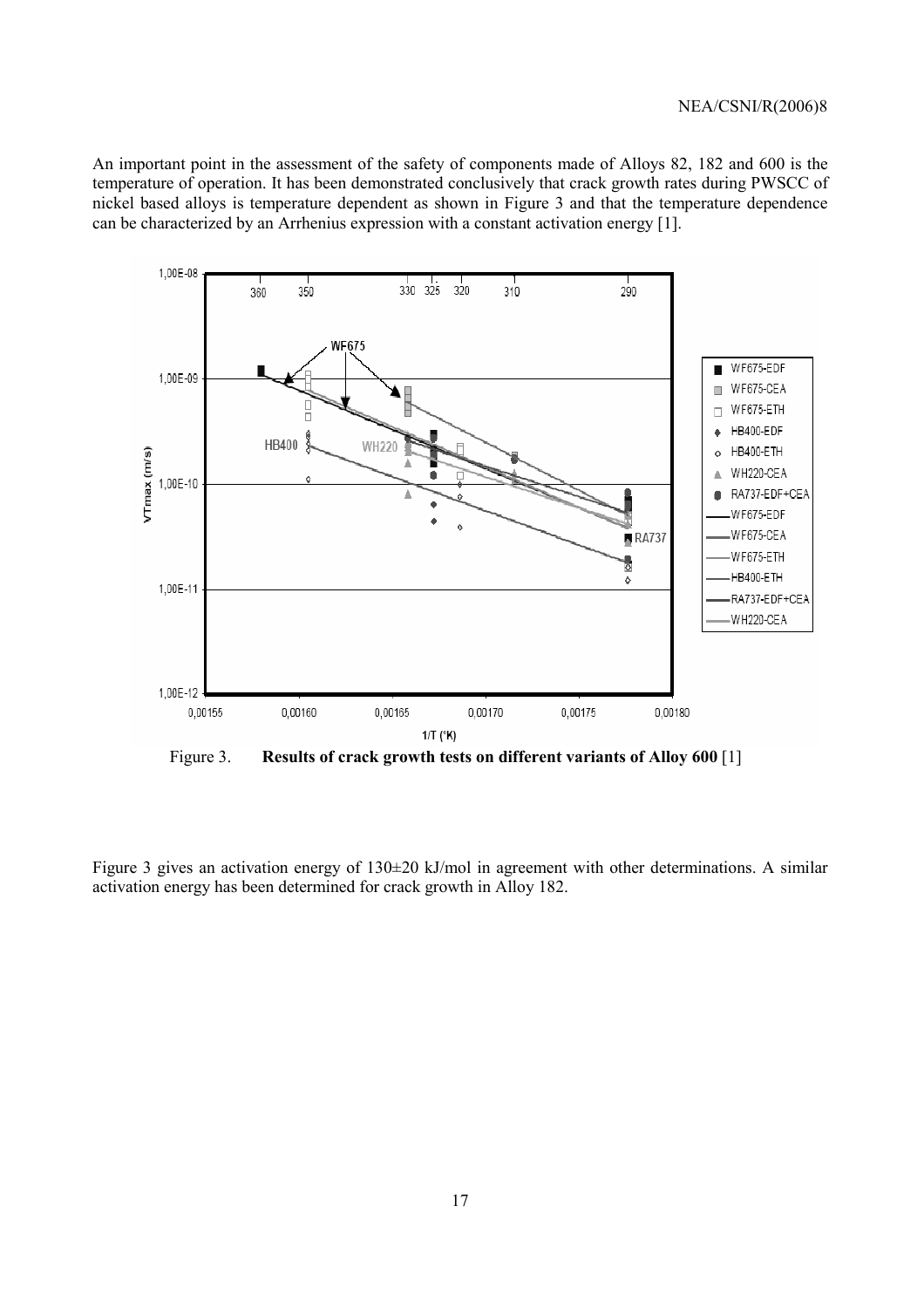Figure 4 from a recent review [10] of primary water cracking of Alloys 82/182 in PWRs summarizes the locations in the system where PWSCC of nickel based alloys is a concern. A more extensive review on the problem of PWSCC from a USA perspective has recently been issued by the NRC as a NUREG report [11].



Figure 4. **Locations in the PWR where PWSCC may occur**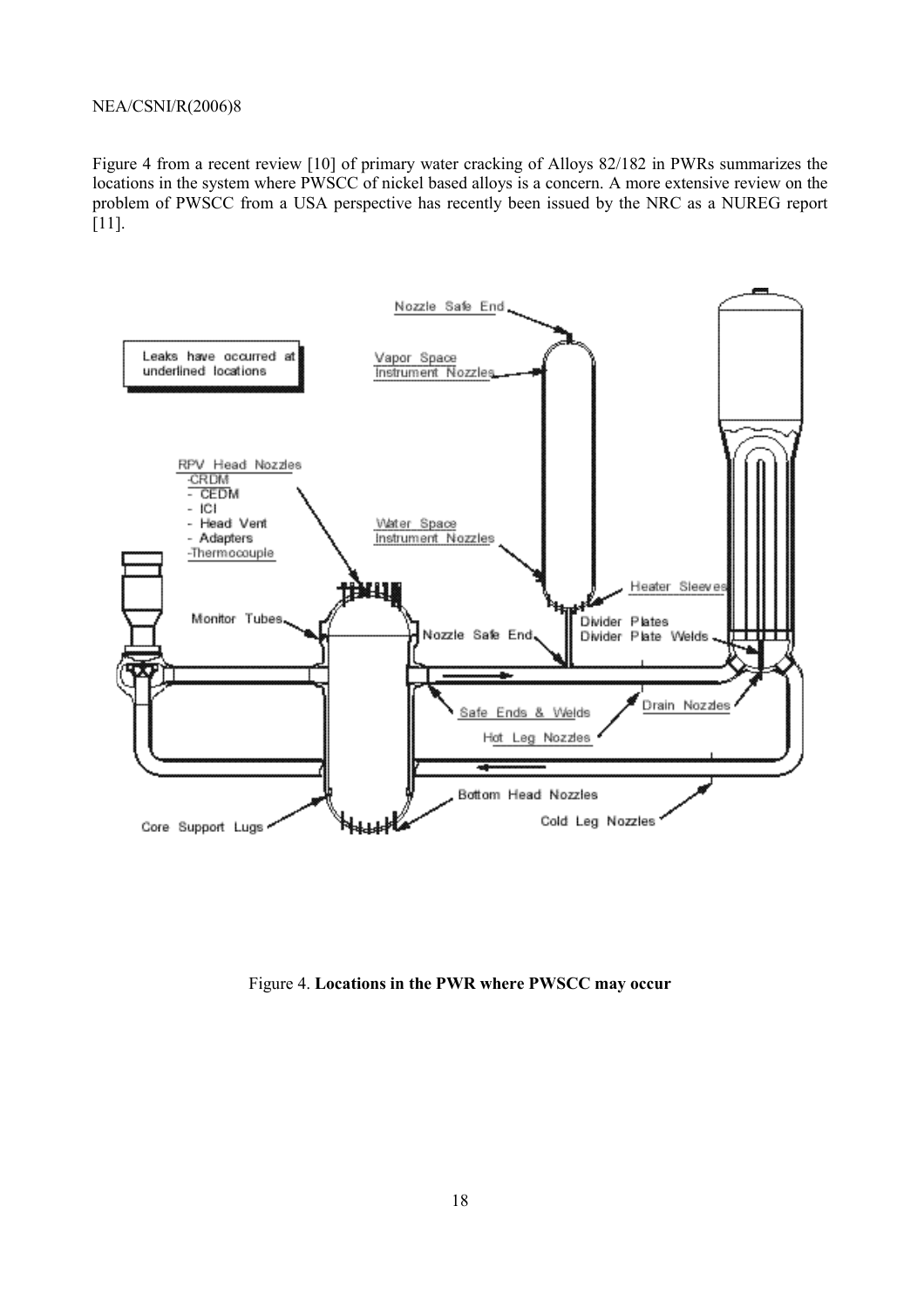## **2. THE QUESTIONNAIRE**

At the meeting of the Metal Subgroup of the IAGE Main Group, held in Paris on  $15<sup>th</sup> - 16<sup>th</sup>$  of April 2003, presentations made by the US NRC and CSN representatives highlighted the large concerns about PWSCC in nickel based alloys used in the reactor vessel head penetrations and other components, in particular Alloy 600 and its associated welds. It was agreed that a questionnaire be prepared to collect information to help and identify the common needs and area of potential co-operative activities based on the experience, status of existing data and research, and regulatory practices in the various member countries. While considerable research work has been ongoing for the steam generator tubing, there is still incomplete understanding of susceptibility of the thick sections. In addition to the understanding of degradation mechanisms, data is needed on crack initiation, crack growth rates, stress analysis of welded assemblies of nickel-based components, and efficacy of NDE techniques. This is vital for defining appropriate inspection techniques and frequency to avoid potential breach of the primary pressure boundary. This information is also essential for consideration of probability of crack detection, leak-before-break concepts, leakagedetection requirements, and risk assessments.

A main aim of the questionnaire was to obtain a comparison between the operating experience, inspection practices and acceptance criteria applied in the different countries. It was also considered of relevance to compare experience and practices with Alloy 690, which is being used to a large extent in replacement components, as well as research activities in this area. Participants in the questionnaire were encouraged to include any other information that they considered to be useful for a better understanding of the PWSCC phenomenon.

The survey was focused on thick section components but any relevant information concerning for example steam generators or research activities which were not explicitly addressed in the questionnaire could be included. The questionnaire is shown in full in Appendix A. Alternatively the participants could use an EXCEL spreadsheet which was provided with the questionnaire.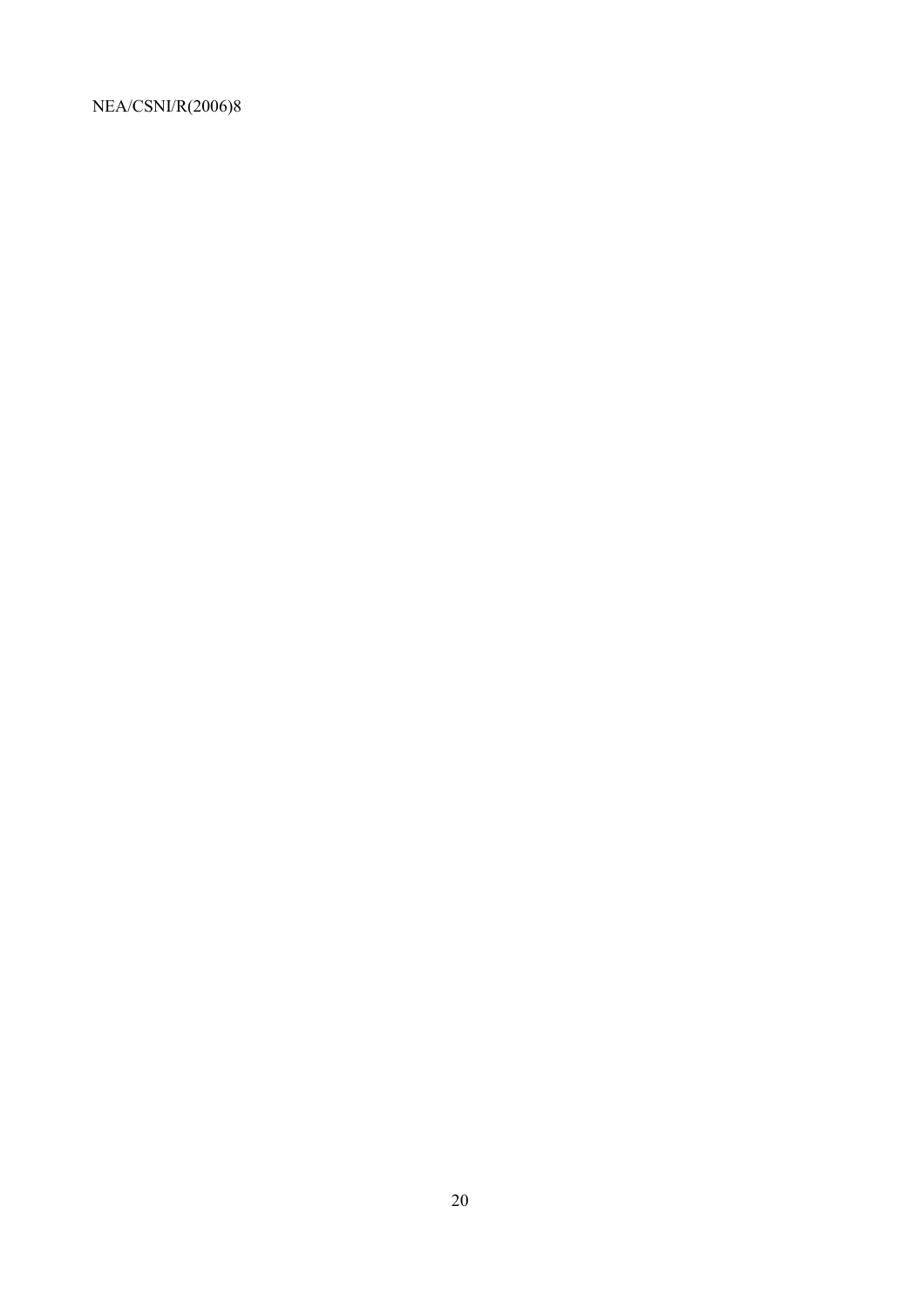## **3. A FEW GENERAL COMMENTS ON THE RESULTS OF THE QUESTIONNAIRE**

Broadly speaking there are two types of pressurized water reactors in the world, the western PWRs and the VVER reactors developed in the Soviet Union. As indicated in answers to the questionnaire from Finland, the Czech Republic, and the Slovak Republic where VVERs are used there are no nickel based alloys in these reactors, at least not in the locations covered by the questionnaire. From the Power Reactor Information System (PRIS) of the International Atomic Energy Agency (IAEA) Table 1 of operating PWRs of the western type in the world has been compiled.

| Country         | <b>Number of operating PWRs</b> | Ni based alloys | <b>NEA</b> member |
|-----------------|---------------------------------|-----------------|-------------------|
| Belgium         | 7                               | Yes             | Yes               |
| <b>Brazil</b>   | $\overline{2}$                  | Not available   | N <sub>o</sub>    |
| P. R. of China  | 7                               | Not available   | N <sub>0</sub>    |
| France          | 58                              | Yes             | Yes               |
| Germany         | 13                              | N <sub>0</sub>  | Yes               |
| Japan           | 23                              | Yes             | Yes               |
| R. of Korea     | 16                              | Not available   | Yes               |
| The Netherlands | 1                               | No              | Yes               |
| Slovenia        | 1                               | Not available   | N <sub>o</sub>    |
| South Africa    | $\overline{2}$                  | Not available   | N <sub>0</sub>    |
| Spain           | 7                               | Yes             | Yes               |
| Sweden          | 3                               | Yes             | Yes               |
| Switzerland     | 3                               | N <sub>0</sub>  | Yes               |
| Taiwan          | $\overline{3}$                  | Not available   | N <sub>o</sub>    |
| United Kingdom  | 1                               | Yes             | Yes               |
| <b>USA</b>      | 69                              | Yes             | Yes               |

The questionnaire was sent out to NEA member countries. Replies with information on Ni based alloys were received from Belgium, Japan, the Netherlands, Spain, Sweden and USA. However since the answer from the Netherlands only concerned one reactor which is soon to be shut down it will not be dealt with further in the present report.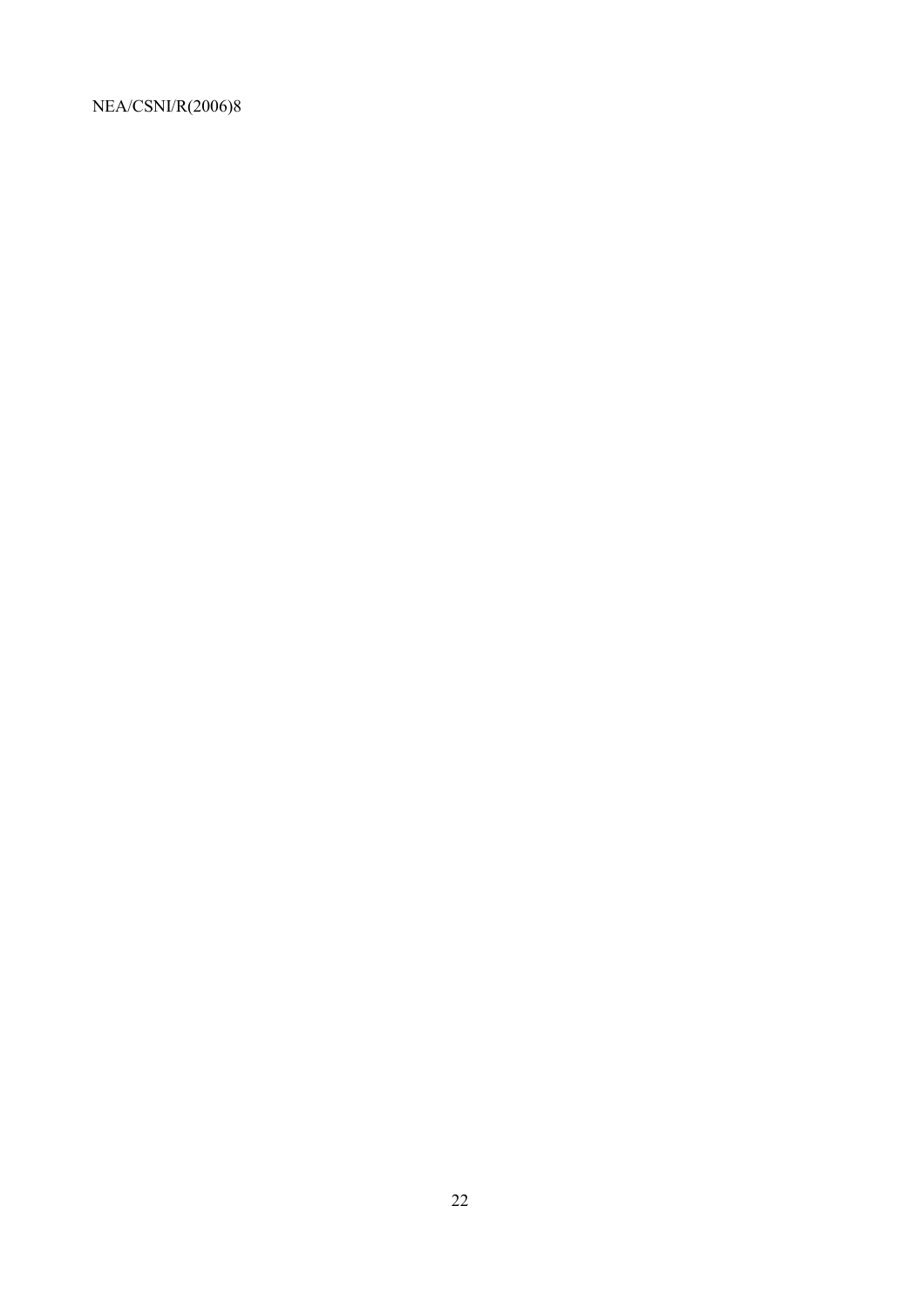## **4. SUMMARY OF THE RESULTS OF THE QUESTIONNAIRE**

## **4.1 Indicate the pressure boundary components (not including steam generators tubes) that are made of Alloy 600 or Alloy 182 in the PWRs in your country. Also indicate the operating temperatures, and whether these are estimated or measured:**

As with most of the questions in the questionnaire separate answers should be given for the following components:

Reactor Vessel Head Penetrations (base metal)

J-groove welds RVH Penetrations

Reactor Bottom Vessel Head Penetrations (base metal)

J-groove welds RBVH Penetrations

Vessel to Reactor Coolant System Nozzles (Hot leg)

Vessel to Reactor Coolant System Nozzles (Cold leg)

Pressurizer Nozzles

If it was considered relevant other components could be included in the replies.

In Belgium two 2 loop units have Alloy 600 in the penetrations welded with Alloy 182. The operating temperature of the head is 307 ˚C while the bottom head operates at 284 ˚C. The RCS nozzles do not have any Inconel. However the safety injection nozzles contain both Alloy 600 and Alloy 182 and operate at 284 ˚C.

Only one 3 loop unit has had the top head replaced and now have penetrations of Alloy 690 welded with Alloy 152. The operating temperature is 317 ˚C. The bottom head has the original Alloy 600 welded with 182 and operates at 287 ˚C. The nozzles do not contain any Ni based alloys.

Two 3 loop units have the original heads with Alloy 600 penetrations welded with Alloy 182. The operating temperature is 318 ˚C. The bottom heads are the original 600/182 combination operating at 299 ˚C. The RCS nozzles are welded with 182 and the hot leg operates at 330 ˚C while the cold leg operates at 294 ˚C. The pressurizer nozzles are welded with 182 with an operating temperature of 345 ˚C.

The two last 3 loop units have again had the original heads with Alloys 600/182. However these heads operate at 287 ˚C. The RCS nozzles are welded with 182 with a hot leg temperature of 324 ˚C and cold leg temperature of 282.5 ˚C. The pressurizer nozzles welded with 182 operate at 345 ˚C.

The 23 Japanese PWRs are all of MHI design with MHI as vendor. 11 vessel heads have penetrations made of Alloy 600 and operate at an estimated temperature of 289 - 294 ˚C. 11 replacement heads with Alloy 690 penetrations operate at an estimated temperature of 308-321 ˚C. There was one head with alloy 690 penetrations used since operation.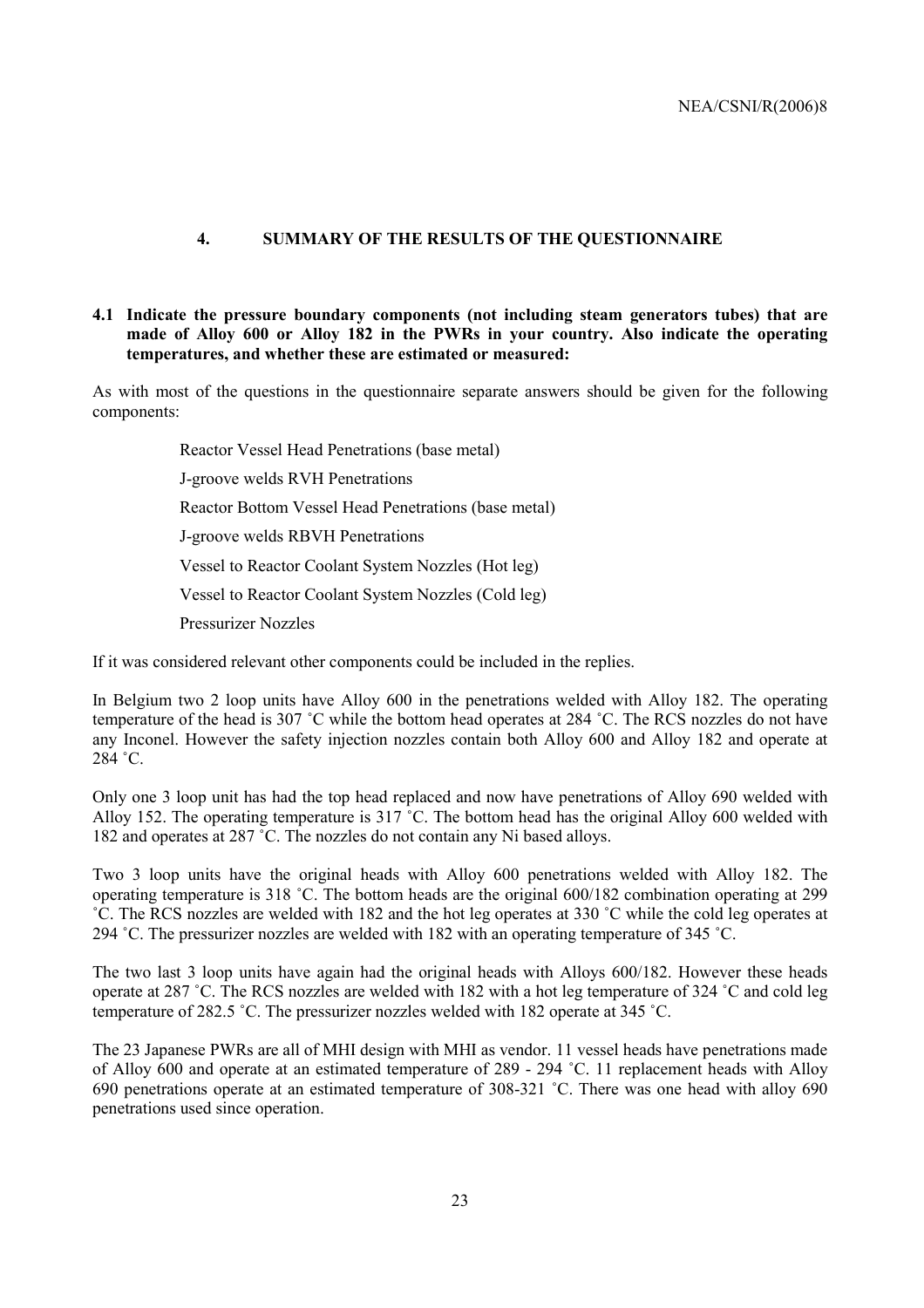The J-groove welds are welded with Alloy 132 in the older heads and with Alloy 152 in the replacement heads. Alloy 132 has also been used for the other welds of the questionnaire, sometimes in combination with Alloy 82. The bottom head penetrations are all made of Alloy 600. Estimated operating temperatures are 284-289 ˚C for the bottom head and cold leg nozzle, 317-325 ˚C for the hot leg nozzle and 345 ˚C for the pressurizer.

Answers were given concerning 5 Spanish PWR, all of Westinghouse 3 loop design. 3 plants with Alloy 600 heads and Alloy 182 J-groove welds operate at an estimated temperature of 290 ˚C for the head while two plants with replacement heads with Alloy 690 penetrations and Alloy 52/152 J-groove welds operate at an estimated temperature of 318 ˚C. In the bottom head all plants have Alloy 600 penetrations with Alloy 182 J-groove welds. The bottom heads operate at about 290 ˚C. The RCS nozzles are all welded with Alloy 182 at the safe ends with the cold leg nozzle operating at 290-292 ˚C and the hot leg nozzle at 327 ˚C. The pressurizer nozzles are all welded with Alloy 82/182 and operate at about 345 ˚C.

The three Swedish PWRs are all Westinghouse 3 loop designs. Two of the units have had the top head replaced by a new head with 690/152 combination instead of the original 600/182. All three operate with 320 ˚C in the head. The bottom head has Alloy 600 penetrations welded with Alloy 182 and operates at a temperature of 286 ˚C. No material is indicated for the RCS nozzles but as mentioned previously in this report welds of Alloy 182 are involved. The hot leg temperature is 320 ˚C and cold leg temperature is 286 ˚C. It is indicated that alloy 600 is used in the pressurizer with an operating temperature of 343 ˚C.

In view of the large number of PWRs in the USA the answer to the questionnaire is quite extensive. Here it is summarized component for component since that is the format used in the answer to the questionnaire.

The PWR designs termed B&W Raised and B&W Lowered numbers six and one respectively. Both have Alloy 600 penetrations and operate at 316.5 and 318 ˚C respectively.

There are 29 Westinghouse 4 loop reactors which all have Alloy 600 head penetrations. Operating temperatures vary between 286 ˚C to 316 ˚C. 9 of the 13 Westinghouse 3 loop reactors also have Alloy 600 penetrations with operating temperatures between 292 and 314 ˚C. The other 4 have replacement heads with 690/152 penetrations. The five 2 loop reactors again have Alloy 600 penetrations and the range of operating temperatures is 305-311 ˚C.

14 reactors are of Combustion Engineering design, 11 of which are termed just Combustion Engineering and the other 3 Combustion Engineering Standard design. They all have Alloy 600 penetrations which operate at  $308 - 313$  °C.

In all the US PWRs the top head penetrations are welded with Alloy 182 and the operating temperatures are as given above.

All the US PWRs have the 600/182 combination in the penetrations of the bottom head. None of the answers included the operating temperature of the bottom head but it is presumably close to the cold leg inlet temperature of about 285 ˚C.

There are no US answers concerning the reactor coolant system nozzles.

All the reactors have Alloy 600 in parts of the pressurizer. The operating temperature is not given.

In the category "Others" examples are listed where failure has occurred. These cases are repeated under question 16.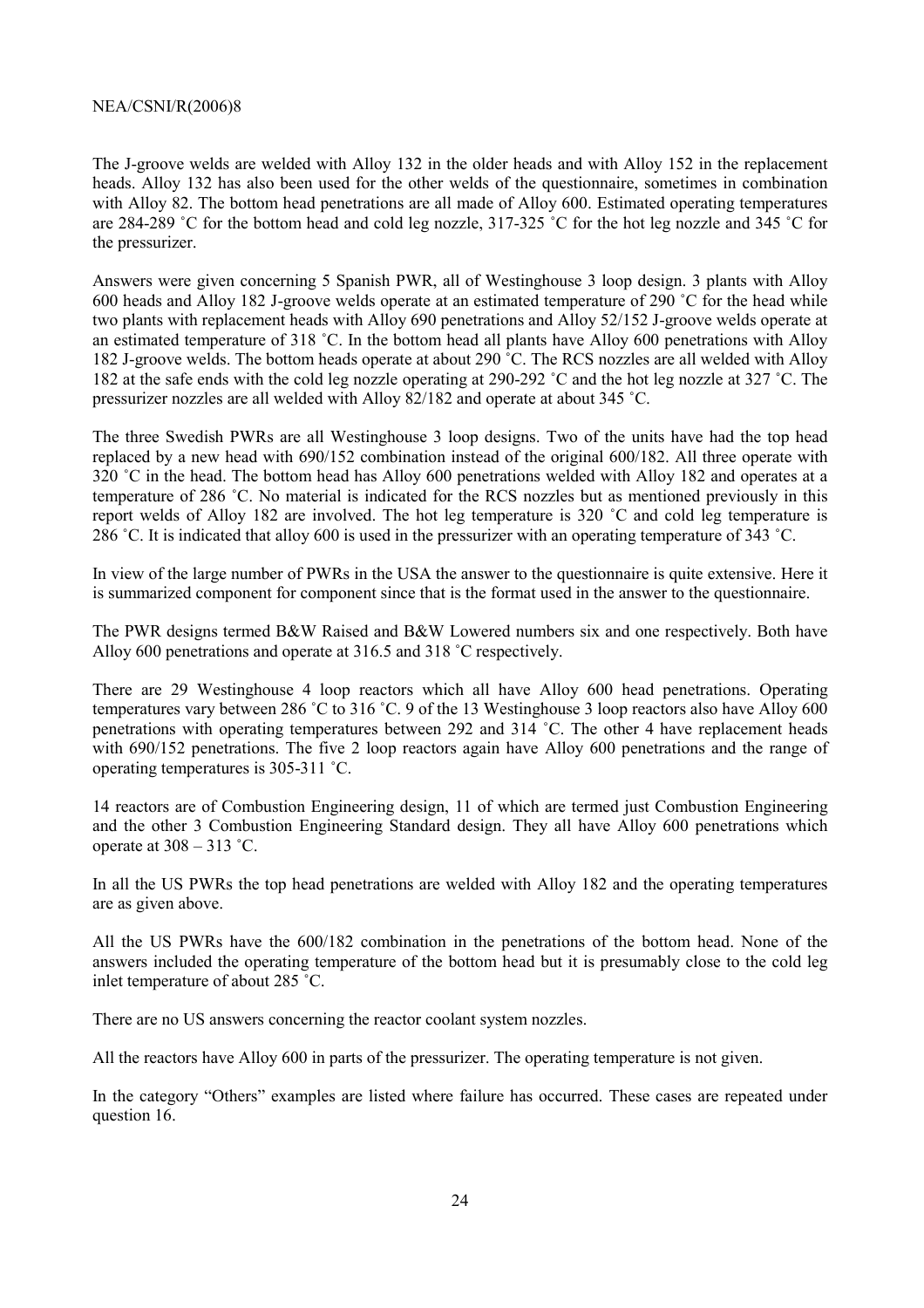## **4.2 Indicate if these components are inspected on a regular basis (frequency), or randomly and the percentage inspected each time. Indicate the inspection method used:**

In Belgium the head penetrations are inspected every 2 or 3 years with UT+VT+ET for the plants operating with a hot head. The plants with a cold head are inspected every 5 years. For the plant with a replaced head no inspection program is in place yet. For all plants the J-groove weld is inspected once with mainly VT, in the form of high resolution video.

The bottom head penetrations are typically inspected visually by Bare Metal Visual inspections, they have been inspected once and the frequency of the following inspection is to be decided, except in 2 units where they have been inspected once with UT methods including weld/tube interface and for one of the units partially a second time, while the J-groove weld is not inspected at all

In the cases where the RCS nozzles have been welded with 182 the hot leg nozzle is inspected to 100 % every 5 years by UT from the inside. In the cold leg the same inspection is done every 10 years.

Pressurizer nozzles of Alloy 600 are inspected every 3 years by UT from the outside, except for small nozzles which are inspected every 5 years.

Inspection frequency for the head penetrations and J-groove weld vary between utilities in Japan. For 17 plants inspections are performed every fifth year on 100 % of the objects, while the other 6 are inspected to 100 % at every refueling outage. The method is in all cases bare metal visual inspection (BMV). In the bottom head the inspection frequency is generally 1 in 5 years, again with BMV. The RCS nozzles are inspected every tenth year with UT, PT and VT. The pressurizer nozzles are inspected visually every fifth year and with UT and PT every tenth year.

In Spain the reactor head penetrations are inspected according to NRC Order EA-03-009 which is described later. The J-groove welds are not inspected. The bottom head penetrations are inspected according to NRC Bulletin 2003-02. For the RCS nozzles and pressurizer ASME XI is used which requires inspection every tenth year. The methods used are VT and UT.

In Sweden the head penetrations and the J-groove weld in the top head are inspected every year by VT. The J-groove weld in the bottom head is not yet inspected but an inspection programme is in the planning stage. For the RCS nozzles the cold leg nozzle is inspected every 5 years by UT and ET. The pressurizer nozzles are inspected by UT every 3 years while the heater sleeves and instrument penetrations are inspected every year by VT.

In the USA all plants are treated in the same way. The inspection program varies depending upon a plant's PWSCC susceptibility category. Interim inspection requirements for reactor pressure vessel heads at pressurized water reactors were established in the NRC issued Order EA-03-009. The order indicated what type of calculation had to be performed to determine if a plant was in either a high, moderate, or low susceptibility category. The specific inspection plan that a plant must follow depends upon their susceptibility category as presented below. For those plants in the High category, RPV head and head penetration nozzle inspections shall be performed using the following techniques every refueling outage.

(a) Bare metal visual examination of 100% of the RPV head surface (including 360˚ around each RPV head penetration nozzle).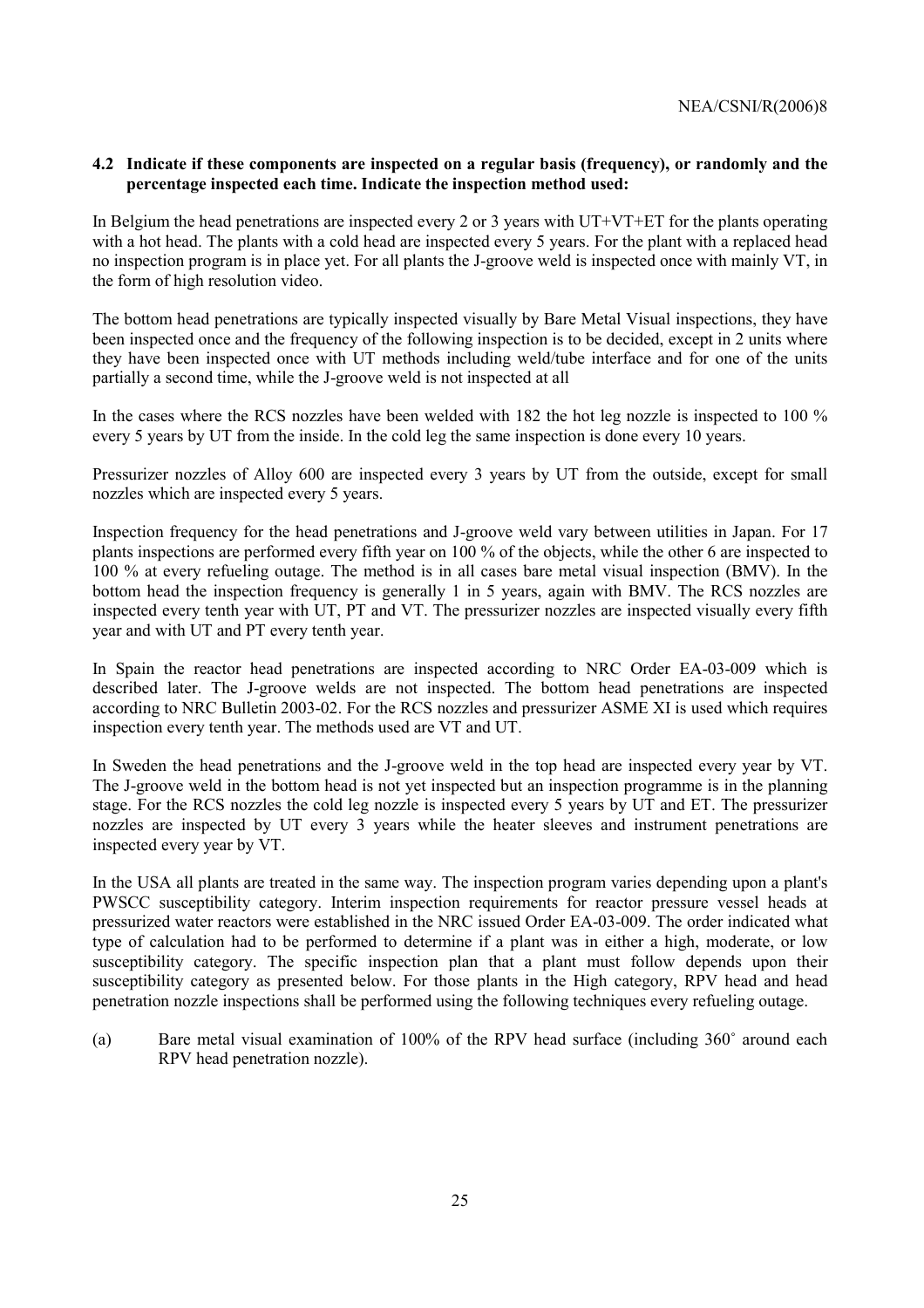- (b) Either:
	- (i) Ultrasonic testing of each RPV head penetration nozzle (i.e., nozzle base material) from two (2) inches above the J-groove weld to the bottom of the nozzle and an assessment to determine if leakage has occurred into the interference fit zone,

or

(ii) Eddy current testing or dye penetrant testing of the wetted surface of each J-Groove weld and

RPV head penetration nozzle base material to at least two inches above the J-groove weld.

For those plants in the Moderate category, RPV head and head penetration inspections shall be performed such that at least the requirements of (c) or (d) shown below are performed each refuelling outage. In addition the requirements of (c) and (d) shown below shall be performed at least once over the course of every two refuelling outages.

- (c) Bare metal visual examination of 100% of the RPV head surface (including 360˚ around each RPV head penetration nozzle).
- (d) Either:
	- (i) Ultrasonic testing of each RPV head penetration nozzle (i.e., nozzle base material) from two (2) inches above the J-groove weld to the bottom of the nozzle and an assessment to determine if leakage has occurred into the interference fit zone,
	- or
	- (ii) Eddy current testing or dye penetrant testing of the wetted surface of each J-Groove weld and RPV head penetration nozzle base material to at least two inches above the J-groove weld.

For those plants in the Low category, RPV head and head penetration inspections shall be performed such that at least the requirements of (e) must be completed at least every third refueling outage or every five years, whichever occurs first. The requirements of (f) shown below must be completed at least once over the course of five years after the issuance of this order and thereafter at least every four refueling outages or every seven years, whichever occurs first.

- (e) Bare metal visual examination of 100% of the RPV head surface (including 360˚ around each RPV head penetration nozzle)
- (f) Either:
	- (i) Ultrasonic testing of each RPV head penetration nozzle (i.e., nozzle base material) from two (2) inches above the J-groove weld to the bottom of the nozzle and an assessment to determine if leakage has occurred into the interference fit zone,

or

(ii) Eddy current testing or dye penetrant testing of the wetted surface of each J-Groove weld and RPV head penetration nozzle base material to at least two inches above the J-groove weld.

For all plants in every category, visual inspection shall be performed during each refueling outage to identify potential boric acid leaks from pressure retaining components above the RPV head.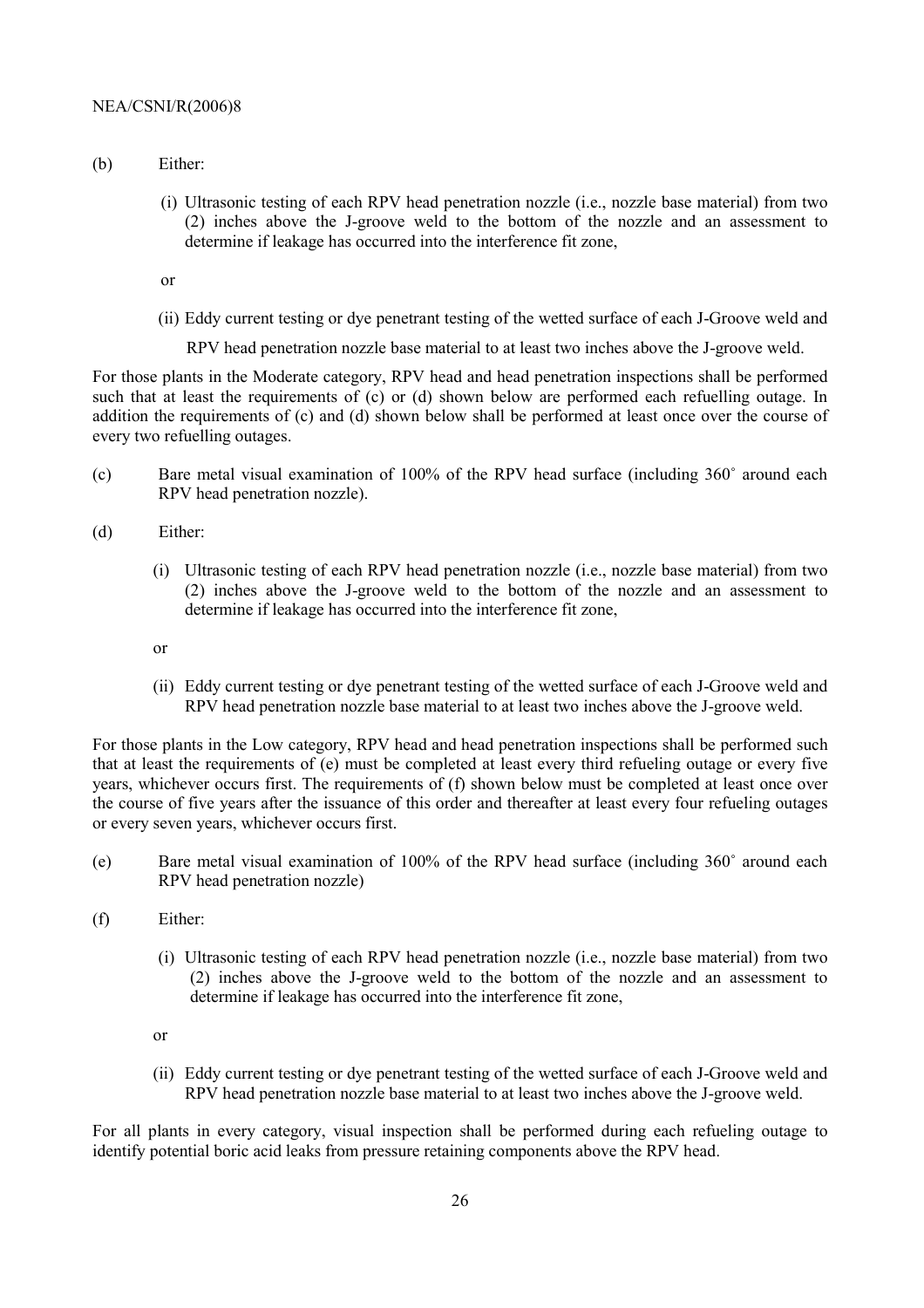## **4.3 Indicate the Code, Regulation, Specific Regulatory Body Requirement, domestic or foreign operating experience, etc., governing inspection of these components:**

In Belgium the inspection requirements on the components with Ni-based alloys, with the exception of the J-groove welds, are based on proposal from utility approved by safety authorities, based on previous inspection results and specific evaluations. It is also noted that US rules are generally applicable in Belgium (ASME XI ed. 1992 for ISI) but deviations are possible in agreement with Belgian safety authorities (sometimes less severe, sometimes more).

In Japan all answers refer to Specific Regulatory Body Requirement (NISA-163-a-03-1, 2003)<sup>1)</sup>, (JSME S  $NA1-2002)^{2}$ , etc. As of June 2005, the revised Regulatory Body Requirement of NISA-163-a-03-1 was issued as the NISA-163-a-05- $2^{3}$ .

- 1) NISA-163-a-03-1, "Inspections of components fabricated with Ni based alloy in reactor coolant pressure boundary in PWRî, Nuclear and Industrial Safety Agency (NISA), December 2003
- 2) JSME S NA1-2002, "Code for Nuclear Power Generation Facilities, Rule on Fitness-for-Service for Nuclear Power Plantsî, The Japan Society of Mechanical of Mechanical Engineers, October 2002
- 3) NISA-163-a-05-2, "Inspection of components fabricated with Ni based alloy in reactor coolant pressure boundary in PWRî, Nuclear and Industrial Safety Agency (NISA), June 2005

For Spain the answer was given in section 4.2.

In Sweden the applicable regulation is found in a document issued by the Swedish Nuclear Inspectorate called SKIFS 2000:2. Like in the Belgian system it does not regulate in detail. It is rather up to the utility to suggest appropriate procedures for subsequent approval by the authority.

For pressure vessel heads in the USA the applicable regulation is Order EA-03-009 establishing interim inspection requirements for reactor pressure vessel heads at pressurized water reactors issued on February 11, 2003 by NRC.

For the bottom head the inspections governing bottom mounted instrument nozzles are from Section XI of the ASME Code and also NRC Bulletin 2003-02.

Inspection of the pressurizer bottom penetrations is governed by Article IWB-2000 of Section XI of ASME Pressure and Boiler Vessel Code. The same code is applicable to other components.

## **4.4 What acceptance criteria are used for cracks in these components (codes, etc)?**

In Belgium for the head penetrations, base metal, acceptance criteria have previously been based on own fracture mechanics analyses based on ASME XI App.A principles, in future rules proposed by NRC for RPH head penetrations and introduced as ASME App.X will be used. For the J-groove weld no analyses are expected to be needed or applicable.

For the other components is used ASME XI App. C for acceptable size, App.A for fracture mechanics analysis, using crack growth law based on info from literature.

In Japan the acceptance criteria are specified in JSME S NA1-2002,etc.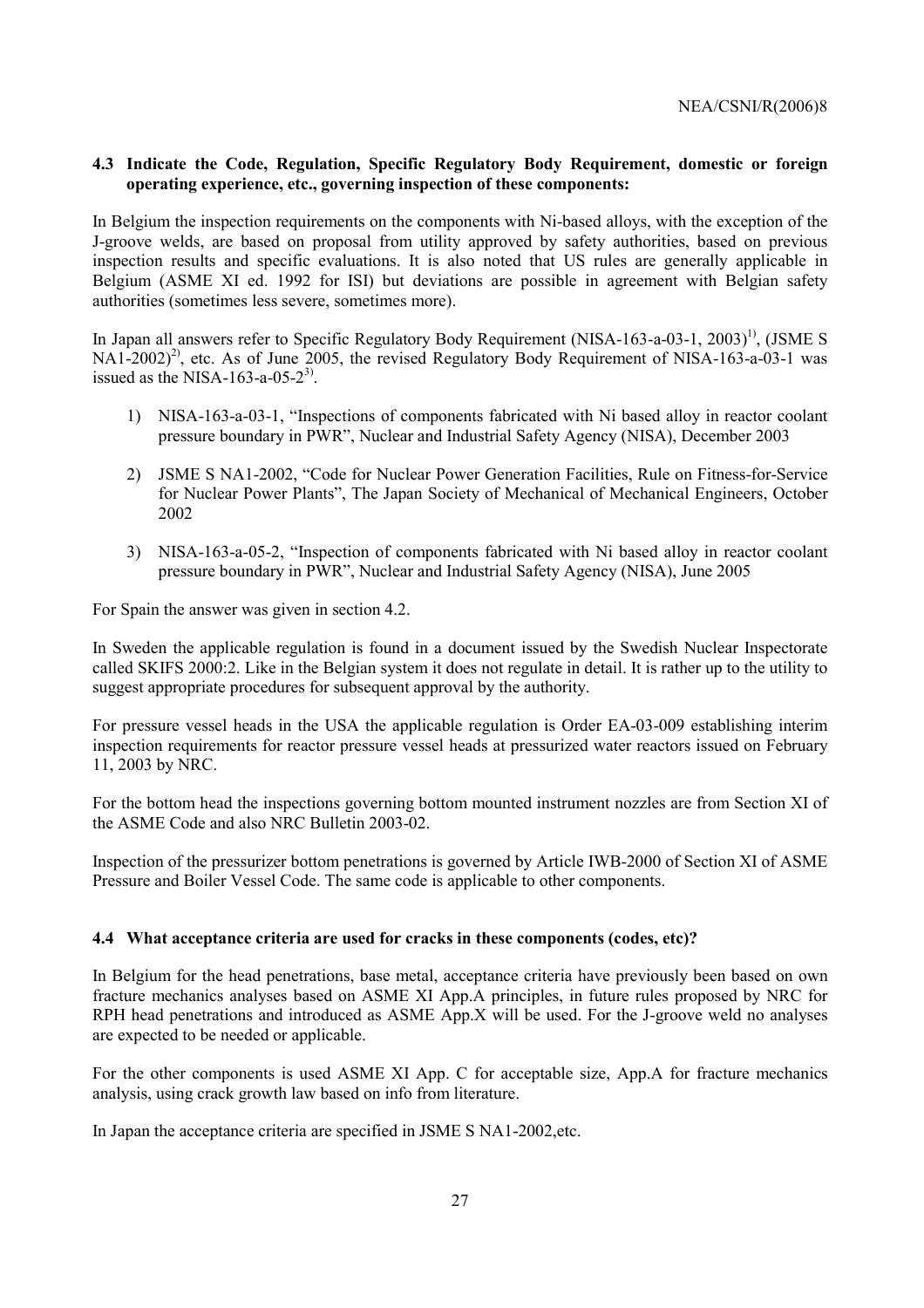No cracks have yet been detected in Spain but it is anticipated that any cracks will be treated on a case-bycase basis. It is noted that the opinion of the Regulator is that criteria should be established for this degradation mechanism.

The Swedish questionnaire has the answer "flaw tolerance analysis" on all points. This is of course identical to the Belgian approach although details may differ with regard to data and calculation methods.

In USA the vessel head penetrations with J-grooves are treated as follows. Acceptance criteria of cracks are evaluated accordingly. Guidance was given in a letter from Richard Barrett to Alex Marion dated April 11, 2003. This letter was directed towards industry to aid in flaw evaluation. This guidance is shown below. While these guidelines are a tool that industry can use, most times if a crack is detected, no matter if the crack meets or does not meet the guidelines, it is usually repaired. There are some situations where cracks are not repaired. These situations are when the crack is subsurface or very shallow. Other than the guidance presented in the letter below there are acceptance criteria presented in Article IWB-3000 of Section XI of the ASME Boiler and Pressure Vessel Code.

## *Guideline*:

A flaw growth analysis shall be performed on each detected flaw to determine its maximum growth due to fatigue, corrosion cracking, or both mechanisms, when applicable during a specified evaluation period. The minimum time interval for the flaw growth evaluation shall be until the next inspection.

All applicable loading shall be considered, including welding residual stress, in calculating crack growth.

The Flaw shall be characterized in accordance with the requirements of IWA-3400 of section XI including the proximity rules of Fig. IWA-3400-1 for surface flaws

A flaw shall be projected into both axial and circumferential orientations, and each orientation shall be evaluated. The axial orientation is the same for each nozzle, but the circumferential orientation will vary depending on the angle of intersection of the penetration nozzle with the head. As illustrated in Fig I. any flaws with  $\pm 10^{\circ}$  of the plane formed by the J-groove weld root shall be considered pure circumferential flaws.

The location of the flaw, relative to both the top and bottom of the J-groove attachment weld, shall be determined.

The flaw shall be evaluated using analytical procedures to calculate the following critical flaw parameters:

- $a_f$  = the maximum depth to which the detected flaw is calculated to grow at the end of the evaluation period
- $a_i$  = the maximum length to which the detected flaw is calculated to grow at the end of the evaluation period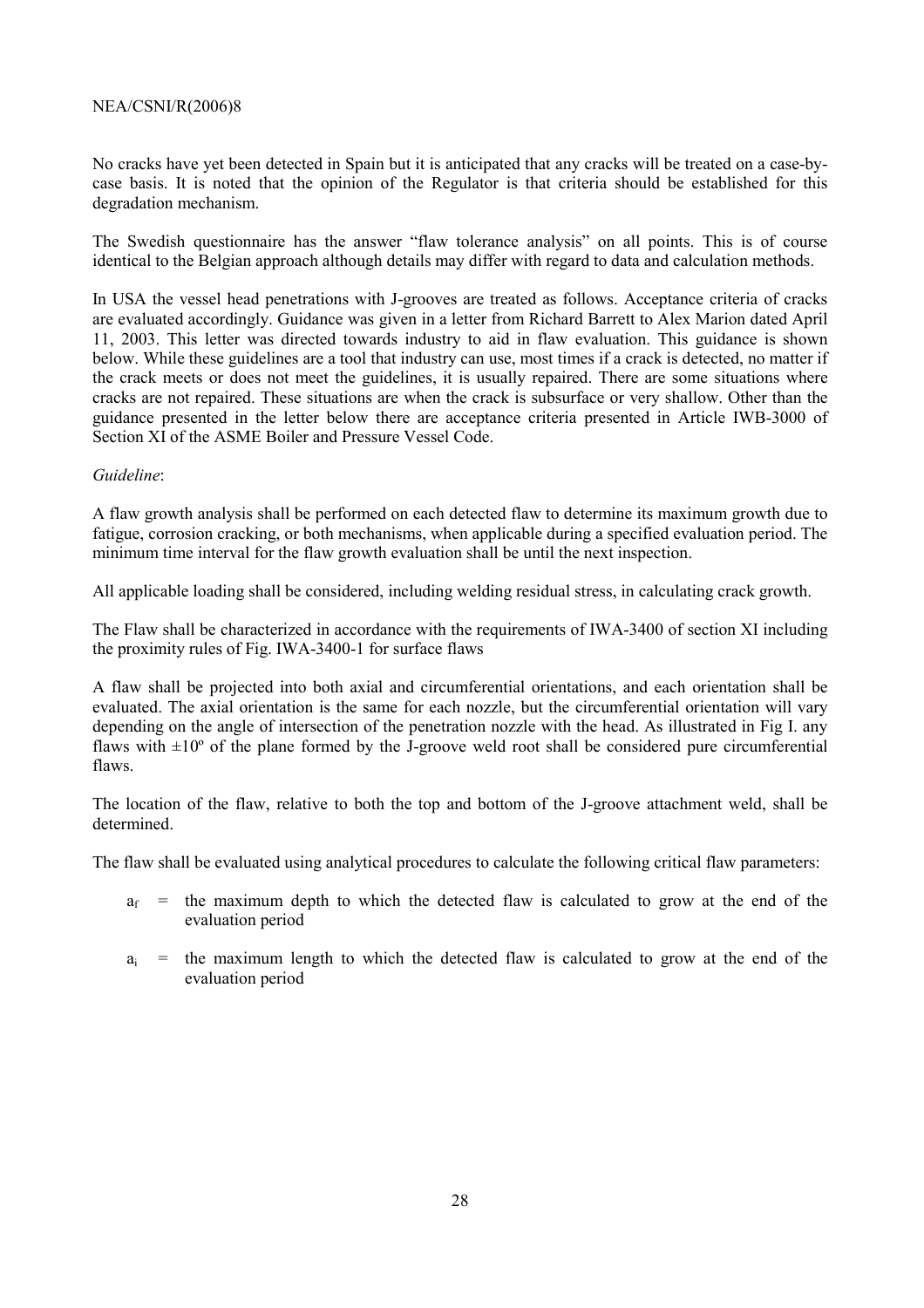## *Acceptance Criteria*

The calculated maximum flaw dimension at the end of the evaluation period shall be compared with the maximum allowable flaw dimensions in the table below.

| Reactor vessel upper head penetration nozzle acceptance criteria <sup>(1)(3)</sup> |                |          |                 |                    |  |
|------------------------------------------------------------------------------------|----------------|----------|-----------------|--------------------|--|
| Location                                                                           | Axial          |          | Circumferential |                    |  |
|                                                                                    | a <sub>f</sub> | $I_f$    | a <sub>f</sub>  | $I_f$              |  |
| Below weld $(ID)$ <sup><math>(2)</math></sup>                                      |                | No limit | t               | $0.75$ Circ. $(4)$ |  |
| At and above weld (ID)                                                             | 0.75t          | No limit | repair          | repair             |  |
| Below weld $OD)$ <sup>(2)</sup>                                                    |                | No limit | t               | $0.75$ Circ. $(4)$ |  |
| At and above weld (OD)                                                             | repair         | repair   | repair          | repair             |  |

Notes:

- (1) Surface flaws of any size in the attachment weld are not acceptable
- (2) Intersecting axial and circumferential flaws in the nozzle are not acceptable.
- (3)  $t =$  wall thickness of head penetration nozzle
- (4) 75 percent of the circumference

For all other components the Acceptance Standard is indicated in the Section XI ASME Boiler and Pressure Code in Article IWB-3000 Acceptance Standards.

## **4.5 For a unit that has been operating for some years at**  $T > T_{ref}$  **(hot head) and then changes to cold** head  $(T < T_{ref})$ , how do you consider this affects its PWSCC susceptibility?

To this question Belgium has answered "Not applicable"

Incidents of leakage from reactor pressure head penetration at Ohi unit 3 occurred May 2004 implied that insufficient buff polish on the surface of weld metal have induced the occurrence of stress corrosion cracking at relatively lower temperature. When there were no clear evidences that the buff polish has been done, reactor pressure vessel replacement were decided. They do not think that T cold conversion at the earlier stage is the only effective measure.

The Spanish answer is that in Spain the units that have changed to cold head operation have also replaced their reactor vessel heads so they do not have to cope with this scenario.

Sweden has answered "With a cold head the stratification risk increases with thermal variations as consequence."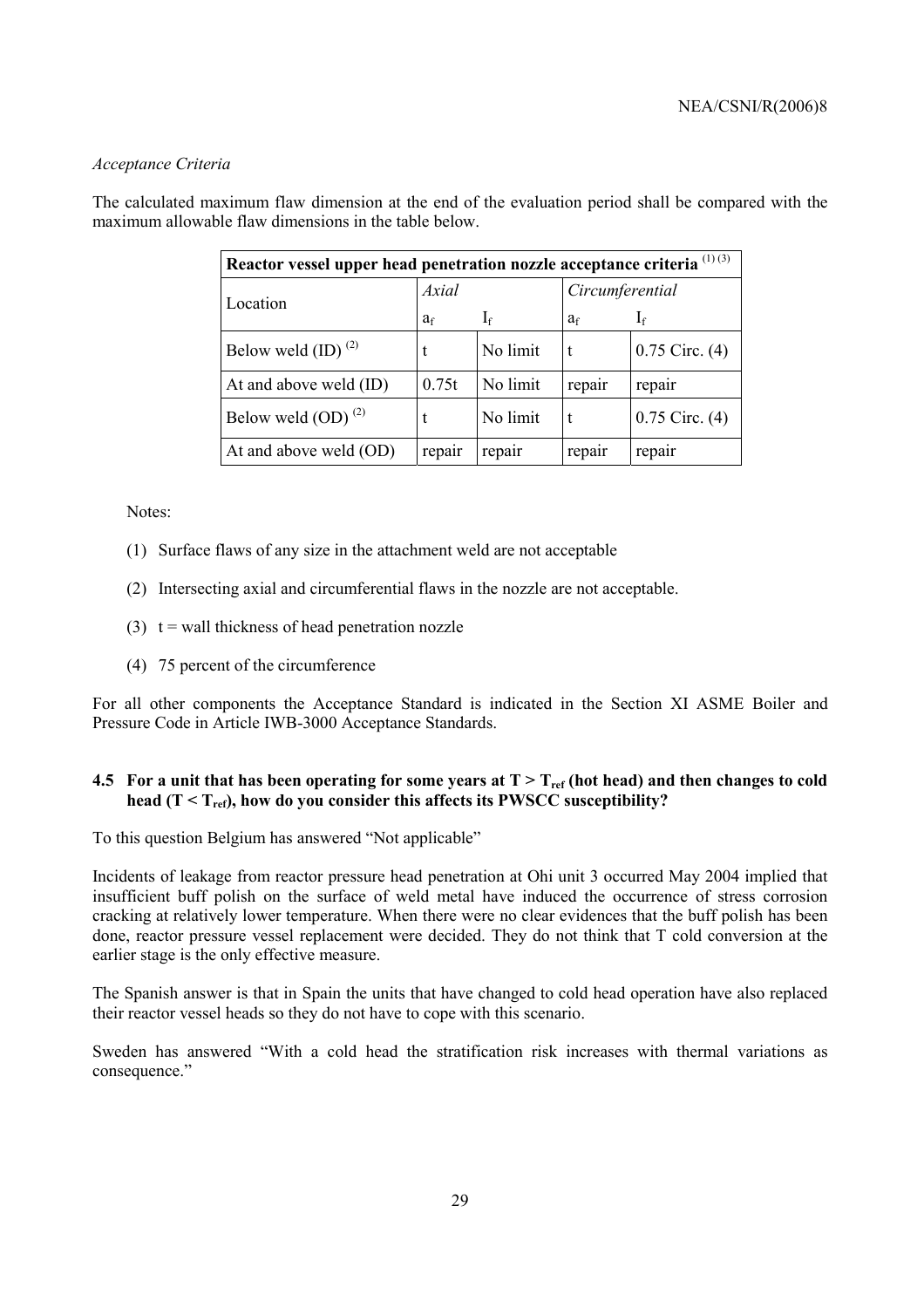In USA the susceptibility is categorized as either high, moderate, or low as described in NRC's EA-03-009 order. An equation is utilized in order to determine a plant category. This equation is shown below:

$$
EDY = \sum_{j=1}^{n} \left\{ \Delta EFPY_j \exp \left[ -\frac{Q_i}{R} \left( \frac{1}{T_{head,j}} - \frac{1}{T_{ref}} \right) \right] \right\}
$$

Where:

EDY  $=$  total effective degradation years, normalized to a reference temperature of 600  $\degree$ F

 $\Delta EFPT_i =$  operating temperature in years at T<sub>head i</sub>

 $Q_i$  = activation energy for crack initiation (50 kcal/mole)

 $R$  = universal gas constant (1.987cal/mole,K)

 $T_{\text{head,i}}$  = 100% power head temperature during time period j (K = °C+ 273.15)

$$
T_{ref} = reference temperature (600 °F = 588.8 K)
$$

 $N =$  number of different head temperatures during plant history

All licensees use the following criteria to assign the RPV head at their facility to the appropriate PWSCC susceptibility category:

| High     | (1) | Plants with a calculated value of EDY greater that 12; OR                                                                                                             |
|----------|-----|-----------------------------------------------------------------------------------------------------------------------------------------------------------------------|
|          | (2) | Plants with an RPV head that has experienced cracking in a penetration nozzle or J-<br>groove weld due to PWSCC                                                       |
| Moderate | (1) | Plants with a calculated value of EDY less than or equal to 12 and greater than or equal<br>to 8 AND no previous inspection findings requiring classification as High |
| Low      | (1) | Plants with a calculated value of EDY less than 8 AND no previous inspection findings<br>requiring classification as High                                             |

The same classification is used for both Alloy 600 and Alloy 182.

## **4.6 Is the Arrhenius formula applied for the** *crack initiation* **determination of Alloy 600 and Alloy 182? Do you use another formula, or is this aspect not considered? Indicate the values of the different parameters in the formula(e).**

In Belgium both the Arrehenius formula and other formulae are use in evaluations by the utility. The calculations are not used for any regulatory justification.

In both Spain and Japan the Arrhenius formula is used. In Spain the use is indirect in the sense that they rely on US regulation which uses the Arrhenius formula.

The formulae are not used in Sweden because no credit is currently taken for the crack initiation phase when considering the ISI programme.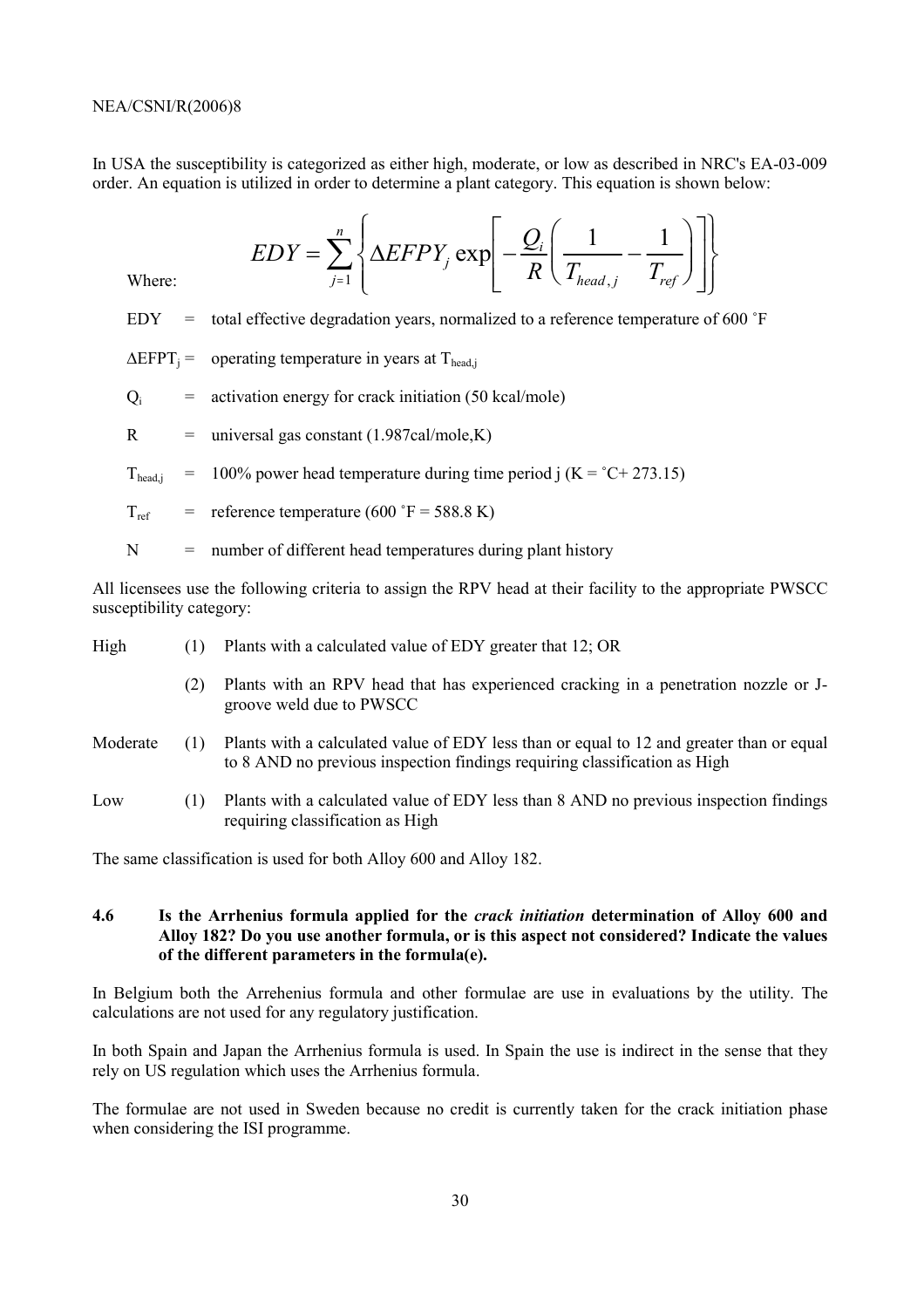In USA the Arrhenius formula is used for the vessel head penetrations as described under question 5. It is not considered for any other component.

## **4.7 On which of the following are these values based? (Several answers could apply):**

(See Appendix A for the alternatives)

Belgium refers to the alternative "Bibliography" with the comment: Own evaluation of what is openly available (Publications in open literature, conferences, NRC guides or documents, non proprietary version of MRP documents or presentations)

No answer from Sweden on this point.

In Japan values are determined by joint research between utilities and the reactor vendor. Also bibliographic data is used.

In Spain the source for the values are codes and standards used in the country.

USA refers to research activities in the country with the comment: 50 kcal/mole is an accepted industry best estimate activation energy for SCC initiation in primary water environments based on research in this area.

## **4.8 For** *crack initiation***, are the residual stresses measured, estimated, known, or not considered?**

Belgium answered that the stresses are estimated based on fabrication procedure (stress relieved or not) and typical distributions from literature + limited own finite element analyses

In Japan the residual stresses are measured on mockups or calculated by elastic-plastic finite element analysis.

Residual stresses are not considered for crack initiation in Spain

No answer from Sweden.

For the vessel top head in USA residual stresses are estimated using finite element calculations. These results have been used to determine theoretically the likely location for crack initiation and growth. The results have also been used to determine if a repair technique is a viable solution. However, residual stresses are not taken into consideration when determining the susceptibility of a plant for PWSCC.

A slightly different formulation is used for the J-groove welds in the top head: Residual stresses have been used to theoretically determine the likely location for crack formation and growth. They have also been used to determine if a repair technique is a viable solution. However, residual stresses are not taken into consideration when determining the susceptibility of a plant for PWSCC.

For other components residual stresses are not considered.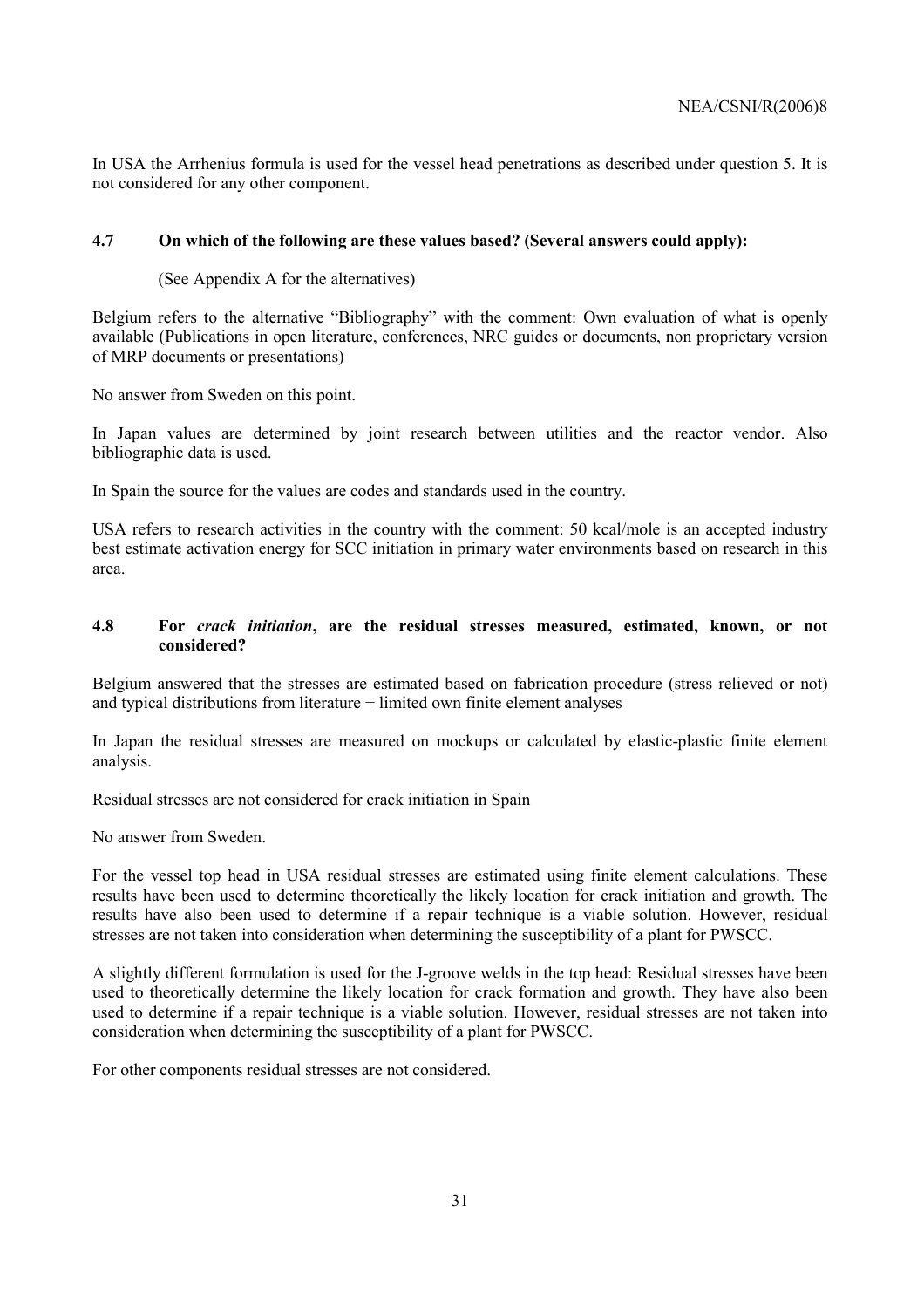## **4.9 Are you confident in the formula and values used for the** *crack initiation* **of Alloy 600 and Alloy 182, or do you think that further research activities should be carried out?**

The feeling in Belgium is that further research is needed.

The Japanese are confident in their evaluation method but recognize the need for further research. It is said that there is a trend of increasing initiation frequency for PWSCC with operating year, operating temperature and applied stress and that the trend for Alloy 600 base metal seem to be relatively significant rather than for weld metals. There are a few equations for SCC initiation prediction. However, some of them are established by using data obtained from both base materials and weld metals and the equations are applied to both materials. Therefore, it is necessary to collect the knowledge and field data on the initiation of the SCC in the world and to promote the research activities on initiation time evaluation methods for both base metals and weld metals, as one of the countermeasures for ageing nuclear power plants  $^{1}$ .

1) NISA Report, "Improvement of Ageing Management for Nuclear Power Plants (in Japanese)" issued by Nuclear and Industrial Safety Agency (NISA), August 2005

The Spanish regulator has the opinion that further research is needed for Alloys 82 and 182.

No comment from Sweden.

In the USA questionnaire the question is answered with regard to the vessel top head and it is noted that the crack initiation activation energy was provided in question 5. Its value has been evaluated in multiple experiments. Therefore, it seems to be a highly reliable value.

## **4.10 Are there any research activities being carried out in your country to refine on these values? Please, describe**

In Belgium there is a joint program with the Belgian research center SCK.CEN on I 600 and I 182 (metallurgical investigation, tensile, SSRT, in future crack growth) + participation to FROG SCC program.

There is no research on this point in Sweden.

In Japan research activities with constant load SCC tests are carried out in collaboration between utilities and reactor vendor  $^{1}$ .

1) <sup>"</sup>Technical Study Report on Countermeasures for Ageing Nuclear Power Plant (in Japanese)" issued by JAPEIC, March 2003

The Spanish have no specific research. But, they are performing a review of the state of the art, which includes the specific project "Resistance to PWSCC of Alloys 690, 52, 152 in PWRs (MRP-111)" of the EPRI Materials Reliability Program.

Those who answered the questionnaire in USA are not aware of any current activities.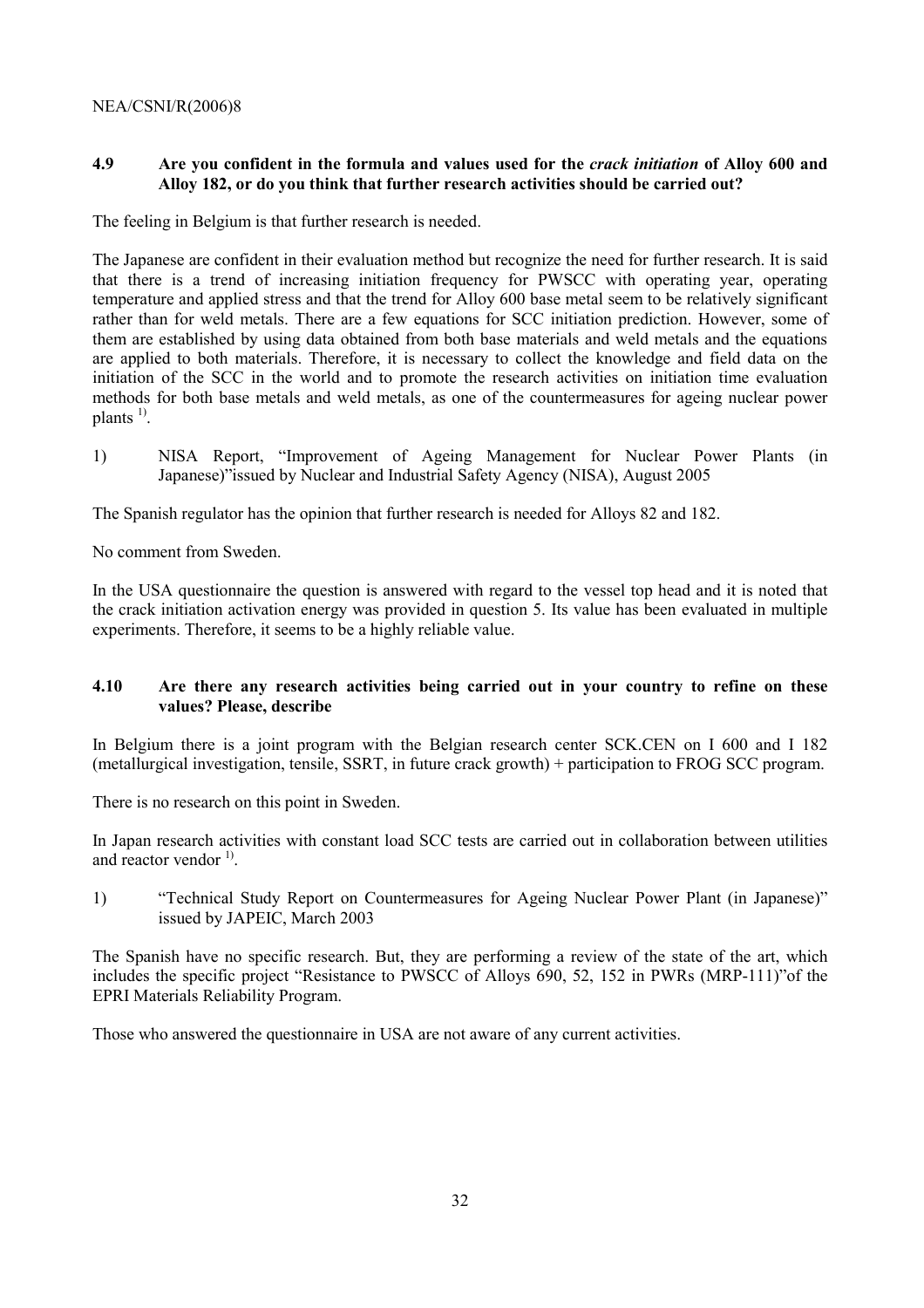## **4.11 If this aspect is not considered in your country, so far, and, on the view of the incidents that have happened with these materials in several plants in different countries, do you think that some research activities should be initiated for a better knowledge of their behaviour?**

#### No answer from Belgium

In Japan it is considered that new finding may justify some new research. Please refer to the answer to question item 4.9.

Spain refers to their answer to question 9.

Sweden: We are working with initiation as a phenomenon to get a better understanding of PWSCC, however there are no plans to include initiation in the ISI-program.

For the reactor top head and pressurizer USA states that the question is not applicable.

For the J-groove welds and bottom head penetration the answer given is: Crack initiation has been studied for Alloys 600/182 in this country. The accepted activation energy associated with crack initiation is roughly 50/45 kcal/Mole. Even though crack initiation has been examined, it is not considered when determining the inspection schedule and criteria.

## **4.12 What formula(e) is/are applied for** *crack growth* **for Alloy 600 and Alloy 182? Indicate the values of the different parameters of the formula(e).**

This question was given with the option of giving separate answers for different components. However Belgium applies the same laws on all components. For Alloy 600 previous evaluations were based on different laws available at the time. Now use law proposed by NRC flaw evaluations guidelines:

$$
da/dt(m/s) = 2.67.10^{-12} (K-9)^{1.16} \exp \left[ \frac{-130000}{8.314} \left( \frac{1}{T} - \frac{1}{T_{ref}} \right) \right]
$$

(This equation is sometimes called the Scott equation or Scott model.) For Alloy 182 the question is under discussion (several available laws used: EDF, Sweden, NRC...). The law imposed by USNRC for VC Summer found too conservative (exponent 1.16 not realistic for high  $K_I$ ). Upper bound law from EDF showing saturation at high  $K_I$  more applicable.

Also in Japan the Scott equation, in what is said to be a modified version, is used for all components.

In Spain there is no specific formula. It is the intention to adopt one after the review of the state of the art, see question 10, has been finished.

The Swedish answer applies to the vessel head:

Alloy 600: 320°C; KI<25.8 MPa(m)1/2 da/dt=3.45E-21KI 9.5 mm/s, KI>25.8 MPa(m)1/2 da/dt=8.9E-8 mm/s

Alloy 182: 320°C; KI<26.7 MPa(m)1/2 da/dt=3.61E-15KI 5.76 mm/s, KI>26.7 MPa(m)1/2 da/dt=6E-7 mm/s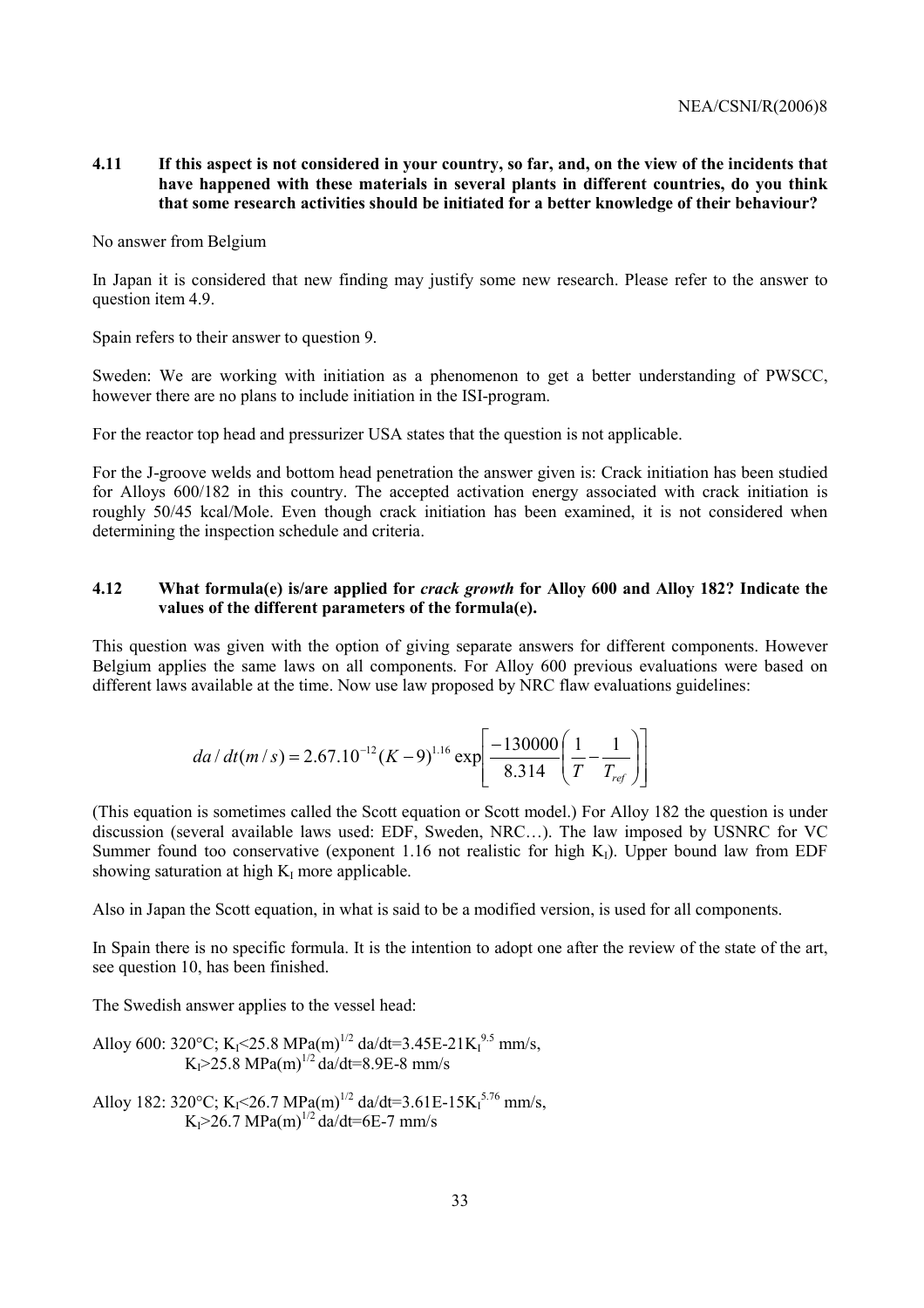In USA for alloy 600 in the vessel heads and pressurizer the following formula is used:

$$
\dot{a} = \exp\left[-\frac{Q_g}{R}\left(\frac{1}{T} - \frac{1}{T_{ref}}\right)\right] \alpha \left(K - K_{ref}\right)^{\beta}
$$

This is of course the same formula as for Belgium above. For values of the constants the USA answer refers to the EPRI MRP-55 paper.

For Alloy 182 it is noted that crack growth data has been reported in literature at rates roughly five times as fast as those found for Alloy 600 reported in the Scott Model. Some type of Scott model adjustment may therefore be used as a crack growth formula.

## **4.13 On which of the following are these values based? (Several answers could apply):**

## (See Appendix A for the alternatives)

Belgium refers to recently published NRC guidelines. For Alloy 182 they also refer to own evaluation of what is openly available (Publications in open literature, conferences, NRC guides or documents, non proprietary version of MRP documents or presentations)

Japan refers to an ongoing JNES research project and to the Scott equation and NRC orders. In this case, JNES research project is the "Evaluation Technology for Stress Corrosion Cracking Growth of Ni-Based Alloysî (NiSCC project) conducted by JNES. Recently, the results of NiSCC project shows that the crack growth rate of base metal for the cold worked nozzle materials of Alloy 600 are lower than that evaluated by either the modified Scott curve or the ASME Sec XI Appendix O curve <sup>1</sup>.

1) Y. Yamamot et al., "Evaluation of Crack Growth rate for Alloy 600 Vessel penetrations in Primary Water Environment", 12<sup>th</sup> International Conference on Environmental Degradation of Materials in Nuclear Systems – Water Reactors, 2005

No answer from Spain.

Sweden refers to several sources see for ex. "P Efsing and C Jansson in Eleventh Int. Conf. Env. Deg.

2003î [12].

The USA answer primarily applies to Alloy 600: The crack growth equation presented in question 12 was fitted with a crack growth rate (CGR) data set. The final database of CGRs included 158 data points from tests performed by Westinghouse, Studsvik, EDF, CEA, and CIEMAT covering the full temperature range tested (190 °C to 363 °C). The CGR data points were adjusted to the most typical test temperature of 325 ˚C using an activation energy of 130 kJ/mole. The 130kJ/mole was the recommended value for activation energy for crack growth of Alloy 600 materials in primary water environments. The stress intensity factor dependence of the Scott equation, developed from steam generator tubing data, was adopted. This results in a power-law exponent, b, of 1.16 and an apparent crack tip stress intensity factor threshold,  $K_{th}$ , of (MPa\*sqrt(m)). The crack growth amplitude is derived by fitting of all the data points in the set.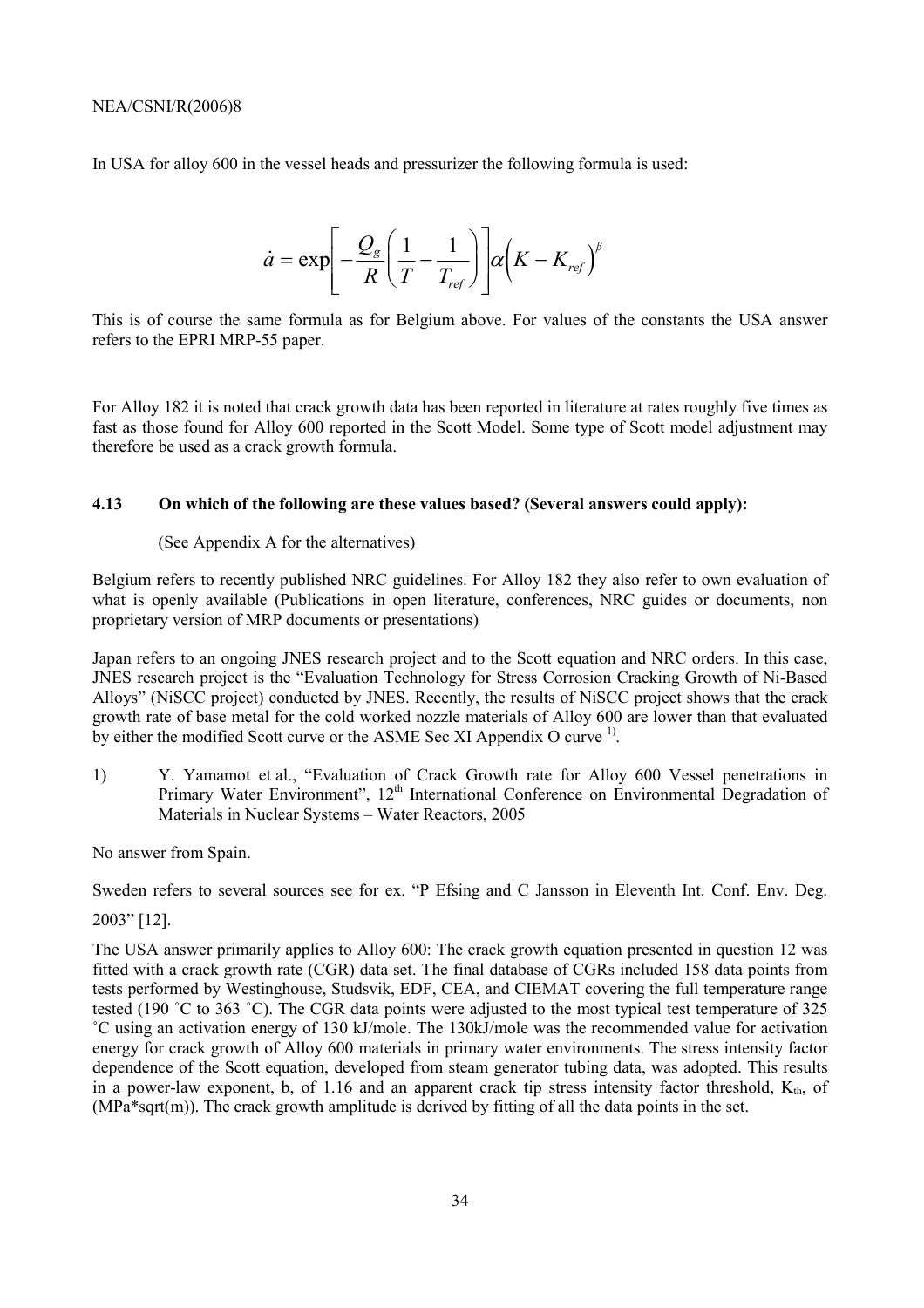## **4.14 Are you confident in the formula and values used for the** *crack growth* **of Alloy 600 and Alloy 182, or do you think that further research activities should be carried out?**

The Belgian view on this question is that further research is needed.

Currently the Japanese refers to the Scott equation. However they think that PWSCC crack growth rate data should be obtained. Therefore, JNES is performing the project for PWSCC crack growth. A comment from JNES: Further research needs to be carried out. A lot of research items are remained: especially correlation between laboratory data and field phenomena.

In Spain it is felt that for Alloy 600 there are different approaches which seem to be accepted by the nuclear community. For Alloys 82/182 some further research activities are needed from the point of view of the regulator.

The Swedish answer states that they are in the middle of an extensive research program that aims at describing the crack advance in different types of materials in PWR-environment.

The USA answer with regard to Alloy 600 is that the crack growth equation, described in question 12, is based on controlled testing of fracture mechanics specimens fabricated using 22 heats of CRDM nozzle, thick -wall tube, rolled bar, forged bar material, and four heats of plate materials. A lot of details were taken into consideration during the analysis of this data set. The present crack growth equation does not separate different heats of materials, and is a best estimate for the combination of different materials heats.

For Alloy 182 the growth rate data is preliminary and more data points need to be experimentally acquired.

## **4.15 Are there any research activities being carried out in your country to refine on these values? Please, describe:**

In Belgium there is a joint program with the Belgian research center SCK-CEN on I 600 and I 182 (metallurgical investigation, tensile, SSRT, in future crack growth) + participation in FROG SCC program.

Currently in Japan the following two research projects, relating to crack growth in various Ni-Based alloys and their weld metals, are conducted by JNES, being supported by METI in Japan.

- Project of Evaluation Technology for Stress Corrosion Crack Growth of Ni- Base Alloy; [including constant load SCC tests], (NiSCC)
- Project of Evaluation Technology for Stress Corrosion Crack Growth of Ni Nased Alloy; [including constant displacement SCC tests], (NiSCC)

These data will be applied in the assessment evaluation of pressure boundaries in PWR and BWR reactors.

There is no work performed in Spain.

Sweden refers to answer to question 14.

For Alloy 600 the NRC has sponsored research at Argonne National Laboratories to examine crack growth rates. There is also work underway at the University of Michigan headed by Gary Was to understand the mechanisms contributing the measured crack growth rates of Alloy 600.

The MRP industry task group is currently examining the issue of a crack growth rate in 182 welds.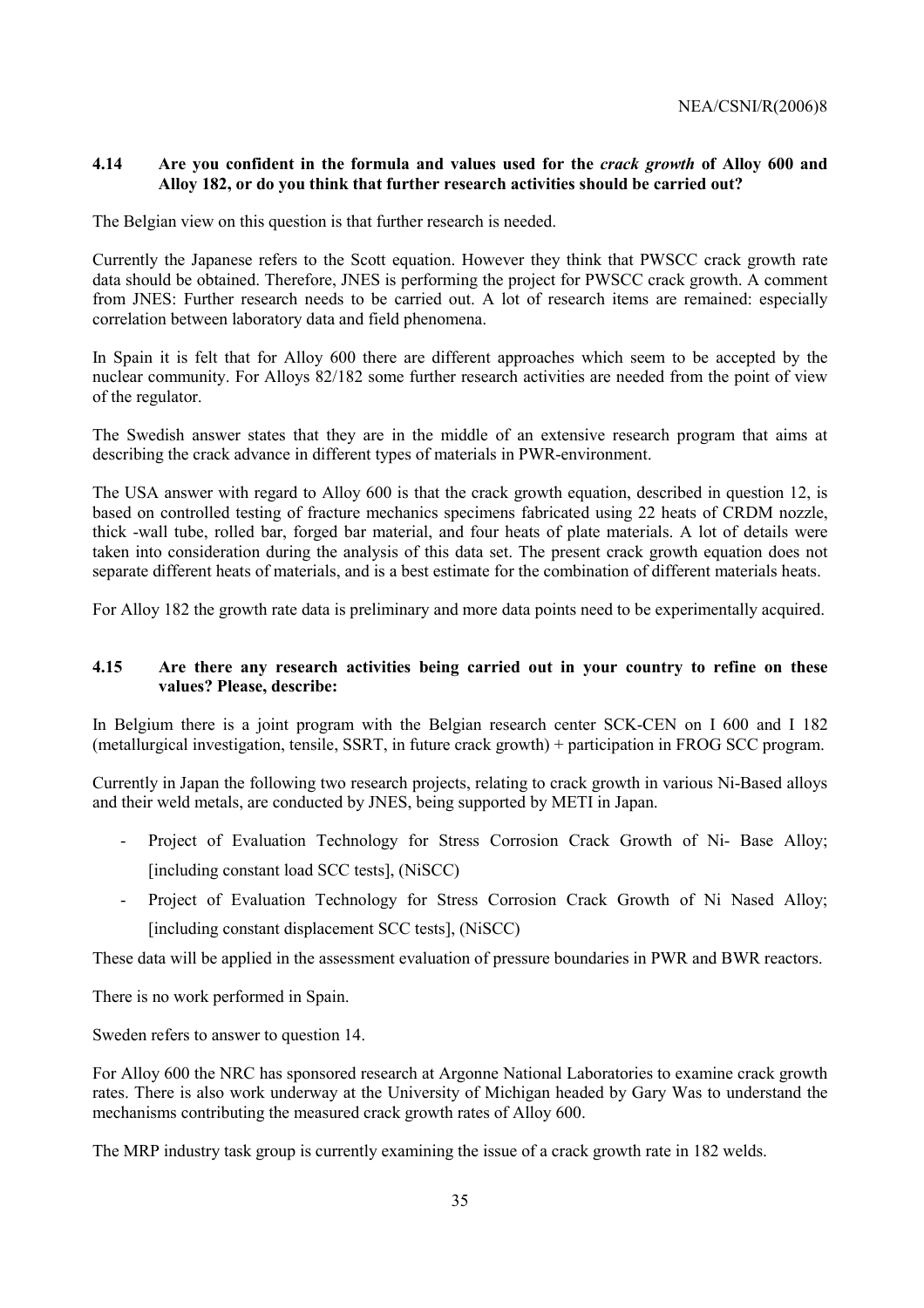## **4.16** Have any "events" occurred in any of the units in your country?

In Belgium one vessel head has been replaced due to cracking. One more head has slowly growing cracks which are being followed.

In the bottom head penetrations indications assumed to be fabrication defects have been found. There is one small indication in an RCS nozzle not confirmed as a crack. In the pressurizer several indications have been found in one unit, not confirmed as cracks. In two units the safety injection nozzles have indications at weld/base metal interface not exposed to coolant.

In Japan one leak in the vessel head penetration J-groove has been observed in Ohi-3. In Takahama-1 an indication in the bottom head penetration has been observed. A leakage from a crack in a pressurizer nozzle has occurred in Tsuruga-2.

There are no events reported from Spain.

In Sweden two heads have been replaced since several minor indications were detected in the base metal of the penetrations in two units and in the J-groove weld in three units. In two units defects have been discovered in the hot leg nozzle to safe-end weld. In one pressurizer there has been leakage in an instrument penetration. There has also been a leak in a steam generator drainage pipe on the primary side in one unit.

The answer from USA is very extensive and contains a lot of interesting detail which can not be repeated here. Most of the cases are however described in NUREG-1823 [11]. For B&W reactors 7 units have been affected by vessel head penetration cracking, some of them several times. To the extent that J-groove cracking can be distinguished from penetration cracking this phenomenon has affected 2 reactors. In view of this extensive cracking several vessel heads have been replaced. There are no reports on bottom head cracks for the B&W reactors, but there are three cases of cracking in pressurizer nozzles.

For the Westinghouse reactors there are five plants with penetration cracks, two of which without leakage. There are also 4 cases of J-groove cracks. There is one case each of a leak in the bottom head penetration and the bottom head J-groove weld. One case of a crack in a reactor coolant system nozzle is reported under the category "Others". (As mentioned above no separate report has been prepared on RCS nozzles by NRC.)

For the Combustion Engineering reactors four cases of penetration cracks or indications without leakage are reported. For the J-groove weld there are two cases with one leak. No indications are reported for the bottom head. The pressurizer nozzles with heater sleeves and heater sheaths have apparently been quite a big problem for CE reactors. 13 plants have had leaks, some of them several times. Reactor coolant system nozzles have also been a problem, but only for instrumentation and temperature measurement nozzles. Problems with leaks have been reported from 8 plants.

## **4.17. Have any of the large components been** *replaced* **or** *repaired* **as a result of events or defects?**

Belgium reports the replacement of one vessel head.

In Japan one vessel head and one bottom head in a unit have been repaired as a result of defects. There is also one case of repair of two pressurizer nozzles.

There are no cases in Spain.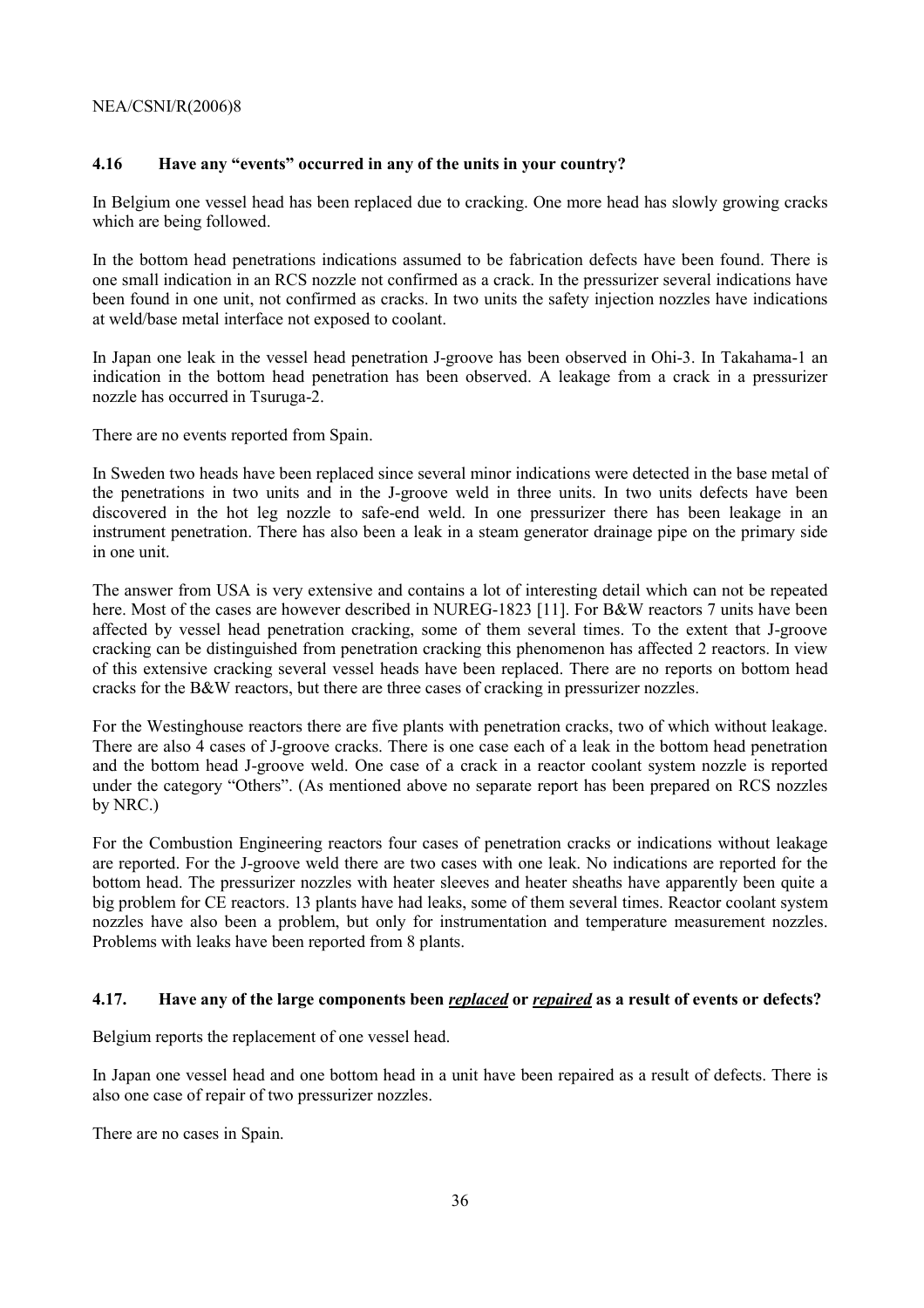Two vessel heads have been replaced in Sweden and two hot leg nozzles have been repaired. There is also one case of repair of an instrumentation penetration in the pressurizer.

6 vessel heads in B&W reactors and 3 vessel heads in Westinghouse reactors have been replaced as result of defects in USA. 6 vessel heads in Combustion Engineering plants are planned to be replaced in 2005- 2007. There is only one case of repair of bottom head penetrations where two penetrations in one unit have been repaired. One RCS hot leg nozzle has been repaied after detection of a crack in the weld. The USA answer also contains detailed information on repair on all small nozzles and instrumentation penetrations which have been repaired.

## **4.18. Have any of the large components been** *replaced preventively* **(without indications or defects been detected on them)?**

Japan reports reactor vessel head replacement in eleven units and the replacement of steam generators in eleven units as of end of March 2005..

In Spain four vessel heads have been replaced.

In USA one B&W reactor and two Westinghouse reactors have had the head replaced as a preventive measure.

## **4.19. If the answer to either of the two previous questions is yes, then: What materials have been chosen for the new components? What is the operating temperature? Has the operating temperature been changed since replacement?**

The answers to the questionnaire show that with a few exceptions all head replacements and repairs are carried out with Alloy 690 as base material and Alloys  $52/152$  as weld material. With this material combination it is generally assumed that no reduction in operating temperature is needed.

One of the Spanish replacement head uses Alloy 600/182 and operates at a reduced temperature of 289 ˚C. The other reactor at the same site, Ascó, with an Alloy 690/152 head also operates with the same reduced temperature.

One B&W reactor, Davis Besse, also has an Alloy 600/182 replacement head. That particular choice was justified as due to a convenience and timeliness of restart of the plant. No information on temperature is available for that case. It is listed as Not Applicable.

## **4.20. What are the reasons for having chosen these materials (several answers could apply):**

## (see Appendix A for the alternatives)

Belgium refers to NSSS recommendation and foreign experience.

The Japanese answers differ between utilities. While four cite NSSS recommendation, one cites others also including Japanese research and foreign experience.

In Spain the basis for the choice has been recommendation from the material supplier and foreign experience. One utility also refers to the good experience with Alloy 690 in steam generator tubes.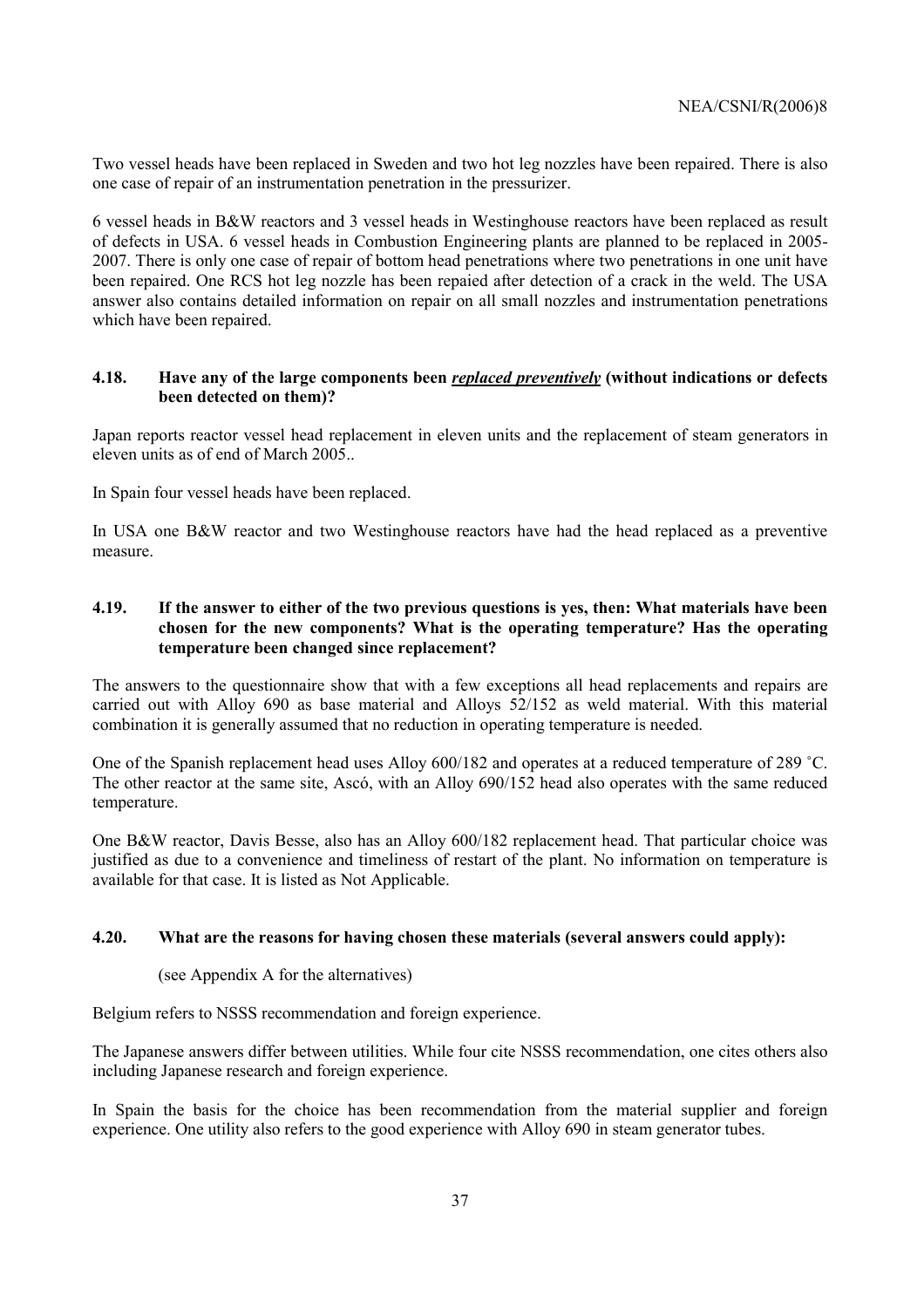In Sweden reference is made to Swedish research, experience with the material in other industries and foreign experience.

Regarding the vessel heads the USA answer states that Alloy 690 has been chosen as the material for use in replacement heads due to its superior SCC properties over alloy 600. This is based on research conducted and also plant experience seen overseas. Alloy 52/152 was developed to be used with alloy 690. The composition of the weld material is similar to that of alloy 690 once it is welded. The same comments apply to other replaced or repaired components.

## **4.21. Are the new materials considered to be susceptible to PWSCC, immune to this degradation mechanism or has this still to be determined? Please comment on the reason for this decision.**

Belgium notes that there have been no failures of Alloy 690 in plant so far, but warns that it is necessary to be careful about materials supposed to be immune. They also note that 690/152 certainly is much better with respect to PWSCC than 600/182.

The Japanese attitude is different. They answer an affirmative yes to the question of Alloy 690 immunity to PWSCC.

In Spain and Sweden the question of immunity is considered to be unresolved.

In USA it is noted that Alloy 690 susceptibility to SCC is very small compared to alloy 600, however, it is not immune to SCC. Alloy 690 has been shown to SCC under the right circumstances. Regarding Alloys 52/152 the question of immunity still has to be determined.

## **4.22. Is the Arrhenius formula applied for the** *crack initiation* **determination of the new alloys, do you apply another formula, or this aspect is not considered? Indicate the values of the different parameters in the formula(e).**

This question is not considered for the vessel heads in Belgium and it is not applicable to other components.

In Japan two utilities use Alloy 600 activation energy while others do not consider crack initiation.

In Spain no crack initiation scenario has been established yet for Alloy 690 and a definitive approach awaits ongoing research.

In Sweden this question is not considered.

In USA for the reactors with head penetrations to which this question applies the same formula is applied as in question 5 and 6. However, the EDY is reset to zero. This question is not considered for the J-groove welds.

## **4.23. On which of the following are these values based? (several answers could apply):**

(see Appendix A for the alternatives)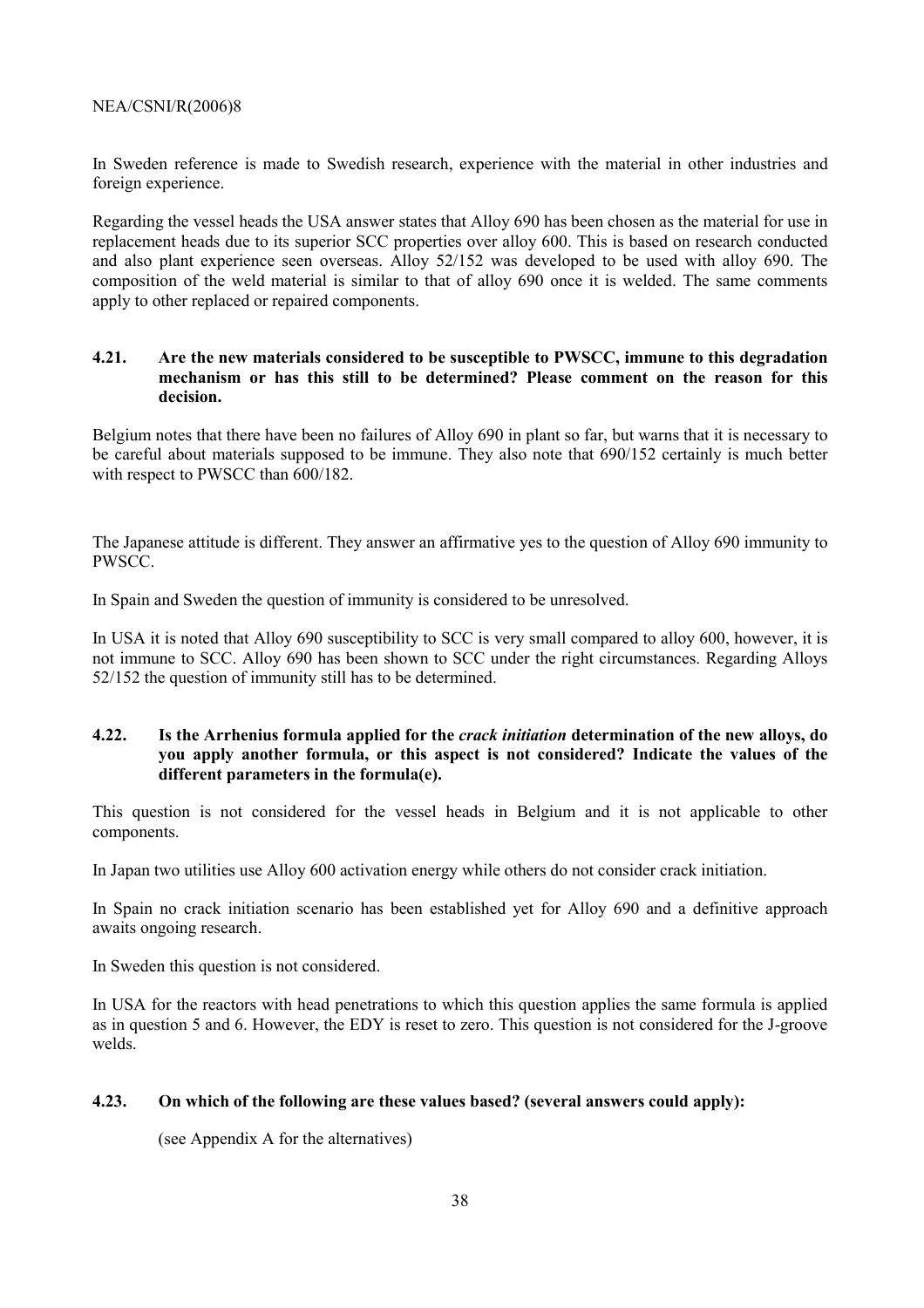In view of the answers to the previous question Belgium, Spain and Sweden abstained from answering.

One Japanese utility refers to information from the NSSS supplier while another refers to Japanese research.

USA refers to the answer to question 7.

## **4.24. For** *crack initiation***, are the residual stresses in the new components measured, estimated, known, or not considered?**

No answer from Belgium, Spain and Sweden.

One Japanese utility measures stresses while another makes estimates. The others did not answer.

In USA the new heads are considered to be similar to the old heads in this respect and the stresses are estimated in the same way.

## **4.25. Are you confident in the formula and values used for** *crack initiation* **of the new materials, or do you think that further research activities should be carried out?**

No answer from Belgium and Sweden.

The Spanish do not use any formula for Alloy 690 crack initiation. Therefore it is the opinion of the regulator that further research is needed to establish a formula or to determine Alloy 690 immunity to PWSCC.

The Japanese are confident in their evaluation method, but consider that it is better to obtain more PWSCC data.

In USA, currently, the same value of crack initiation activation energy used for the old Alloy 600 heads is being used to determine the susceptibility of the new Alloy 690 heads. In the future it may be appropriate to adjust the number to consider changes to alloy 690 in the reactor vessel heads. This comment applies to other components as well.

## **4.26. Are there any research activities being carried out in your country to refine these values? Please, describe:**

No research is carried out in Belgium or Sweden.

Spain repeats their answer to question 10.

The Japanese PWR utilities and NSSS supplier are performing PWSCC constant load tests for not only alloy 600 materials but also Alloy 690 materials.

Those who have answered the question for USA are not aware of any ongoing research.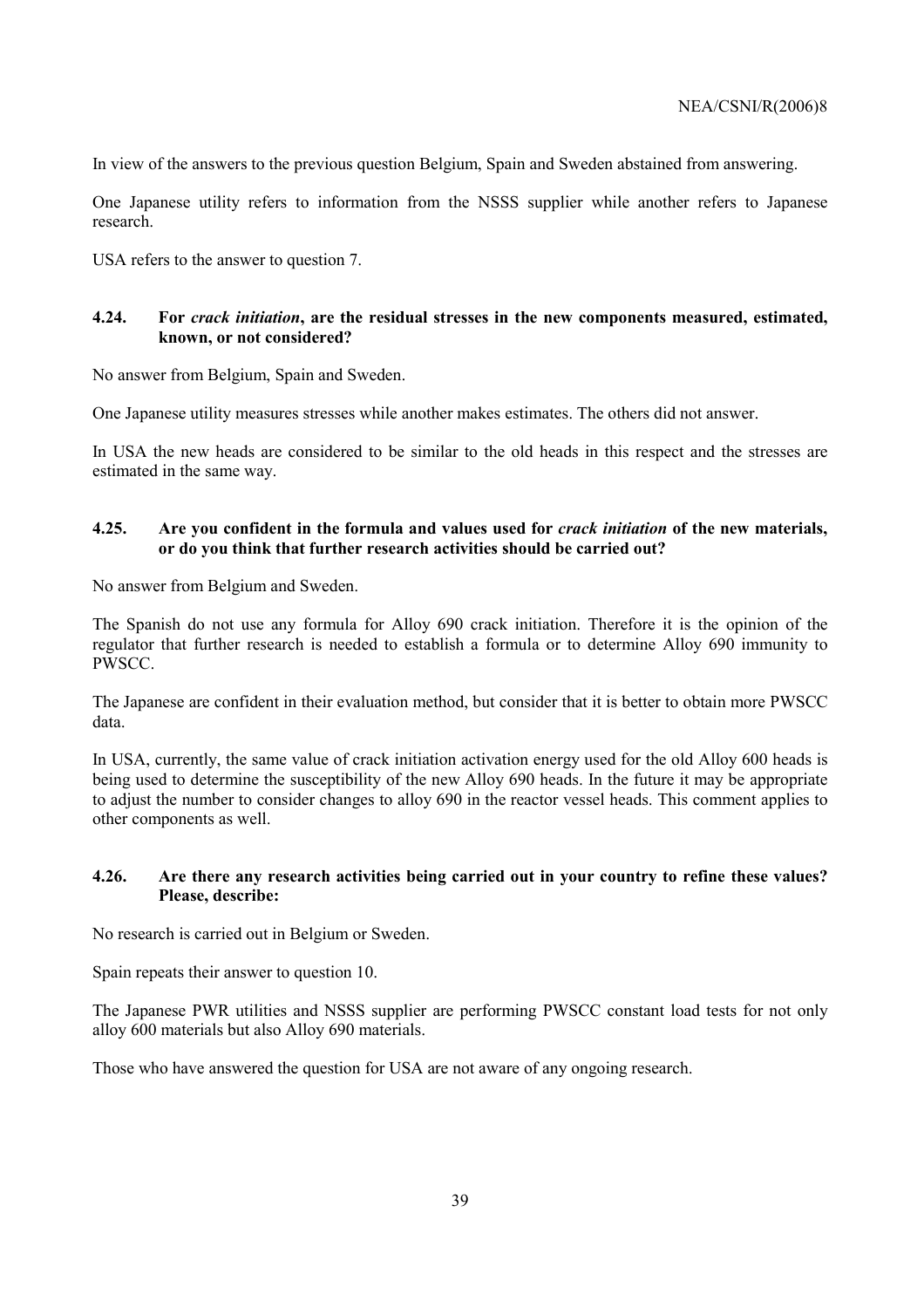**4.27. Indicate, for each unit, the number of years that the new components have been in operation? If there are several units with the same number of operating years, indicate the number of units.** 

| Country    | No. years      | No. of units |
|------------|----------------|--------------|
| Belgium    | 6              | $\mathbf{1}$ |
| Japan      | $4 - 8$        | 7            |
|            | 4              | 3            |
|            | 3              | $\mathbf{1}$ |
| Spain      | 9              | $\mathbf 1$  |
|            | 8              | $\mathbf{1}$ |
|            | $\overline{2}$ | $\mathbf{1}$ |
|            | $\mathbf{1}$   | $\mathbf{1}$ |
| Sweden     | 10             | $\mathbf{1}$ |
|            | 1              | $\mathbf{1}$ |
| <b>USA</b> | $\mathbf{1}$   | $\mathbf{1}$ |
|            | $\leq$ 2       | 9            |
|            | $\overline{2}$ | 1            |

For the reactor heads the situation is summarized in the following table:

Details of smaller replacement/repairs are available on the original spreadsheets from USA.

The Japanese have listed steam generator nozzles with 11 years since replacement for 1 unit and 4 years for one other unit.

Sweden has listed two RCS nozzle repairs with 1 and 2 years of operation after replacement.

## **4.28. Indicate if the** *new components* **are inspected on a regular basis (frequency), randomly, and the percentage inspected each time, or if there are no current plans for inspection. Indicate the inspection method used:**

In Belgium the new head will be inspected to 100 % by UT every tenth year.

In Japan the new heads will be tested at each outage. The methods vary. While one utility will do leakage tests others will use visual inspection to 100 %. For the replaced SG nozzles the frequency will be 1/5 for VT and 1/10 for UT and PT.

In Spain one utilty will inspect the new heads with a frequency of 1/4 with VT and EC/UT. NRC Order EA-03-009 requirements will be followed.

Sweden has answered that inspection of the new components will be done with a frequency according to flaw tolerance assessment with UT and VT. This means following SKIFS 2000:2 but adjusting the frequency in case a sizeable defect is detected.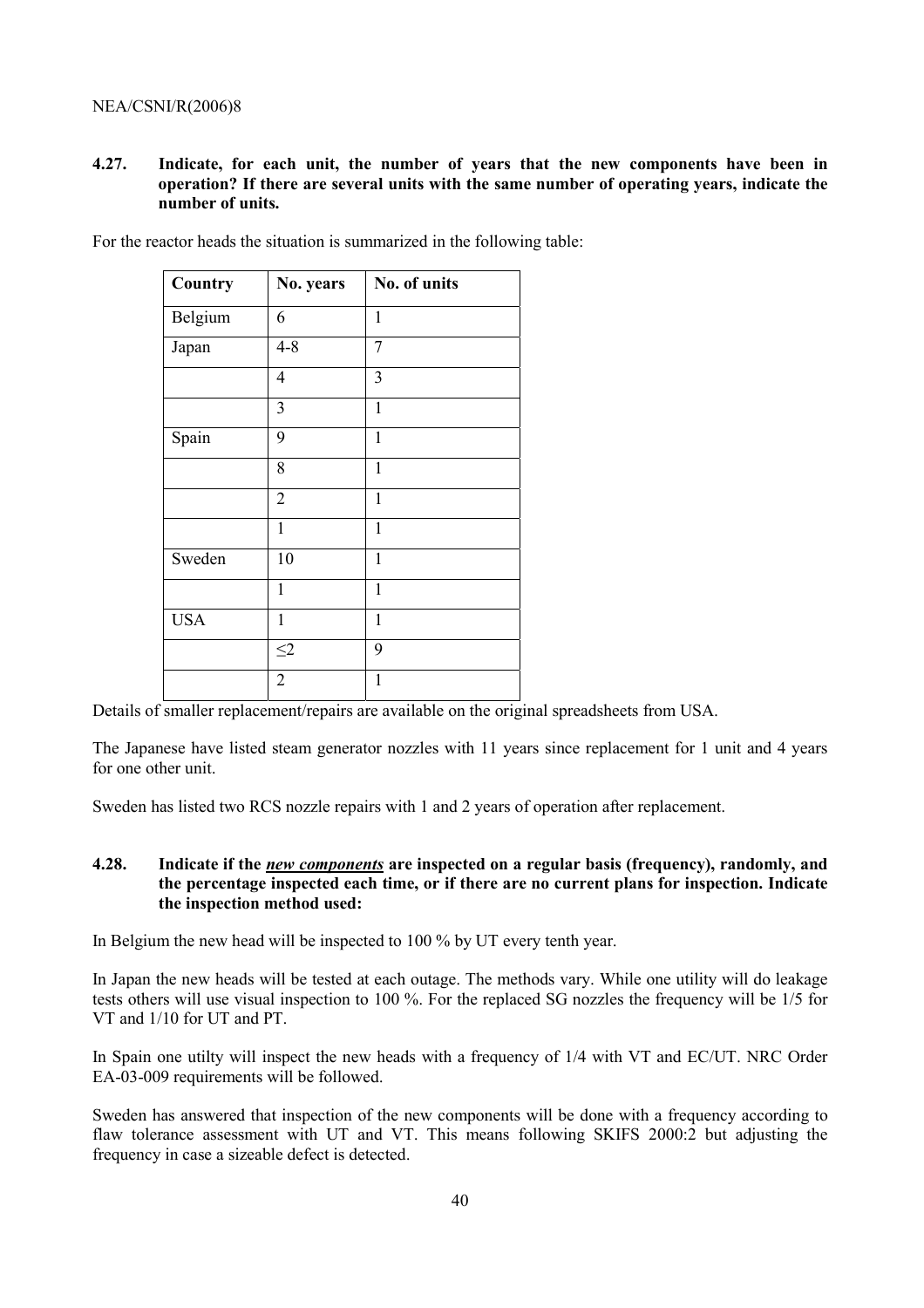In USA the new components are inspected according to the same regulation which applied to the old components, see question 2.

## **4.29. Are you using the same guidelines and acceptance criteria for new components as for those that were replaced? If not, please describe the differences.**

The way this question is formulated and the absence of answers from Belgium and Spain can be interpreted to mean that they as well as the other answering countries use the same guidelines and acceptance criteria for the new components as for those that were replaced.

## **4.30.** Have any indications or defects been detected in these inspections of the *new components*?

The answer is a general No with one exception. In USA mechanical nozzle seal assembly (MNSA) clamps installed on hot leg nozzles as temporary repairs till a permanent repair could be made have leaked. This however has little to do with PWSCC so one can safely say that so far there are no known cases of PWSCC of the Alloy 690/152/52 combinations.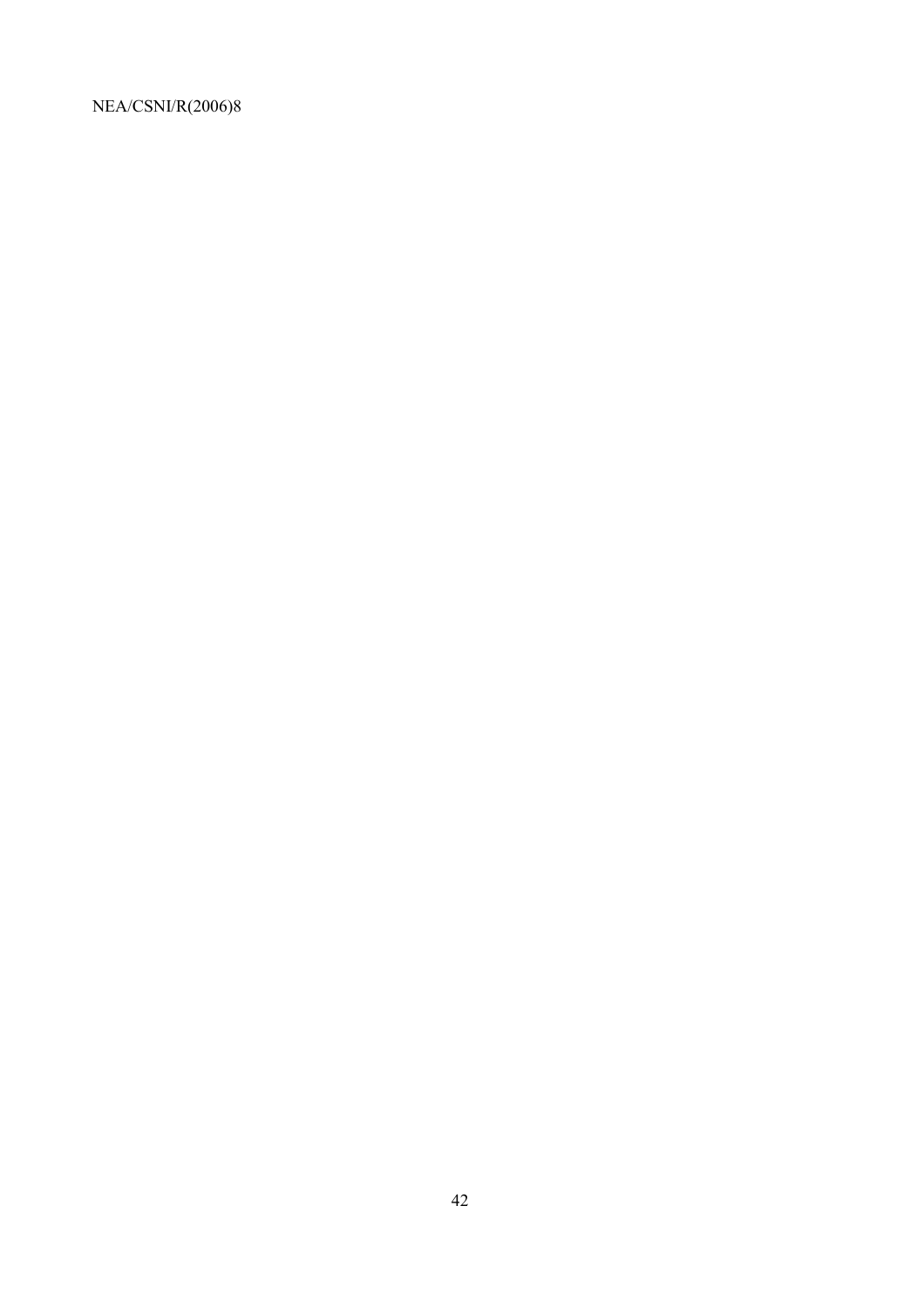## **5. CONCLUSIONS FROM THE QUESTIONNAIRE**

It is clear from the questionnaire that many of the older pressure vessel heads with Alloy 600/182 head penetrations have been replaced and that more replacements are anticipated in the future. The majority of replacement heads have or will have Alloy 690/152 head penetrations. The reason for the choice is given as either recommendation from others, literature, or the good experience with Alloy 690 as a steam generator tube material. In addition laboratory testing has shown that Alloy 690 is much more resistant to PWSCC than Alloy 600. In most of the few cases when Alloy 600/182 have been chosen for the head penetrations no reason for the choice has been given, probably because that particular question was missing in the questionnaire. In one case, Davis Besse, the choice was opportunistic, there was a head available on short notice.

Inspection practices vary between countries. As a general rule most countries apply ASME XI rules for the components with Alloy 600/182 material combinations. However since experience of cracking accumulated most countries have reduced the inspection intervals for the most critical components. In many cases replacement heads will be inspected according to the same rules as the older heads.

ASME XI is also the basis for acceptance criteria in most countries although they may have been slightly modified when they have been included in national regulation. Especially for head penetrations there has been a need to apply more stringent criteria or standards for acceptance of cracks. This need is expressed in a rather detailed US instruction on how to deal with cracks in vessel head penetrations.

Several questions dealt with *crack initiation*. It is clear from the answers that nobody attempts to predict crack initiation as such, except perhaps in a small number of cases. However the American approach of calculating EDY, effective degradation years, is an indirect way of expressing the probability that cracks might have initiated and it is based on an Arrhenius approach. It does not contain any stress dependence. Therefore as a general rule residual stresses do not play a rule in estimates of *crack initiation.* However residual stresses are often calculated but then perhaps for the purpose of flaw tolerance analysis or risk informed inspection.

For flaw tolerance analysis a crack growth law is needed. Most countries use the so called Scott equation both for Alloy 600 and Alloy 182. However for the latter a multiplication factor of five is used in comparison with values for Alloy 600. It seems to be a general feeling that more data is needed in order to get more confidence in the crack growth laws used. A couple of countries have indicated that they use another crack growth law than the Scott equation

A main objective of the questionnaire was to identify common needs and potential co-operative activities. For the utility side such activities are already going on through the various owners groups and EPRI. The question is whether or not similar activities are needed for the national regulators. One could have in mind both a coordination of regulation or a collaboration of research. With regard to regulation the questionnaire indicates that the regulation already is fairly well coordinated. The small differences that exist may well be present in order to serve special national needs. With regard to research those who have answered the questionnaire have not indicated much need for more research. This may however be a consequence of the fact that most questions on research specifically addressed *crack initiation* while the equally important question on crack growth data for Alloys 690/152 was never asked. Therefore the questionnaire may give a somewhat misleading indication that no research cooperation is needed.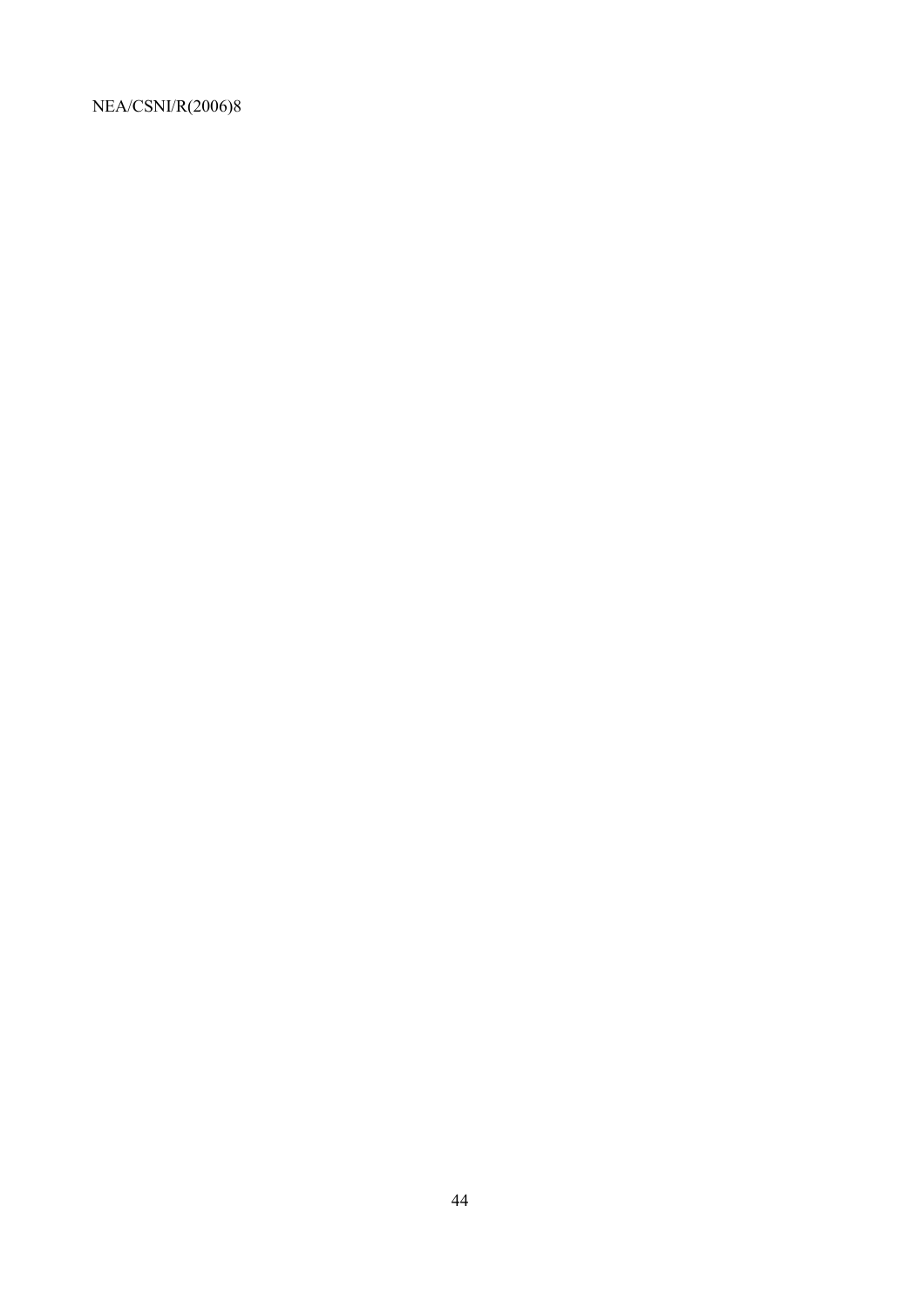#### **6. REFERENCES**

- 1. Vaillant, P., et al. *Crack growth rates in thick materials of Alloy 600 and weld metals of Alloy 182 in laboratory primary water comparison with field experience*. in *Fontevraud 5 International Symosium*. 2002. Fontevraud, France.
- 2. Coriou, H., et al. in *3rd Saclay Metallurgy Colloquium*. 1959. Saclay, France.
- 3. Berge, P. *Can PWR U-tube steam generators work safely?* in *Third International Symposium on Environmental Degradation in Nuclear Power Systems - Water Reactors*. 1987. Traverse City: The Metallurgical Society.
- 4. Alter, D., et al. *Stress corrosion cracking of pressurizer instrumentation nozzles in the French 1300 MWe units*. in *Fifth International Symposium on Environmental Degradation in Nuclear Power Systems - Water Reactors*. 1991. Monterey, USA: American Nuclear Society.
- 5. Hall., J.F., et al. *Cracking of Alloy 600 heater sleeves and nozzles in PWR pressurizers*. in *Fifth International Symposium on Environmental Degradation in Nuclear Power Systems - Water Reactors*. 1991. Monterey, USA: American Nuclear Society.
- 6. Buisine, D. and et. al. *Stress corrosion cracking in the vessel closure head penetrations of French PWR's*. in *Sixth International Symposium on Environmental Degradation in Nuclear Power Systems - Water Reactors*. 1993. San Diego, USA: TMS.
- 7. *NRC Bulletin 2001-1. Circumferential cracking of reactor pressure vessel head penetration nozzles.* 2001.
- 8. Jenssen, A., et al. *Structural assessment of defected nozzle to safe-end welds in Ringhals 3 and 4*. in *Fontevraud 5 International Symosium*. 2002. Fontevraud, France.
- 9. Rao, G., G. Moffat, and A.R. McIlree. *Metallurgical investigation of cracking in the reactor vessel Alpha loop hot leg nozzle to pipe weld at the V. C. Summer station*. in *Fontevraud 5 International Symposium*. 2002. Fontevraud, France.
- 10. Pathania, R.S., A.R. McIlree, and J. Hickling. *Overview of primary water cracking of Alloys 182/82 in PWRs*. in *Fontevraud 5 International Symosium*. 2002. Fontevraud, France.
- 11. Grimmel, B., *U.S. Plant Experience With Alloy 600 Cracking and Boric Acid Corrosion of Light-Water Reactor Pressure Vessel Materials. NUREG-1823, April 2005*
- 12. Efsing, P. and C. Jansson. *Screening of Crack Growth Data and the Relevance from an End-Users Perspective*. in *Eleventh International Symposium on Environmental Degradation in Nuclear Power Systems - Water Reactors*. 2003. Stevenson, USA: ANS.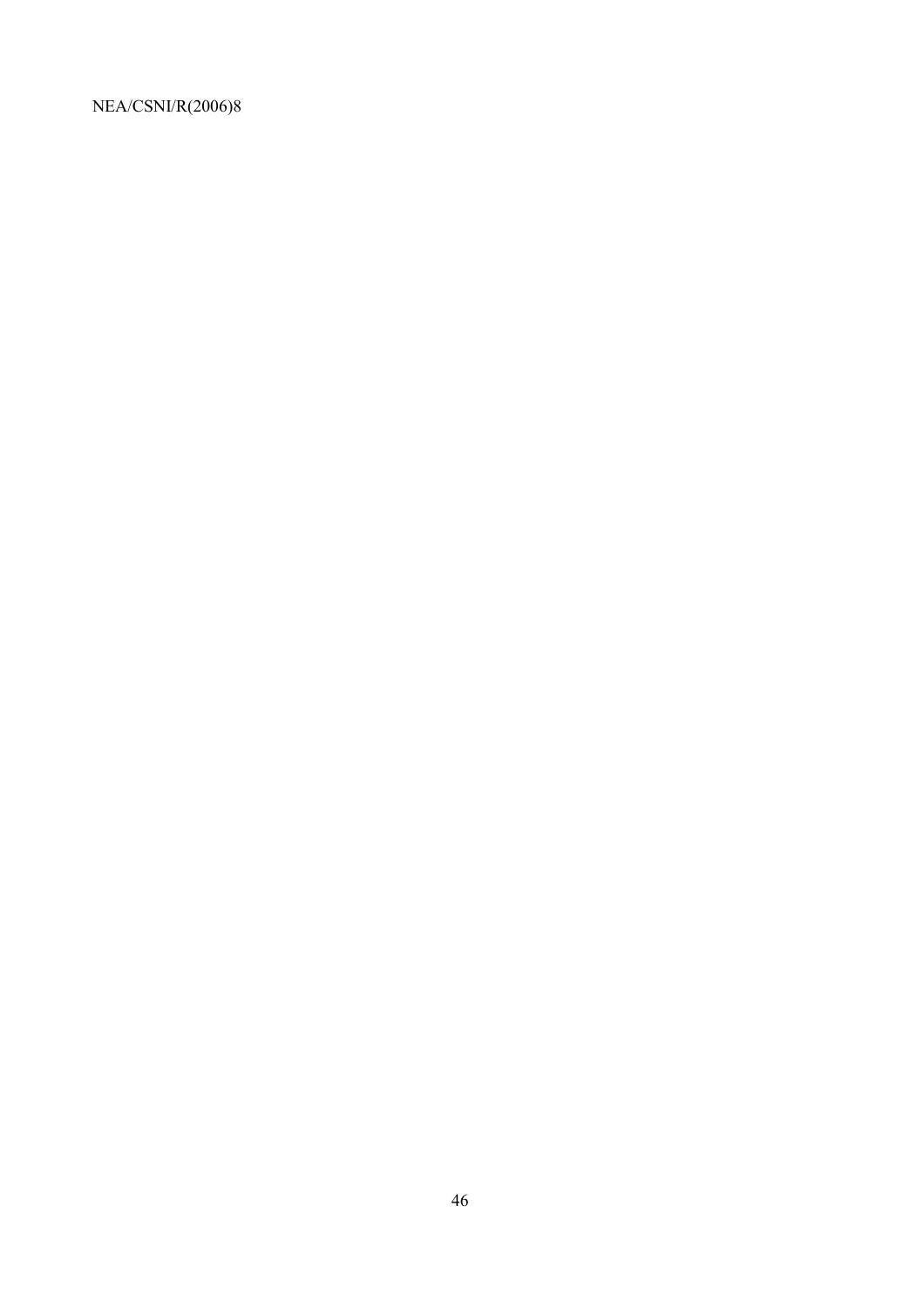## **APPENDIX 1**

## **THE QUESTIONNAIRE IN MS WORD FORMAT**

(Note that in the version sent out to the participants questions 20-30 were mistakenly numbered 21-31. This error did not occur in the Excel version)

#### **Questionnaire on PWSCC and Nickel-Based Alloys**

At the last meeting of the Metal Subgroup of the IAGE Main Group, held in Paris on  $15<sup>th</sup> - 16<sup>th</sup>$  of April 2003, presentations made by the US NRC and CSN representatives highlighted the large concerns about PWSCC in nickel based alloys used in the reactor vessel head penetrations and other components, in particular Alloy 600 and its associated welds. It was agreed that a questionnaire be prepared to collect information to help and identify the common needs and area of potential co-operative activities based on the experience, status of existing data and research, and regulatory practices in the various member countries. While considerable research work has been ongoing for the steam generator tubing, we still have incomplete understanding of susceptibility of the thick sections. In addition to the understanding of degradation mechanisms, we need data on crack initiation, crack growth rates, stress analysis of welded assemblies of nickel-based components, and efficacy of NDE techniques. This is vital for defining appropriate inspection techniques and frequency to avoid potential breach of the primary pressure boundary. This information is also essential for consideration of probability of crack detection, leakbefore-break concepts, leakage-detection requirements, and risk assessments.

In order to compare the operating experience, inspection practices and acceptance criteria applied in the different countries you are asked to complete this questionnaire. It is also of relevance to compare experience and practices with Alloy 690, which is being used to a large extent in replacement components, as well as research activities in this area. Should you have any other information that you consider could be useful for a better understanding of the PWSCC phenomenon, please do not hesitate to include it.

This survey is focused on thick section components but any relevant information concerning for example steam generators or research activities which are not explicitly addressed in this questionnaire would be appreciated.

An EXCEL spreadsheet is also provided for your convenience, and one sheet per design and vendor should be used.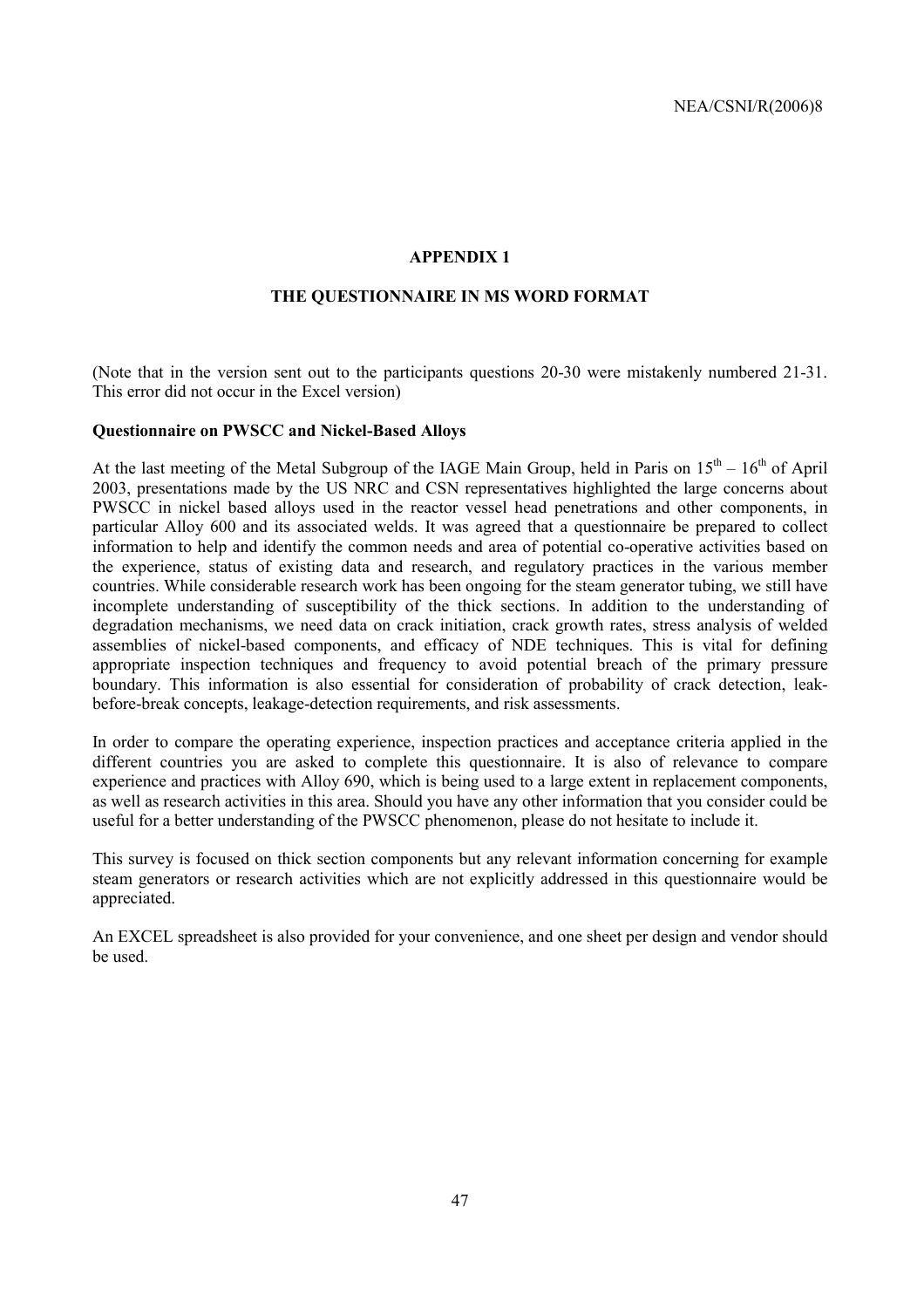**Design: \_\_\_\_\_\_\_\_\_\_\_\_\_\_\_\_\_\_\_\_\_\_\_\_\_\_\_\_\_\_\_\_\_\_ Vendor: \_\_\_\_\_\_\_\_\_\_\_\_\_\_\_\_\_\_\_\_\_\_\_\_\_\_\_\_\_** 

## **A. CURRENT PLANT STATUS**

**1.- Indicate the pressure boundary components (not including steam generators tubes) that are made of Alloy 600 or Alloy 182 in the PWRs in your country. Also indicate the operating temperatures, and whether these are estimated or measured:** 

| units | Temperature | Estimated/<br>Measured |
|-------|-------------|------------------------|
|       |             |                        |
|       |             |                        |
|       |             |                        |
|       |             |                        |
|       |             |                        |
|       |             |                        |
|       |             |                        |
|       |             |                        |
|       |             |                        |
|       |             |                        |

**2.- Indicate if these components are inspected on a regular basis (frequency), or randomly and the percentage inspected each time. Indicate the inspection method used:** 

|                                             | Yes/No | Frequency | Percentage | <b>Inspection Method</b><br>(VT, UT, etc.) |
|---------------------------------------------|--------|-----------|------------|--------------------------------------------|
| RVH Penetrations (base metal)               |        |           |            |                                            |
| J-groove welds RVH Penetrations             |        |           |            |                                            |
| Reactor Bottom VH Penetrations (base metal) |        |           |            |                                            |
| J-groove welds RBVH Penetrations            |        |           |            |                                            |
| Vessel to Reactor Coolant System Nozzles    |        |           |            |                                            |
| <b>Pressurizer Nozzles</b>                  |        |           |            |                                            |
| Others (describe)                           |        |           |            |                                            |
| Comments                                    |        |           |            |                                            |
|                                             |        |           |            |                                            |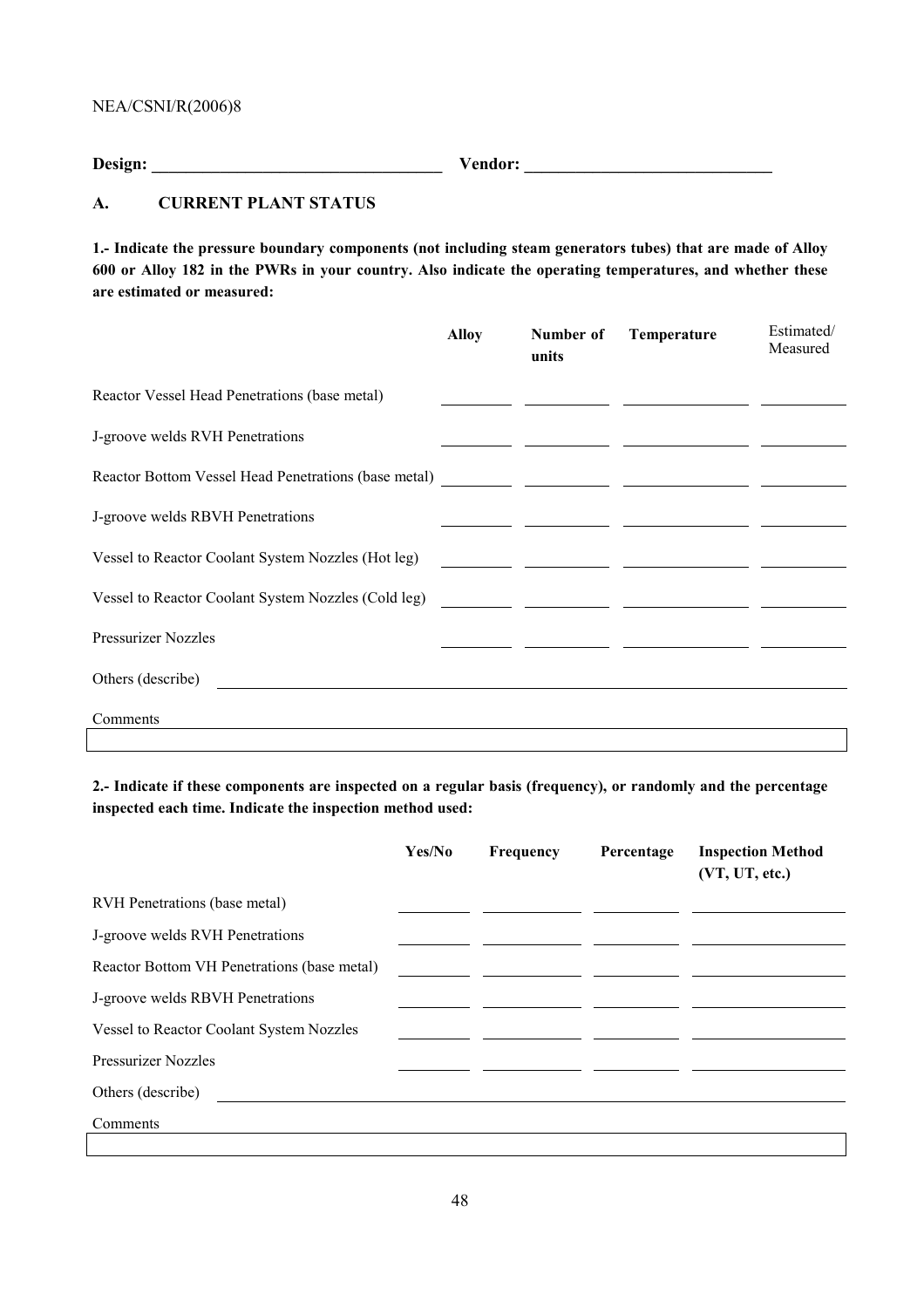**3.- Indicate the Code, Regulation, Specific Regulatory Body Requirement, domestic or foreign operating experience, etc., governing inspection of these components:** 

| Reactor Vessel Head Penetrations (base metal) |  |
|-----------------------------------------------|--|
| J-groove welds RVH Penetrations               |  |
| Reactor Bottom VH Penetrations (base metal)   |  |
| J-groove welds RBVH Penetrations              |  |
| Vessel to Reactor Coolant System Nozzles      |  |
| Pressurizer Nozzles                           |  |
| Others (describe)                             |  |
| Comments                                      |  |
|                                               |  |

#### **4.- What acceptance criteria are used for cracks in these components (codes, etc)?**

| Reactor Vessel Head Penetrations (base metal) |  |
|-----------------------------------------------|--|
| J-groove welds RVH Penetrations               |  |
| Reactor Bottom VH Penetrations (base metal)   |  |
| J-groove welds RBVH Penetrations              |  |
| Vessel to Reactor Coolant System Nozzles      |  |
| <b>Pressurizer Nozzles</b>                    |  |
| Others (describe)                             |  |
| Comments                                      |  |
|                                               |  |

5.- For a unit that has been operating for some years at T > T<sub>ref</sub> (hot head) and then changes to cold head (T < **Tref), how do you consider this affects its PWSCC susceptibility?** 

**6.- Is the Arrhenius formula applied for the** *crack initiation* **determination of Alloy 600 and Alloy 182? Do you use another formula, or is this aspect not considered? Indicate the values of the different parameters in the formula(e).** 

|                                             | <b>Arrhenius</b> | Another $(*)$ | Not considered |
|---------------------------------------------|------------------|---------------|----------------|
| RVH Penetrations (base metal)               |                  |               |                |
| J-groove welds RVH Penetrations             |                  |               |                |
| Reactor Bottom VH Penetrations (base metal) |                  |               |                |
| J-groove welds RBVH Penetrations            |                  |               |                |
| Vessel to Reactor Coolant System Nozzles    |                  |               |                |
| <b>Pressurizer Nozzles</b>                  |                  |               |                |
| Others (describe)                           |                  |               |                |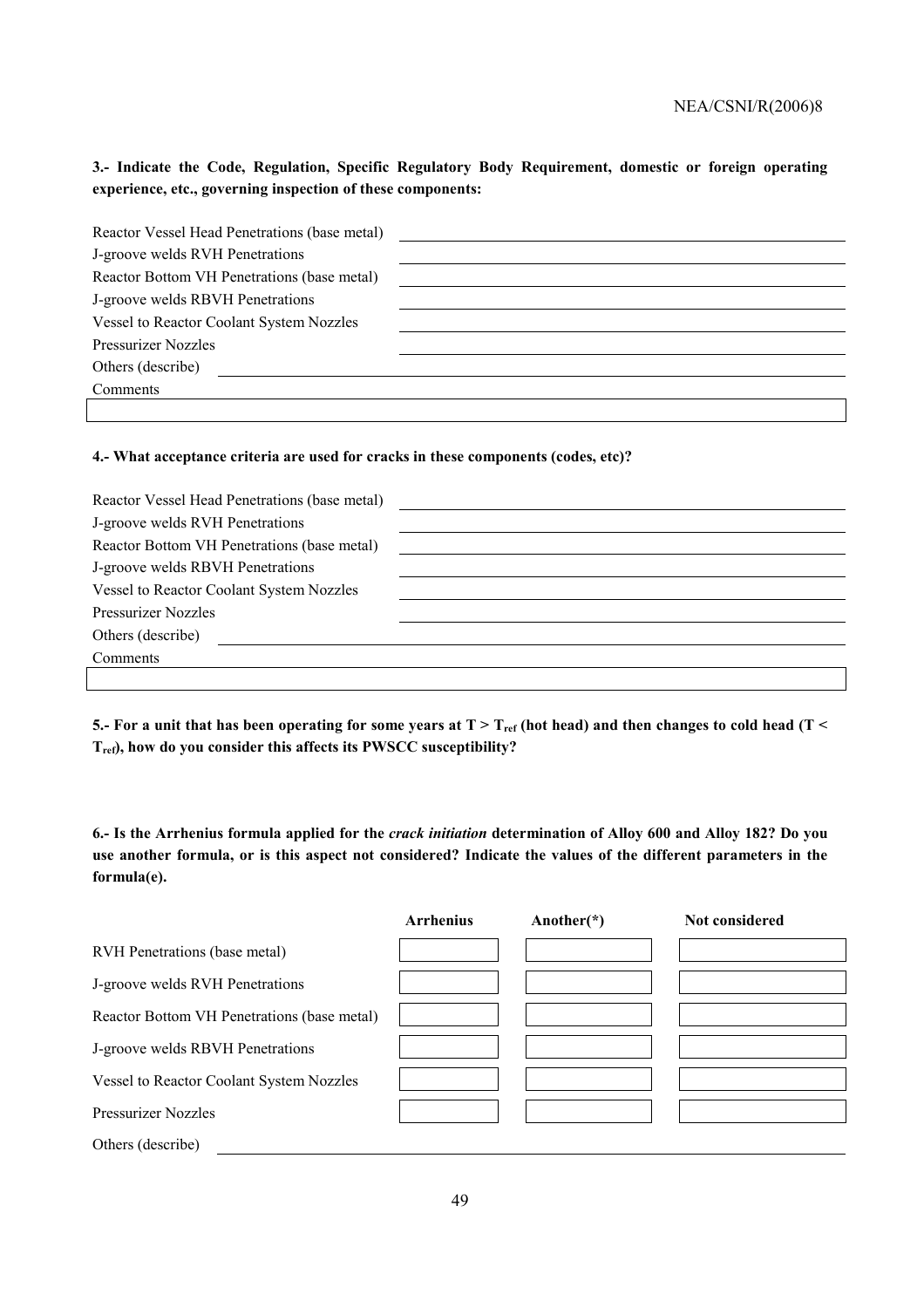#### Comments

(\*) What parameters are included?

Comments

## **7.- On which of the following are these values based? (several answers could apply):**

| $a.-$        | Research activities carried on in the country                    |  |
|--------------|------------------------------------------------------------------|--|
| $\mathbf{b}$ | Values given for the codes and standards in force in the country |  |
| $c -$        | Values given by the NSSS supplier                                |  |
| $d -$        | Values given by consulting engineering company                   |  |
| $e -$        | Values given by the materials supplier                           |  |
| $f -$        | Bibliography (please, specify)                                   |  |
| $g -$        | Other                                                            |  |
|              | Comments                                                         |  |
|              |                                                                  |  |

#### **8.- For** *crack initiation***, are the residual stresses measured, estimated, known, or not considered?**

| Measured                          |  |
|-----------------------------------|--|
| Estimated                         |  |
| Known from construction documents |  |
| Not considered                    |  |
| Other                             |  |

**9.- Are you confident in the formula and values used for the** *crack initiation* **of Alloy 600 and Alloy 182, or do you think that further research activities should be carried out?** 

**10.- Are there any research activities being carried out in your country to refine on these values? Please, describe:**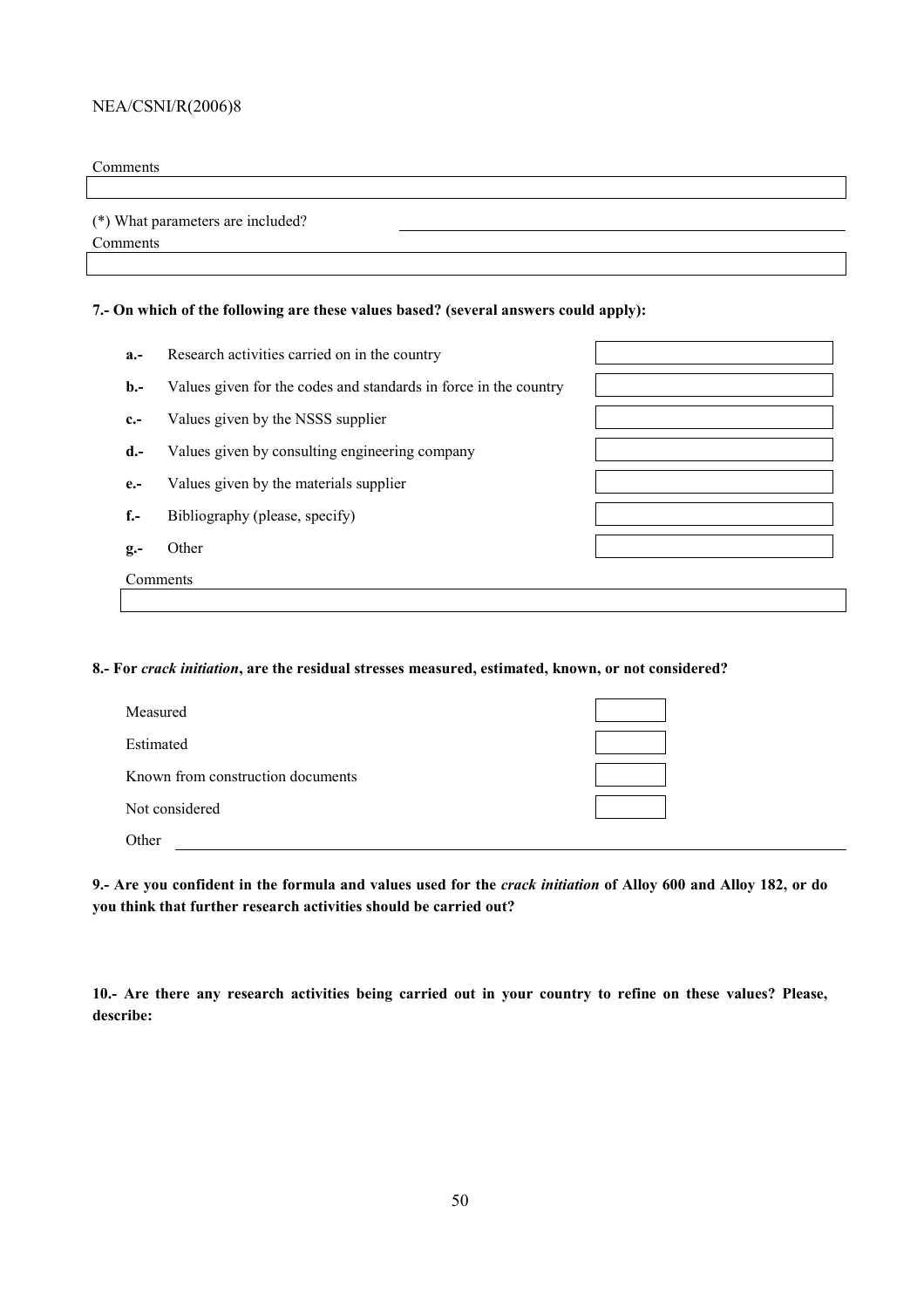**11.- If this aspect is not considered in your country, so far, and, on the view of the incidents that have happened with these materials in several plants in different countries, do you think that some research activities should be initiated for a better knowledge of their behaviour?** 

## **12.- What formula(e) is/are applied for** *crack growth* **for Alloy 600 and Alloy 182? Indicate the values of the different parameters of the formula(e).**

|                                                         | Alloy 600 | Alloy 182 |
|---------------------------------------------------------|-----------|-----------|
| Reactor Vessel Head Penetrations (base metal)           |           |           |
| J-groove welds RVH Penetrations                         |           |           |
| Reactor Bottom Vessel Head Penetrations (base material) |           |           |
| J-groove welds RBVH Penetrations                        |           |           |
| Vessel to Reactor Coolant System Nozzles                |           |           |
| <b>Pressurizer Nozzles</b>                              |           |           |
| Others (describe)                                       |           |           |
| Comments                                                |           |           |
|                                                         |           |           |

#### **13.- On which of the following are these values based? (several answers could apply):**

| $a -$          | Research activities carried on in the country                    |  |
|----------------|------------------------------------------------------------------|--|
| $\mathbf{b}$ . | Values given for the codes and standards in force in the country |  |
| $c -$          | Values given by the NSSS supplier                                |  |
| $d -$          | Values given by consulting engineering company                   |  |
| $e -$          | Values given by the materials supplier                           |  |
| $f -$          | Bibliography (please, specify)                                   |  |
| $g -$          | Other                                                            |  |

**14.- Are you confident in the formula and values used for the** *crack growth* **of Alloy 600 and Alloy 182, or do you think that further research activities should be carried out?**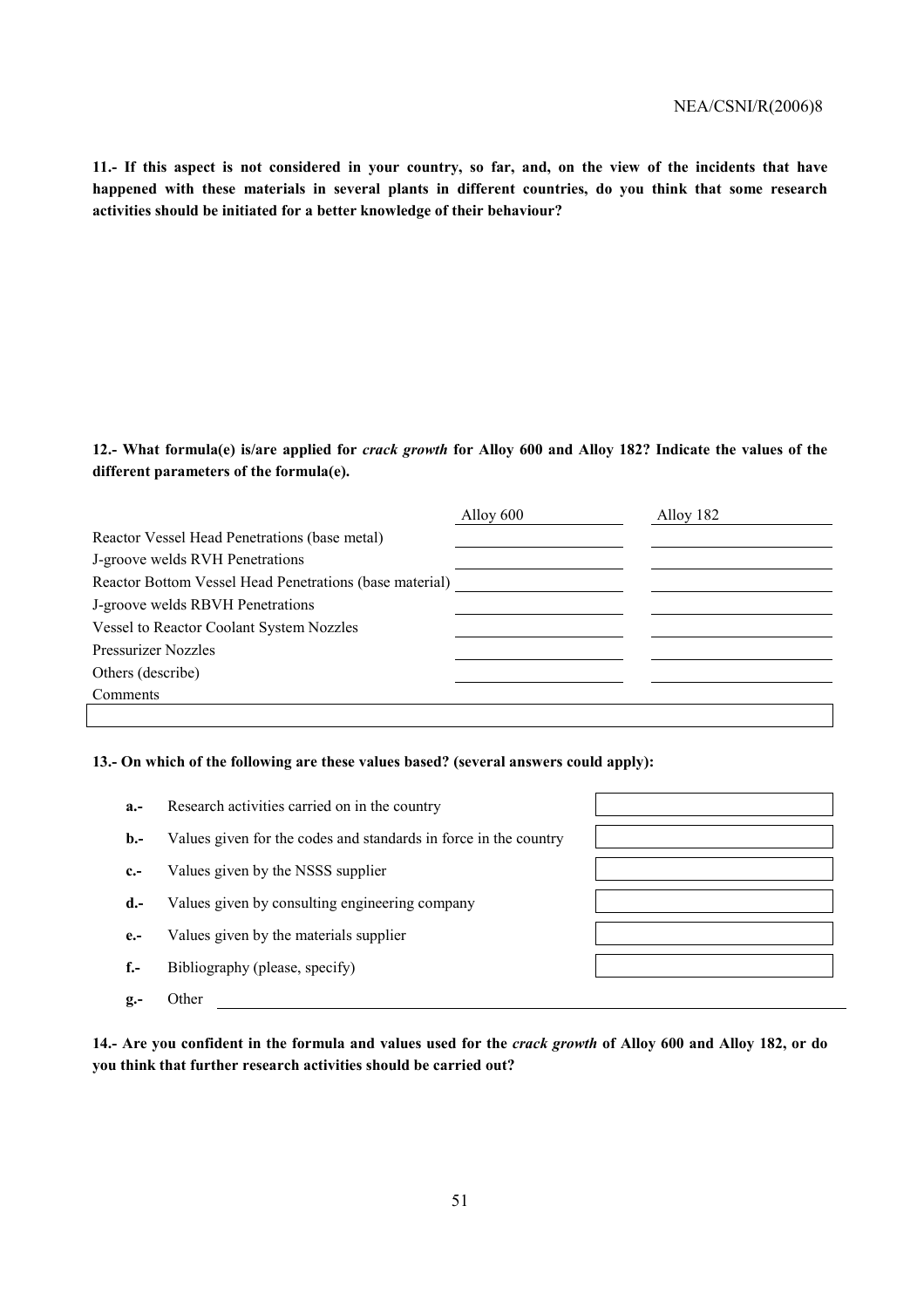**15.- Are there any research activities being carried out in your country to refine on these values? Please, describe:** 

## 16.- Have any "events" occurred in any of the units in your country?

|                                             | Yes/No | Specify (leakage, crack,) | No. of units |
|---------------------------------------------|--------|---------------------------|--------------|
| RVH Penetrations (base metal)               |        |                           |              |
| J-groove welds RVH Penetrations             |        |                           |              |
| Reactor Bottom VH Penetrations (base metal) |        |                           |              |
| J-groove welds RBVH Penetrations            |        |                           |              |
| Vessel to Reactor Coolant System Nozzles    |        |                           |              |
| <b>Pressurizer Nozzles</b>                  |        |                           |              |
| Others (describe)                           |        |                           |              |
| Comments                                    |        |                           |              |

## **B. REPLACEMENT COMPONENTS**

## **17.- Have any of the large components been** *replaced* **or** *repaired* **as a result of events or defects?**

|                                                | <b>Replaced/Repaired</b> | Number of units |
|------------------------------------------------|--------------------------|-----------------|
| Reactor Vessel Head Penetrations (whole head)  |                          |                 |
| <b>Reactor Bottom Vessel Head Penetrations</b> |                          |                 |
| Vessel to Reactor Coolant System Nozzles       |                          |                 |
| <b>Pressurizer Nozzles</b>                     |                          |                 |
| Others (describe)                              |                          |                 |
| Comments                                       |                          |                 |
|                                                |                          |                 |

## **18.- Have any of the large components been** *replaced preventively* **(without indications or defects been detected on them)?**

|                                                | Yes/No | Number of units |
|------------------------------------------------|--------|-----------------|
| Reactor Vessel Head Penetrations (whole head)  |        |                 |
| <b>Reactor Bottom Vessel Head Penetrations</b> |        |                 |
| Vessel to Reactor Coolant System Nozzles       |        |                 |
|                                                |        |                 |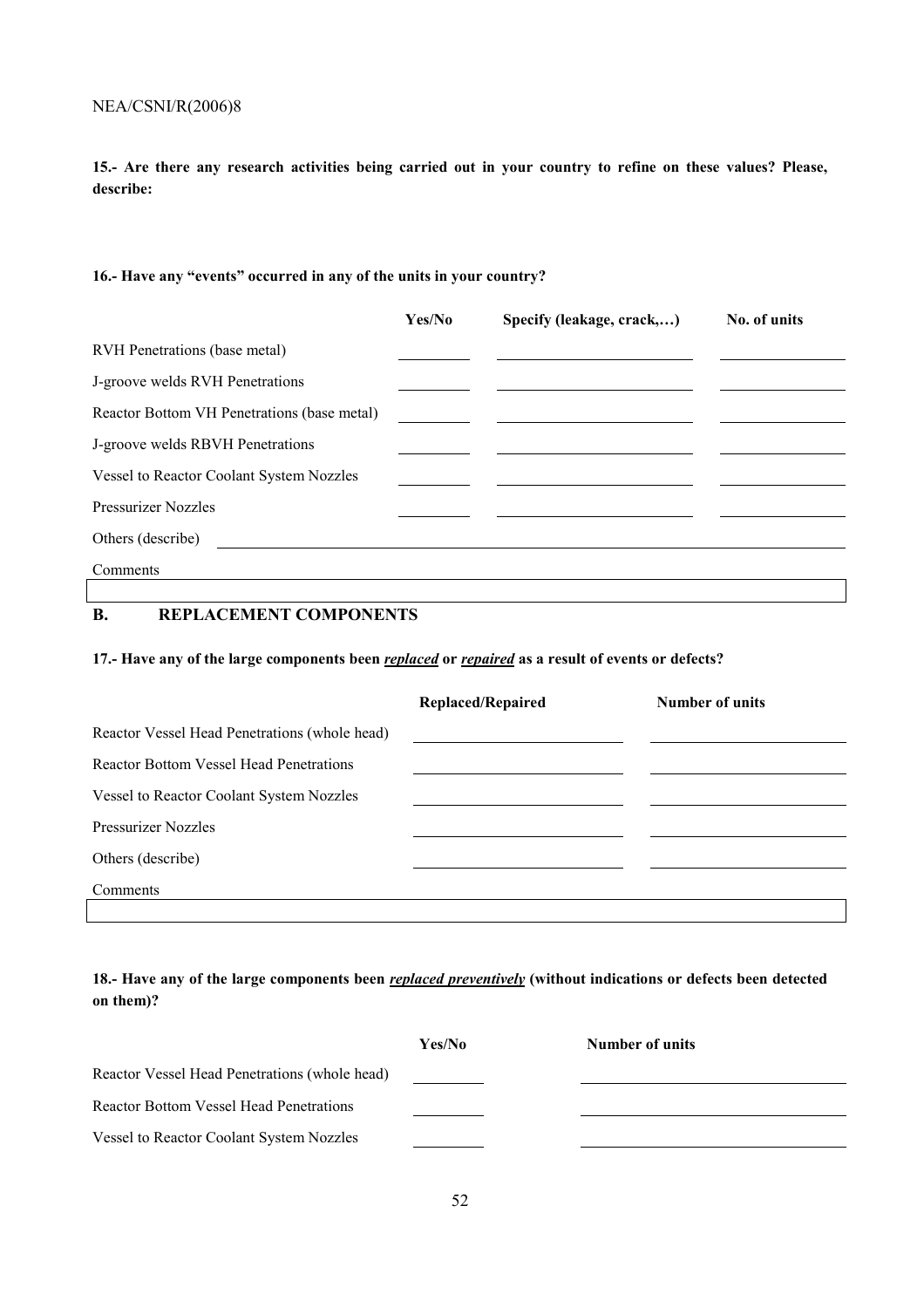| <b>Pressurizer Nozzles</b>             |  |
|----------------------------------------|--|
| Others (describe)                      |  |
| Comments (reasons for the replacement) |  |
|                                        |  |

**19.- If the answer to either of the two previous questions is yes, then: What materials have been chosen for the new components? What is the operating temperature? Has the operating temperature been changed since replacement?** 

|                                                | <b>Material</b> | Operating<br><b>Measured/Estimate</b> | $\mathbf{T}$ : | Reduced? |
|------------------------------------------------|-----------------|---------------------------------------|----------------|----------|
| Reactor Vessel Head Penetrations (base metal)  |                 |                                       |                |          |
| J-groove welds RVH Penetrations                |                 |                                       |                |          |
| <b>Reactor Bottom Vessel Head Penetrations</b> |                 |                                       |                |          |
| J-groove welds RBVH Penetrations               |                 |                                       |                |          |
| <b>Vessel to RCS Nozzles</b>                   |                 |                                       |                |          |
| <b>Pressurizer Nozzles</b>                     |                 |                                       |                |          |
| Others (describe)                              |                 |                                       |                |          |
| Comments                                       |                 |                                       |                |          |

## **20.- What are the reasons for having chosen these materials (several answers could apply):**

| Research activities carried on in the country                      |  |
|--------------------------------------------------------------------|--|
| Experience with these materials in other industries of the country |  |
| NSSS recommendation                                                |  |
| Materials supplier recommendation                                  |  |
| Foreign experience                                                 |  |
| Other                                                              |  |
| Please, describe your answer                                       |  |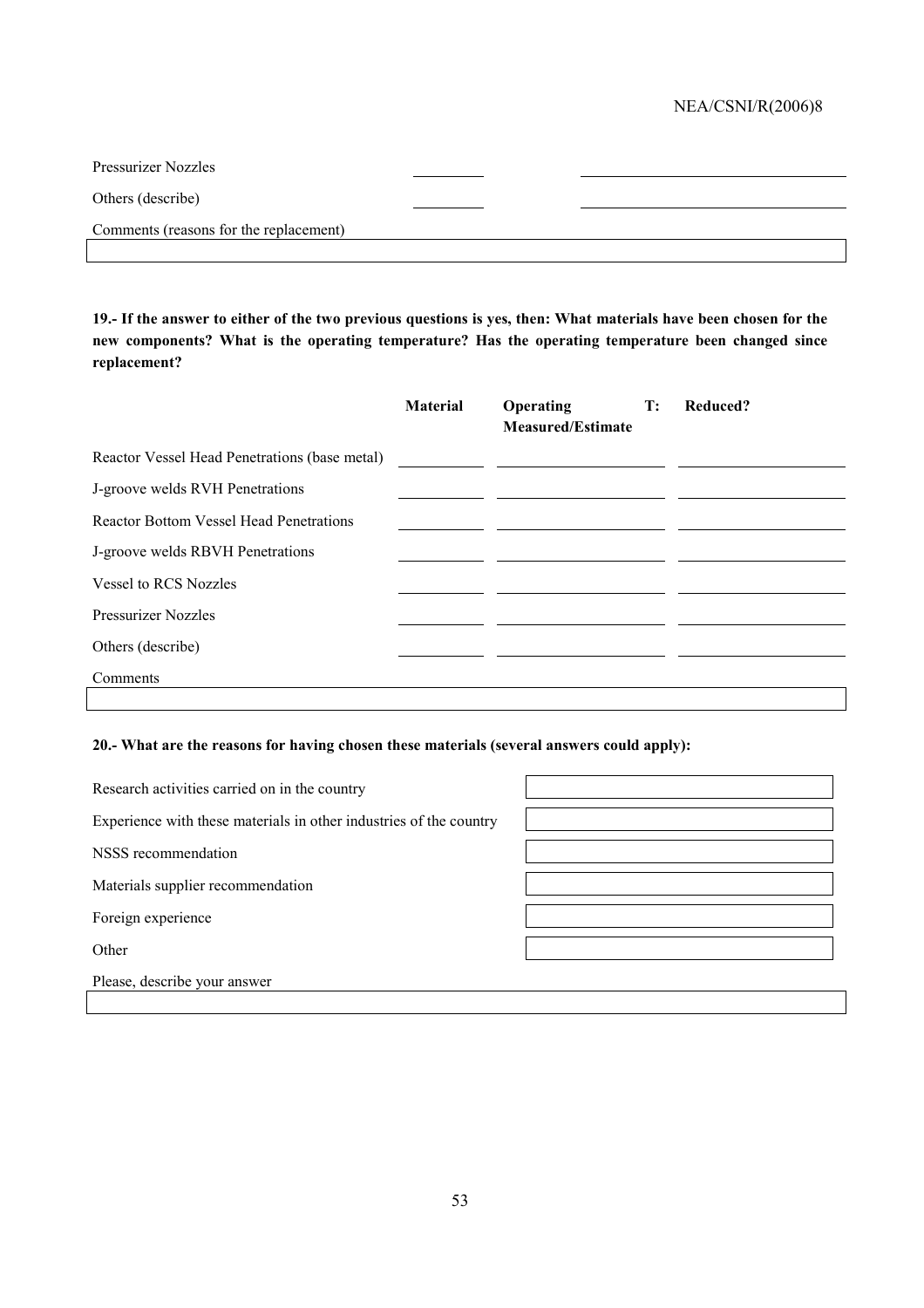**21.- Are the new materials considered to be susceptible to PWSCC, immune to this degradation mechanism or has this still to be determined? Please comment on the reason for this decision.** 

| $a.-$          | Susceptible to PWSCC |  |
|----------------|----------------------|--|
| $\mathbf{b}$ . | Immune to PWSCC      |  |
| $c$ -          | To be determined     |  |
| $d -$          | Other                |  |
|                | Comments             |  |
|                |                      |  |

**22.- Is the Arrhenius formula applied for the** *crack initiation* **determination of the new alloys, do you apply another formula, or this aspect is not considered? Indicate the values of the different parameters in the formula(e).** 

|                                                | <b>Arrhenius</b> | Another $(*)$ | Not considered |
|------------------------------------------------|------------------|---------------|----------------|
| Reactor Vessel Head Penetrations (base metal)  |                  |               |                |
| J-groove welds RVH Penetrations                |                  |               |                |
| <b>Reactor Bottom Vessel Head Penetrations</b> |                  |               |                |
| J-groove welds RBVH Penetrations               |                  |               |                |
| Vessel to Reactor Coolant System Nozzles       |                  |               |                |
| <b>Pressurizer Nozzles</b>                     |                  |               |                |
| Others (describe)                              |                  |               |                |
| Comments                                       |                  |               |                |
|                                                |                  |               |                |
| (*) What parameters intervene in this formula? |                  |               |                |
| Comments                                       |                  |               |                |
|                                                |                  |               |                |

#### **23.- On which of the following are these values based? (several answers could apply):**

| $a -$        | Research activities carried on in the country                    |  |
|--------------|------------------------------------------------------------------|--|
| $\mathbf{b}$ | Values given for the codes and standards in force in the country |  |
| $c_{-}$      | Values given by the NSSS supplier                                |  |
| $d.-$        | Values given by consulting engineering company                   |  |

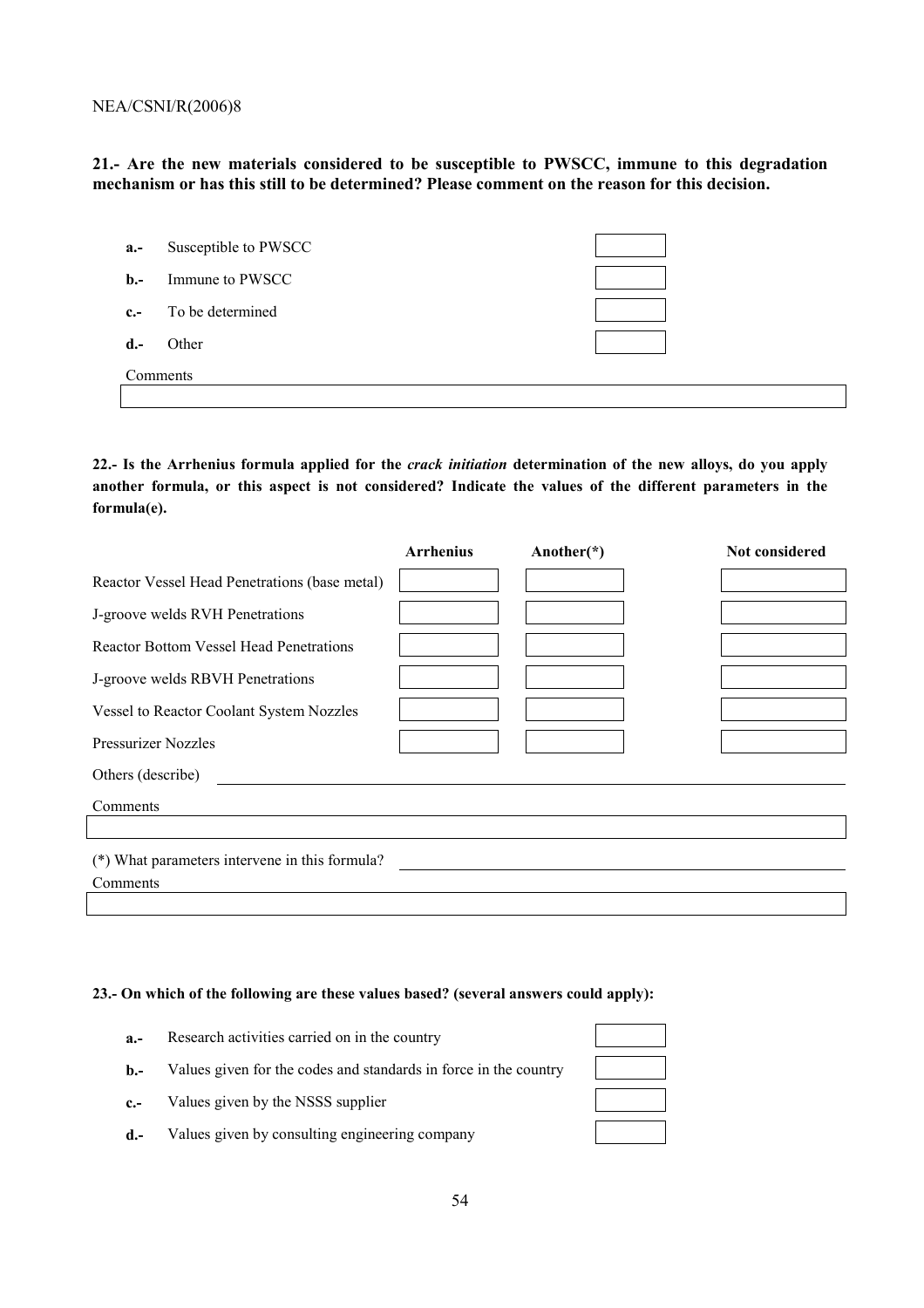| $e -$          | Values given by the materials supplier |  |
|----------------|----------------------------------------|--|
| $f -$          | Bibliography (please, specify)         |  |
| $\mathbf{g}$ . | Other                                  |  |
| Comments       |                                        |  |

**24.- For** *crack initiation***, are the residual stresses in the new components measured, estimated, known, or not considered?** 

| Measured                          |  |
|-----------------------------------|--|
| Estimated                         |  |
| Known from construction documents |  |
| Not considered                    |  |
| Other                             |  |

**25.- Are you confident in the formula and values used for** *crack initiation* **of the new materials, or do you think that further research activities should be carried out?** 

**26.- Are there any research activities being carried out in your country to refine these values? Please, describe:** 

**27.- Indicate, for each unit, the number of years that the new components have been in operation? If there are several units with the same number of operating years, indicate the number of units.** 

|                                                | No. of years | No. of units | No. of years | No. of units |
|------------------------------------------------|--------------|--------------|--------------|--------------|
| Reactor Vessel Head Penetrations (whole head)  |              |              |              |              |
| <b>Reactor Bottom Vessel Head Penetrations</b> |              |              |              |              |
| Vessel to Reactor Coolant System Nozzles       |              |              |              |              |
| <b>Pressurizer Nozzles</b>                     |              |              |              |              |
| Others (describe)                              |              |              |              |              |
| Comments                                       |              |              |              |              |
|                                                |              |              |              |              |